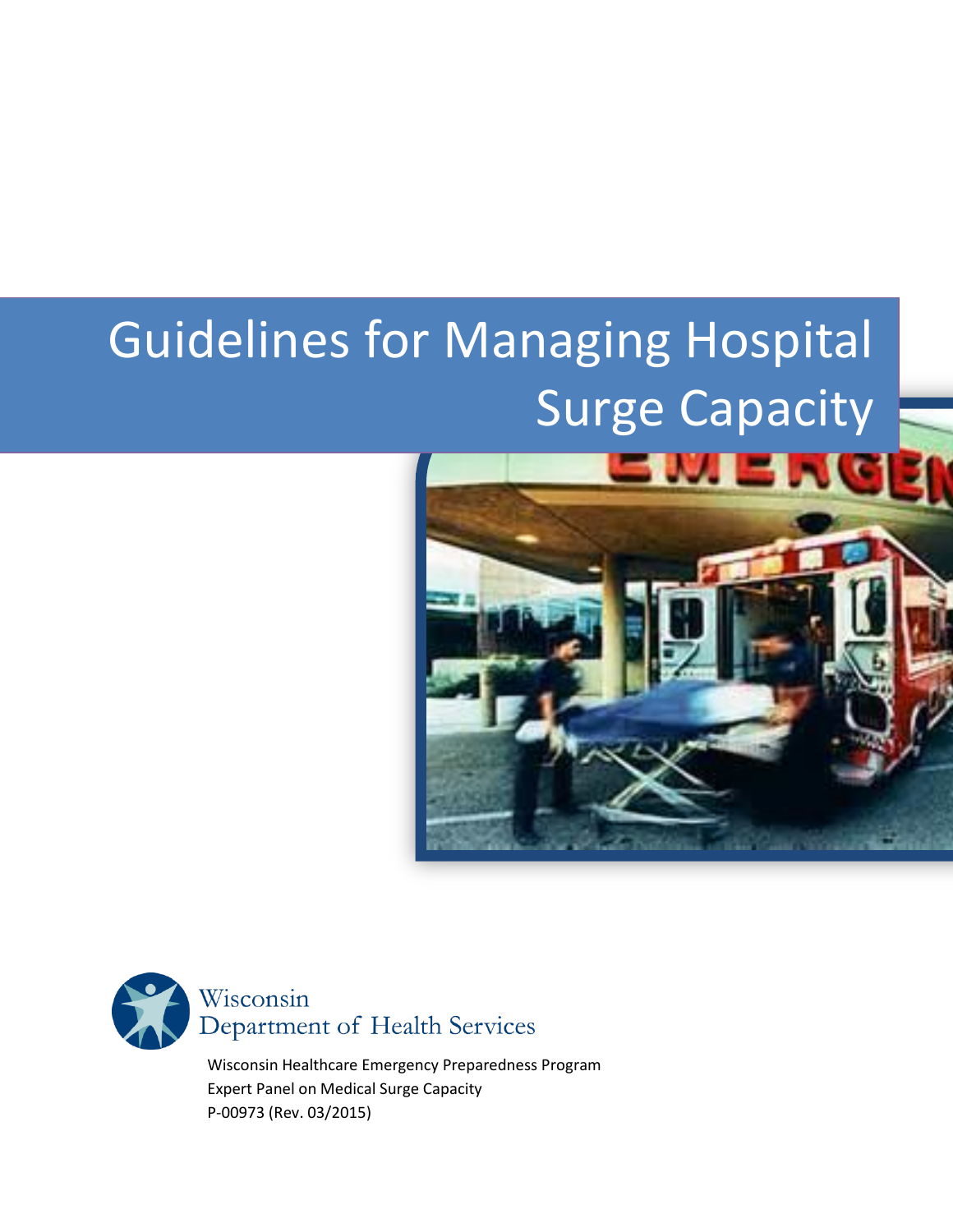| 17 |
|----|
|    |
|    |
|    |
|    |
|    |
|    |
|    |
|    |
|    |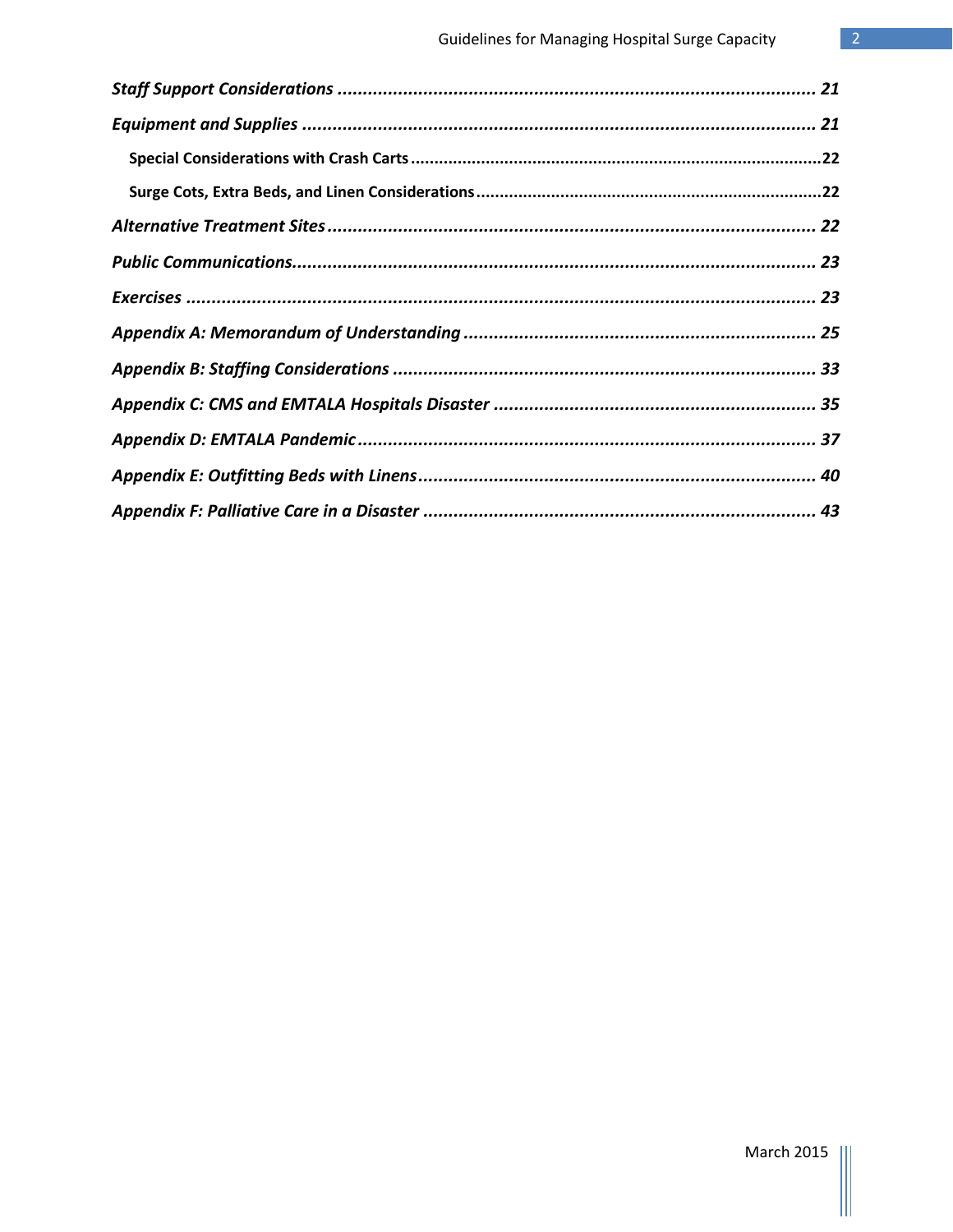## <span id="page-3-0"></span>**Introduction**

 $\overline{a}$ 

*Version: March 2015*

*The State Expert Panel on Hospital Surge Capacity revised the 2005 Guidelines in November 2011 and March 2015.*

*The goal for Hospital Surge Capacity, set by the United States Department of Health and Human Services Assistant Secretary for Preparedness and Response (ASPR) in FY 2002, was based on hospitals being able to treat, at a minimum, 500 adult and pediatric patients per each million in population. For the State of Wisconsin, this translates to being able to care for a minimum surge of 2,683 inpatients. The minimum surge capacity target of 120 percent would allow hospitals to surpass this number. The framework for this document is based on the Disaster Ethics Document: available at <http://www.wha.org/scarceresources.aspx>*

This document provides guidelines for hospitals to consider when planning to manage a surge of patients<sup>1</sup>. **The goal, as set by the State Expert Panel, is for hospitals to have a plan to facilitate the region's ability to surge to 120 percent of their present staffed-bed capacity.** The number of surge beds that can be established will vary for each hospital. For example, a 500 bed hospital may only be able to add 100 surge beds (120%) to increase surge capacity, whereas a smaller 25-bed hospital may be able to increase surge capacity by adding 25 surge beds (200%).

Presently, there are approximately 11,000 staffed beds among the 131 medical/surgical hospitals in the state. Current disaster preparedness planning for health care focuses on either surge-in-place strategies, where existing health care operations modify operations to permit care to be provided to significantly increased numbers of patients, or the establishment of alternative treatment facilities (other sites, apart from the hospital, such as community centers, schools and other such large buildings that could be converted into use as a surge hospital). The logistical, clinical, legal, and financial issues involved with the implementation of alternative treatment facilities are myriad.

In part due to these issues, early in the development of the Wisconsin Hospital Emergency Preparedness Program (WHEPP), hospitals decided to surge-in-place rather than rely on an alternative treatment facility strategy.

<sup>1</sup>**NOTE: Hospitals should be familiar with the documents on the allocation of scarce resources, which provide multiple guidelines for managing a surge of patients.** The *Guidelines for the Allocation of Scarce Resources* can be found at:<http://www.wha.org/scarceResources.aspx.>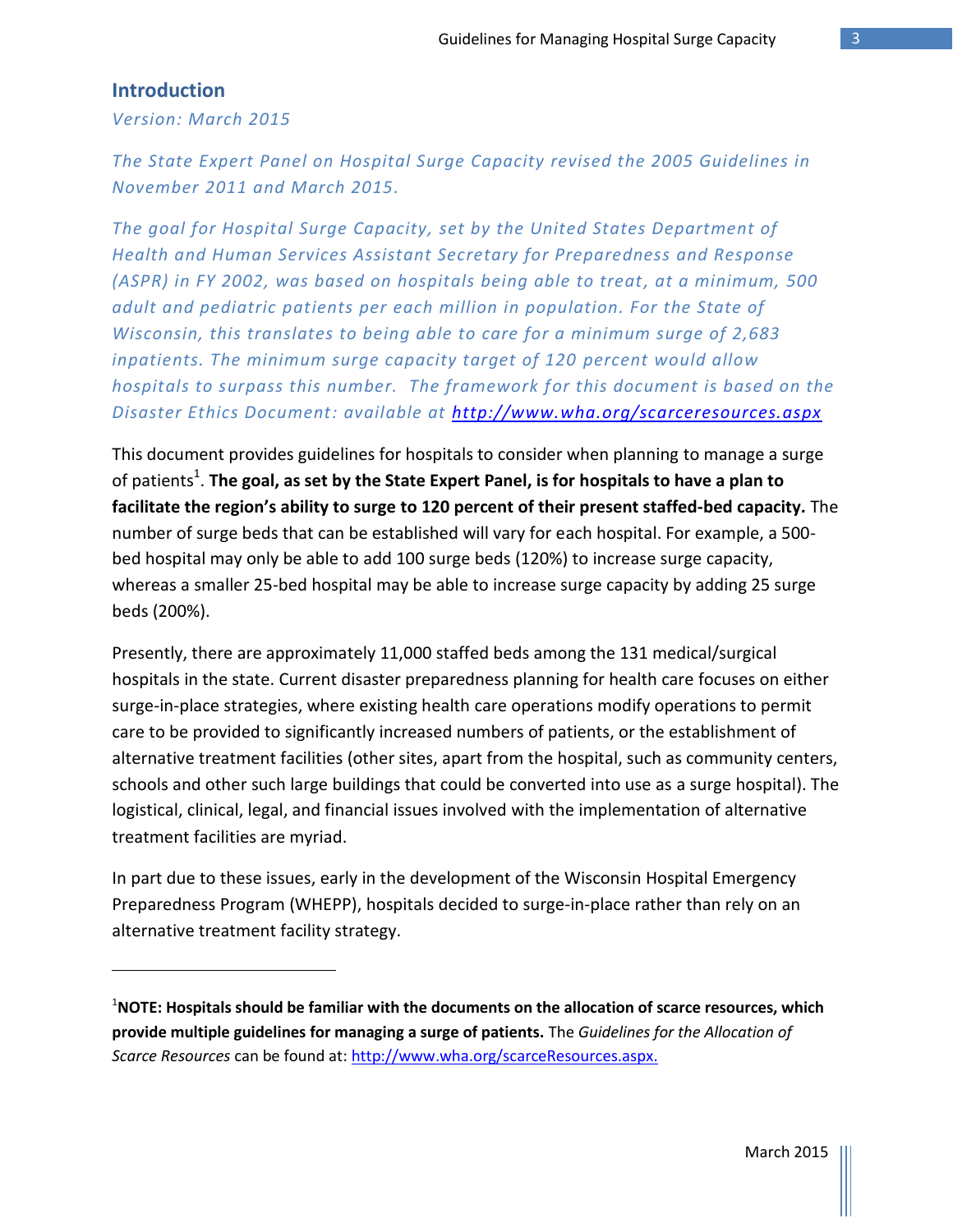# <span id="page-4-0"></span>**Surge Levels**

Hospitals should plan for three levels of surge: minor, moderate and crisis (see Table A).

| <b>LEVEL OF SURGE</b> | <b>DESCRIPTION</b>                                                                                                                                                                                                                                                                                                                                                                                                                                                                                                                                        |
|-----------------------|-----------------------------------------------------------------------------------------------------------------------------------------------------------------------------------------------------------------------------------------------------------------------------------------------------------------------------------------------------------------------------------------------------------------------------------------------------------------------------------------------------------------------------------------------------------|
| Minor                 | The surge of patients is such that the hospital mobilizes its<br>existing on-site human and materiel resources. The hospital<br>begins strategies to conserve resources.                                                                                                                                                                                                                                                                                                                                                                                  |
| Moderate              | The surge of patients is such that the hospital needs to deploy<br>additional human and materiel resources without changing the<br>traditional standard of care. Incident Command may be activated<br>and normal operations may be affected, e.g., cancellation of<br>elective admissions and procedures, and conservation of<br>resources.                                                                                                                                                                                                               |
| Crisis                | The surge of patients is such that the traditional standard of<br>care <sup>2</sup> may be affected due to limited resources at the hospital<br>and the inability of the hospital to transfer patients to other<br>hospitals. The hospital conserves resources and may use the<br>Guidelines for the Allocation of Scarce Resources <sup>3</sup> to assist in<br>making conservation decisions. Normal operations may be<br>significantly affected. Depending on the scope and nature of the<br>incident, Unified/Area Incident Command may be activated. |

## **TABLE A: HOSPITAL SURGE LEVELS**

# <span id="page-4-1"></span>**Definitions**

**Alternative treatment facility** means outpatient or ambulatory health care facilities, such as physician offices, clinics and urgent care centers that are identified by the hospital in its surge plan as a site, either on the hospital campus or away from the hospital campus that can be used to treat incident patients. Most often, such sites will treat minimal (GREEN) patients, although they could be additionally staffed and supplied to care for more critical patients.

**Alternative triage center** is defined as the initial location for the triage of patients that is established during a surge incident. It is typically separated physically from the hospital's emergency department.

**Available beds** are beds that are licensed, physically set up, and **available** for use.

 $\overline{\phantom{a}}$ 

<sup>&</sup>lt;sup>2</sup> <www.wha.org>

<www.wha.org>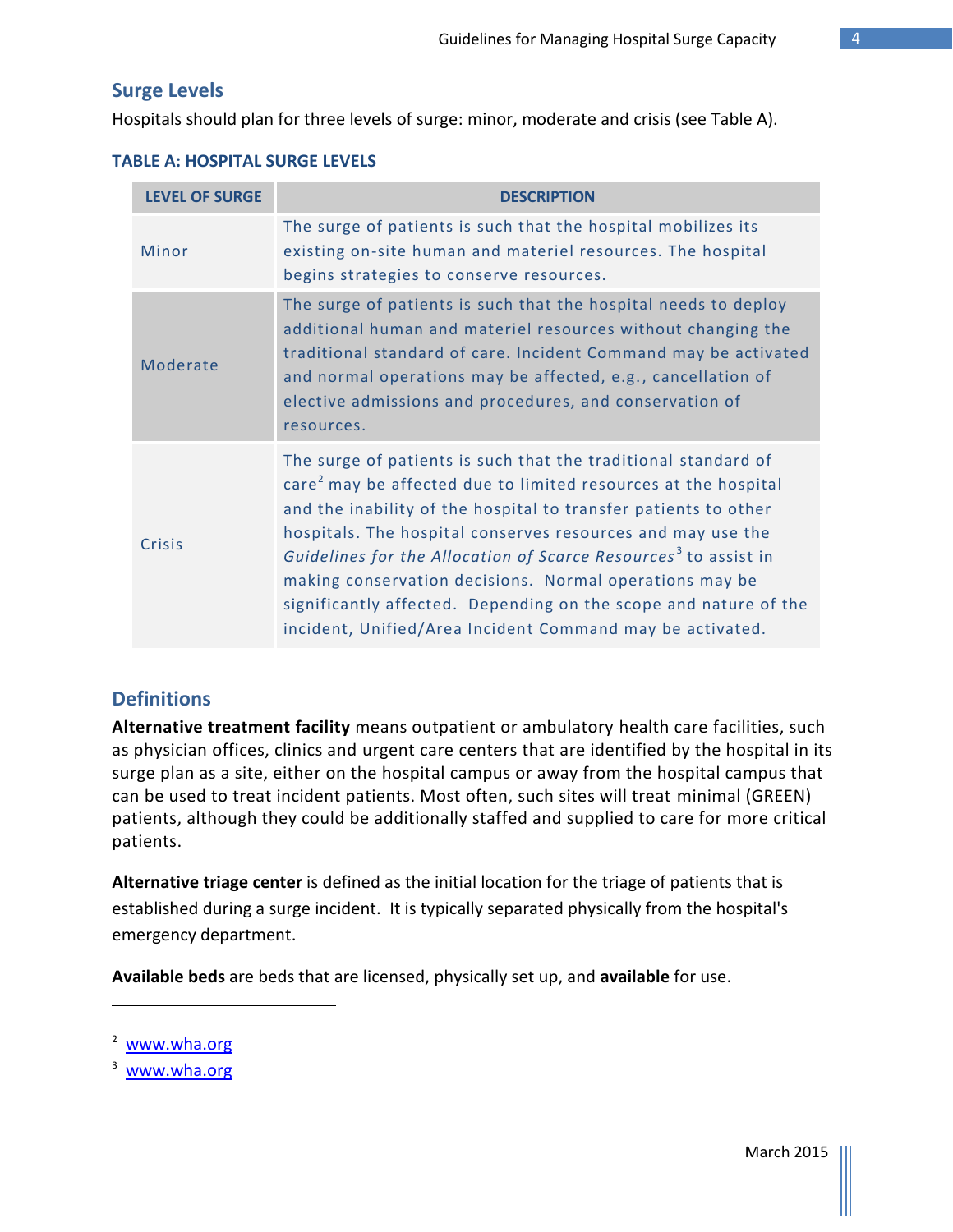**Immediate bed availability** is defined as those existing and staffed inpatient beds that are not currently occupied or can be made available through such strategies as early discharge, cancellation of elective admissions, etc.

**Allocation of scarce resources basic principles** are defined as "guidelines for health care providers to continue to provide treatment in an ethical manner to patients in a mass casualty incident, when there may be a significant imbalance between the needs of the patients and the resources available to the health care provider."

**Local health care organization** (HCO, or "health care organization," or "health care entity") is a single entity providing medical services. This may include (but is not limited to) a hospital, integrated health care system, emergency medical services (EMS) agency, physician office, outpatient clinic, nursing home, or other skilled nursing facility.

**Health care coalition** (HCC or "coalition") is a multi-disciplinary, multi-organization partnership that organizes individual health care assets/organizations into a single functional unit in order to maximize cooperative planning, information sharing, and management coordination. A coalition may include hospitals, public health agencies, long-term care or alternative treatment facilities, dialysis and other outpatient treatment centers, nursing homes and other skilled nursing facilities, private physician offices, clinics, community health centers, and any other health care asset. Coalitions may also include emergency response and public safety agencies, emergency management, community and volunteer organizations, educational institutions, and any other organization that may provide resources to care for patients during an event.

*NOTE: The tier information includes "base hospital" in certain situations. The definition of "health care organization" is similar in concept to base hospitals. This tier is the base hospital tier.*

**Health emergency region** (or "region") is a geographic region with borders defined by the Wisconsin Department of Health Services for the purposes of medical planning and response coordination in large-scale emergencies.

**Area medical coordinating center (AMCC)** is a health care or health care-related entity (such as public safety answering or dispatch center, transfer/access center, etc.) in the geographic area of an incident, with the ability to support the health care coalition with coordination of information and patient movement. The AMCC should be designated through planned criteria or schedule. Depending on the area and situation, an AMCC may be the initial health care organization impacted by an incident and/or may also be the regional medical coordinating center. For example, the closest trauma center to a mass casualty incident may serve as the AMCC.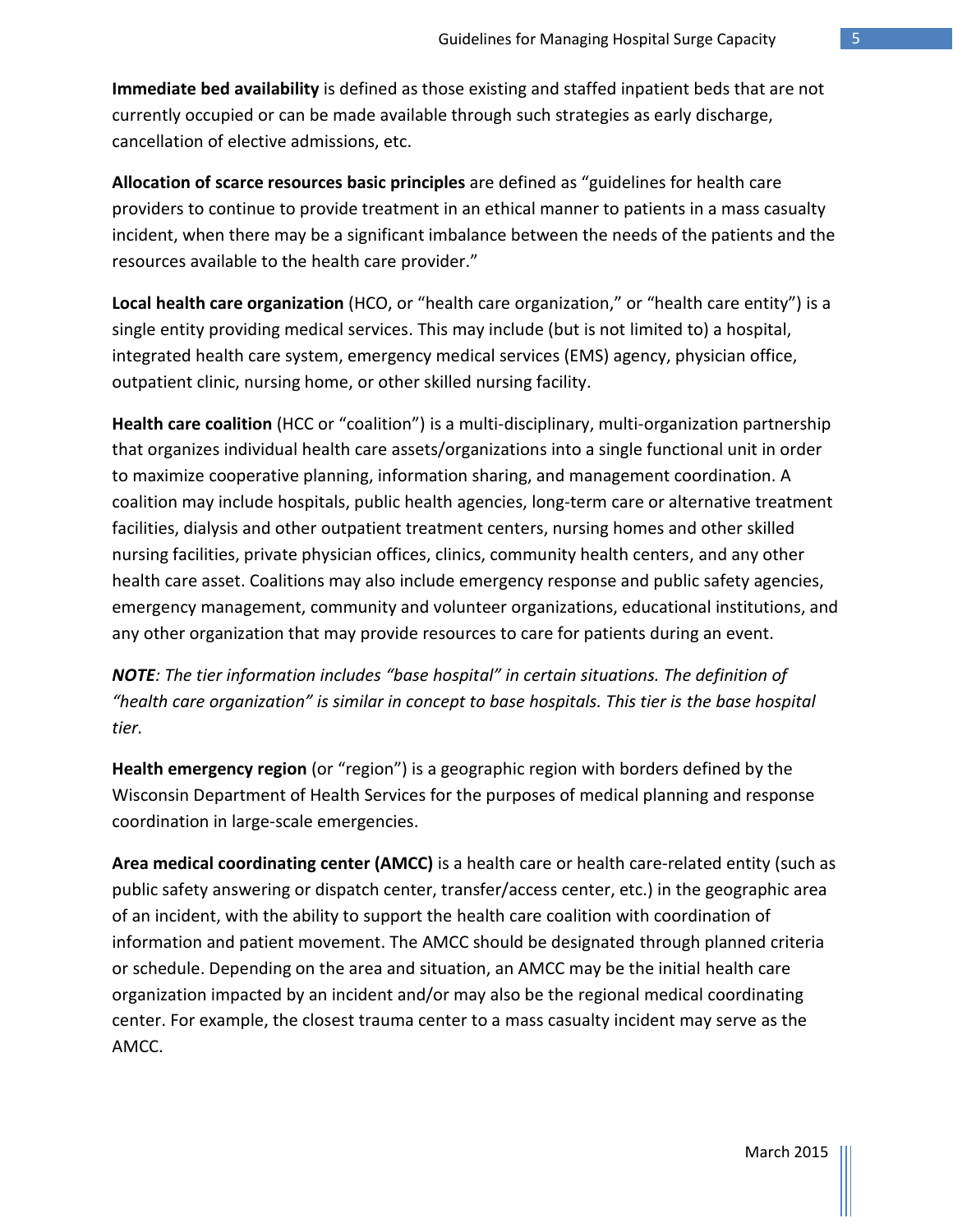**Crisis standards of care** are defined by an Institute of Medicine report as "a substantial change in usual health care operations and the level of care it is possible to deliver, which is made necessary by a pervasive…or catastrophic…disaster. This change in the level of care delivered is justified by specific circumstances and is formally declared…in recognition that crisis operations will be in effect for a sustained period.<sup>4</sup>

**Functional needs (special needs populations)** are defined as persons who may have additional functional needs before, during, and after an incident, including, but not limited to, maintaining independence, communication, transportation, supervision, and medical care.

**Incident** is defined as an occurrence, natural or manmade, that requires a response, greater in scope or duration than normal operational activities, to protect life or property. Incidents on WI Trac are referred to as "events." Event is a component of an incident.

**Mass casualty incident (MCI)** is defined as an event resulting in a number of patients (more than one) with medical needs beyond the current normal capabilities of a health care unit or agency. One proposed minimum standard is five or more patients going to two or more facilities. This is further defined according to triggers at the local or regional levels. Each EMS agency or hospital can decide, or a determination can be made locally among hospitals and EMS agencies.

**Medical control** is defined as the physician or designee who provides advice and direction to emergency medical services who are providing medical care at the scene of an emergency or en route to a health care facility.

**Reverse triage** is defined as the process of identifying, discharging and transferring stable and less critical patients first. Reverse triage allows a facility to focus more time and resources to the care of more critical patients and/or coordinate their transfer to facilities that have the appropriate specialized care available.

**Surge beds** are defined as additional inpatient beds, not currently operational or staffed, that can be deployed if necessary. These include traditional inpatient beds that hospitals have physically available onsite but in storage or unstaffed, beds located in non-inpatient care areas

 $\overline{\phantom{a}}$ 

<sup>4</sup> *Guidance for Establishing Crisis Standards of Care for Use in Disaster Situations* draws from a broad spectrum of expertise--including state and local public health, emergency medicine and response, primary care, nursing, palliative care, ethics, the law, behavioral health, and risk communication--to offer guidance toward establishing standards of care that should apply to disaster situations, both naturally occurring and man-made, under conditions in which resources are scarce. Institute of Medicine (IOM), 2009.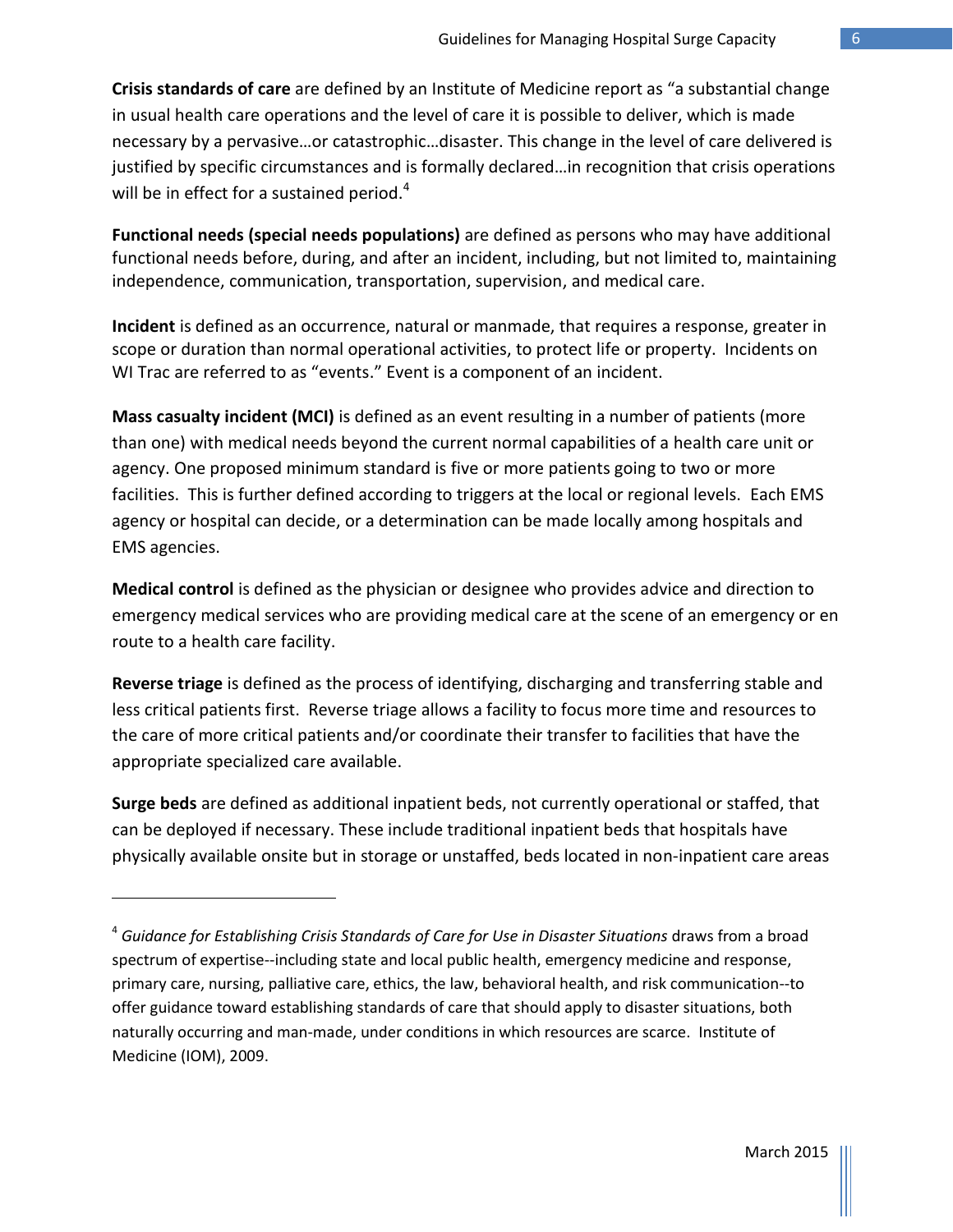(peri-operative care units, outpatient infusion area) and may also include medical/surgical cots that are pre-positioned at hospitals.

**Short duration incidents** are those time-limited incidents (e.g., multiple vehicle/high occupancy vehicle accident, building collapse, explosion, chemical spill, airplane crash, etc.) in which the patients are injured immediately at the incident occurrence or within a short period of time, and then present within a limited period of time, measured on the scale of hours.

**Sustained incidents** are those resulting in the presentation of a number of patients over days, weeks or months (such as pandemic influenza or other major infectious outbreak).

**Unified/Area Command** means the incident command structure used for incidents which involve multiple agencies or large/multiple location incidents. Incidents are managed using Incident Command System (ICS) or Hospital Incident Command System (HICS).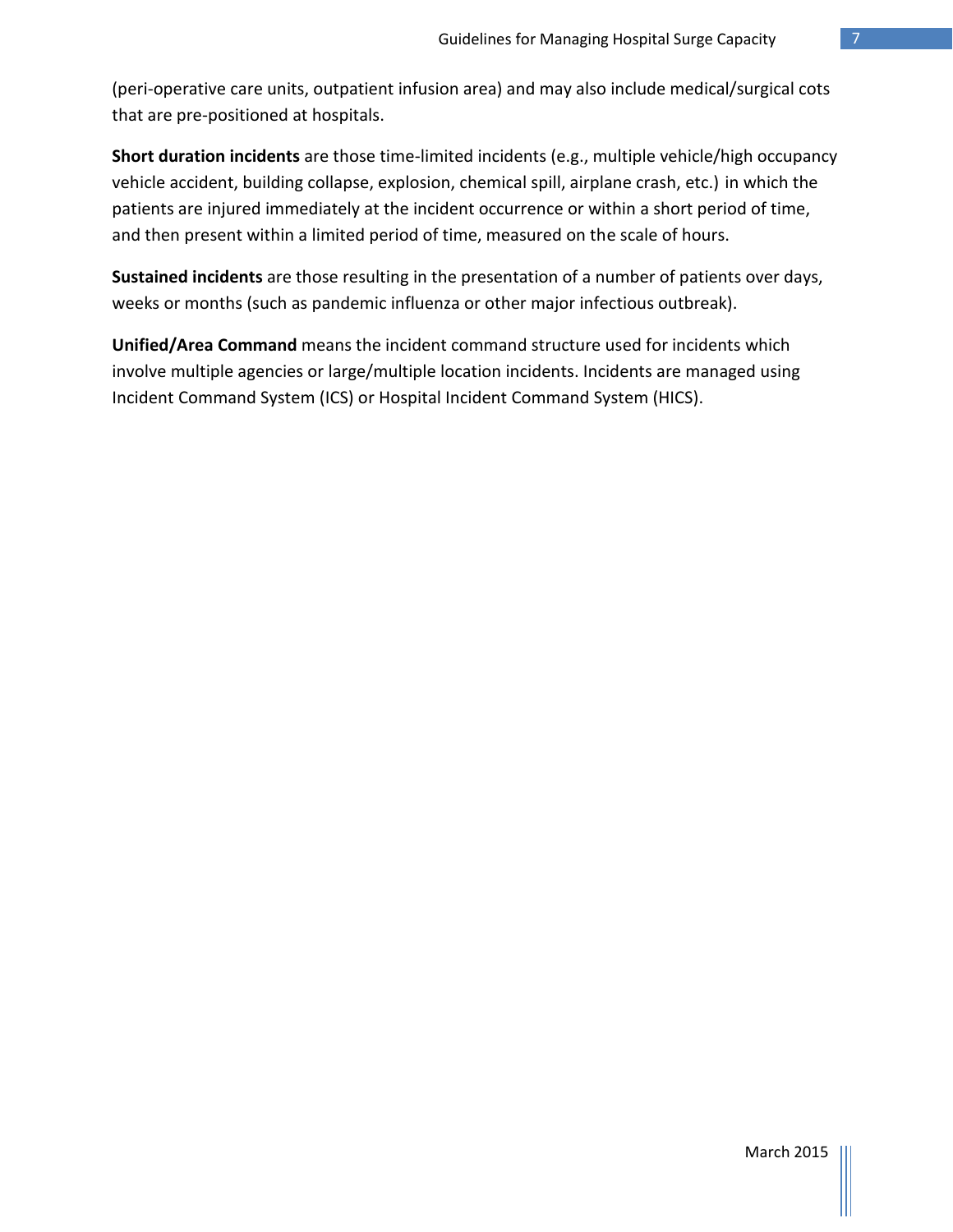# <span id="page-8-0"></span>**Field Considerations**

## <span id="page-8-1"></span>**Mass Casualty Triage Algorithms**

Hospital staff should be familiar with the triage protocols that are used by emergency medical services (EMS) and first responders in the field in their area. These protocols provide a process for EMS to triage ("sort") patients by their severity of injury, based on a color-code system. There are multiple systems used by EMS in Wisconsin such as START (simple triage and rapid treatment) or SALT (sort, assess, life-saving interventions, treatment and/or transport).

These systems use categories to triage patients, each associated with a color code:

- Immediate (red) designates patients that require an immediate intervention in order to survive.
- Delayed (yellow) designates patients where treatment may be postponed for a brief period of time without affecting their survivability, while more critical patients are stabilized.
- Minimal (green) designates patients with injuries of a minor nature that will not result in major disability or death, and thus can be treated after all other patients have been cared for.
- Expectant (gray) designates patients that are not expected to survive even with maximal use of the resources available (this category is used in SALT triage).
- Dead (black) designates patients that either have died or (in START triage) whose injuries are so severe that they are expected to die.

As patients arrive at the hospital, the hospital should once again triage the patients, using their MCI triage systems (see emergency department vs MCI triage clarification below).

## <span id="page-8-2"></span>**Considerations for EMS Transport**

The basic principle is "Do Not Bring the Disaster to the Emergency Department!"

EMS agencies that transport to a hospital should be involved in the development of and familiar with a hospital surge capacity plan. EMS should be familiar with potential alternative triage centers at the hospital. To the extent possible, EMS should notify the hospital from the field of the number of immediate/red, delayed/yellow, minimal/green, and expectant/gray triaged patients it may anticipate.

## <span id="page-8-3"></span>**Emergency Department (ED) versus MCI Triage Considerations**

Both MCI triage and emergency department triage algorithms are intended to prioritize patients for treatment. MCI algorithms are designed for rapid, initial assessment of a large number of patients to place them into one of four/five very broad categories. (See descriptions above.)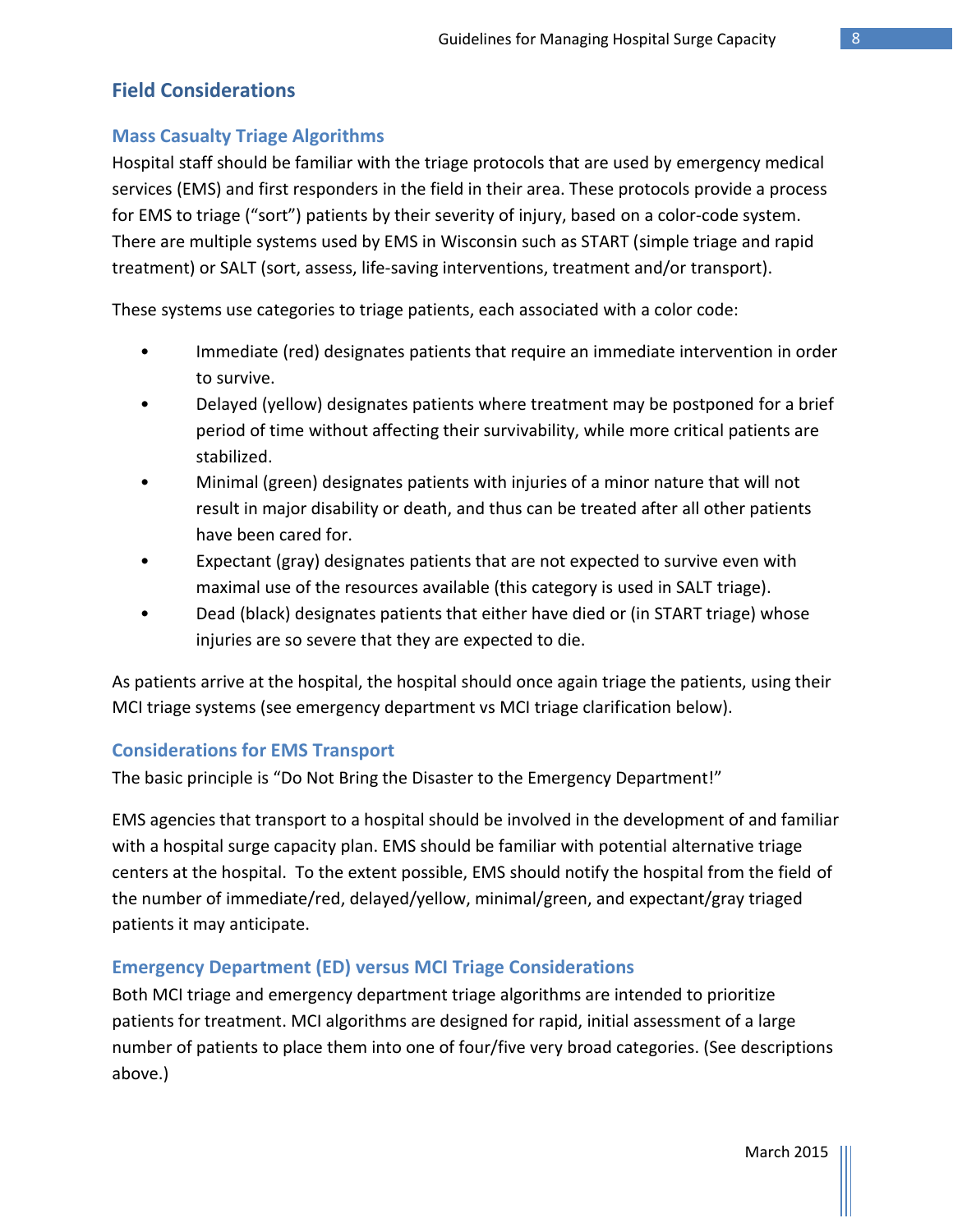ED triage algorithms are designed to rapidly place an individual patient into one of five categories in terms of injury/illness severity and expected resource utilization. During a medical surge event, patients arriving to the ED, whether related to the event or not and by EMS or walk-in, need to be continually re-triaged at each stage of treatment. Initial triage upon arrival should use MCI type algorithms.

Subsequent triages will begin to incrementally approach traditional ED triage algorithms and daily clinical prioritization methods. Re-assessment and re-triage should occur as resource allocations change. Experienced clinicians should be responsible for triage and resource allocation decisions. For example, if multiple patients need emergent/urgent surgery, one surgeon needs to evaluate all the cases and assign priority for operating room use.

# <span id="page-9-0"></span>**Field to Hospital Communication during an MCI event**

The first agency on scene (EMS, fire, law enforcement) establishes the field Incident Command Post (ICP) in response to the MCI Incident. Based on the nature of the incident and the number of victims involved, the field Incident Commander may request the activation of the local government emergency operations center (EOC).

The field Incident Command is to notify the local hospital(s) either directly or via the hospital's communication center that an MCI incident has occurred and give an estimate of the number of victims involved.

If the initial hospital cannot manage coordination of the incident (either due to lack of resources or because it is affected by the incident directly), then the initial hospital should activate Tier 2 (see tier coordination structure below) and ask the AMCC to assume coordination with the on-scene Incident Command.

The EMS dispatch or initial hospital (through its liaison officer) or AMCC should alert other hospitals in the area that an MCI has occurred and they may need assistance to manage the incident.

A bed poll event may be requested by the initial hospital (or AMCC).

l

a. On WI Trac, each hospital should post under "MCI patient capacity," the number of patients it can receive by category: immediate/red, delayed/yellow, minimal/green, and expectant/gray.<sup>5</sup> The number of patients in each triage category that each hospital can

<sup>&</sup>lt;sup>5</sup>lt is recognized that field to hospital communications may not be possible in all areas. In these areas, EMS usually has a plan on how to get messages to their destination hospitals.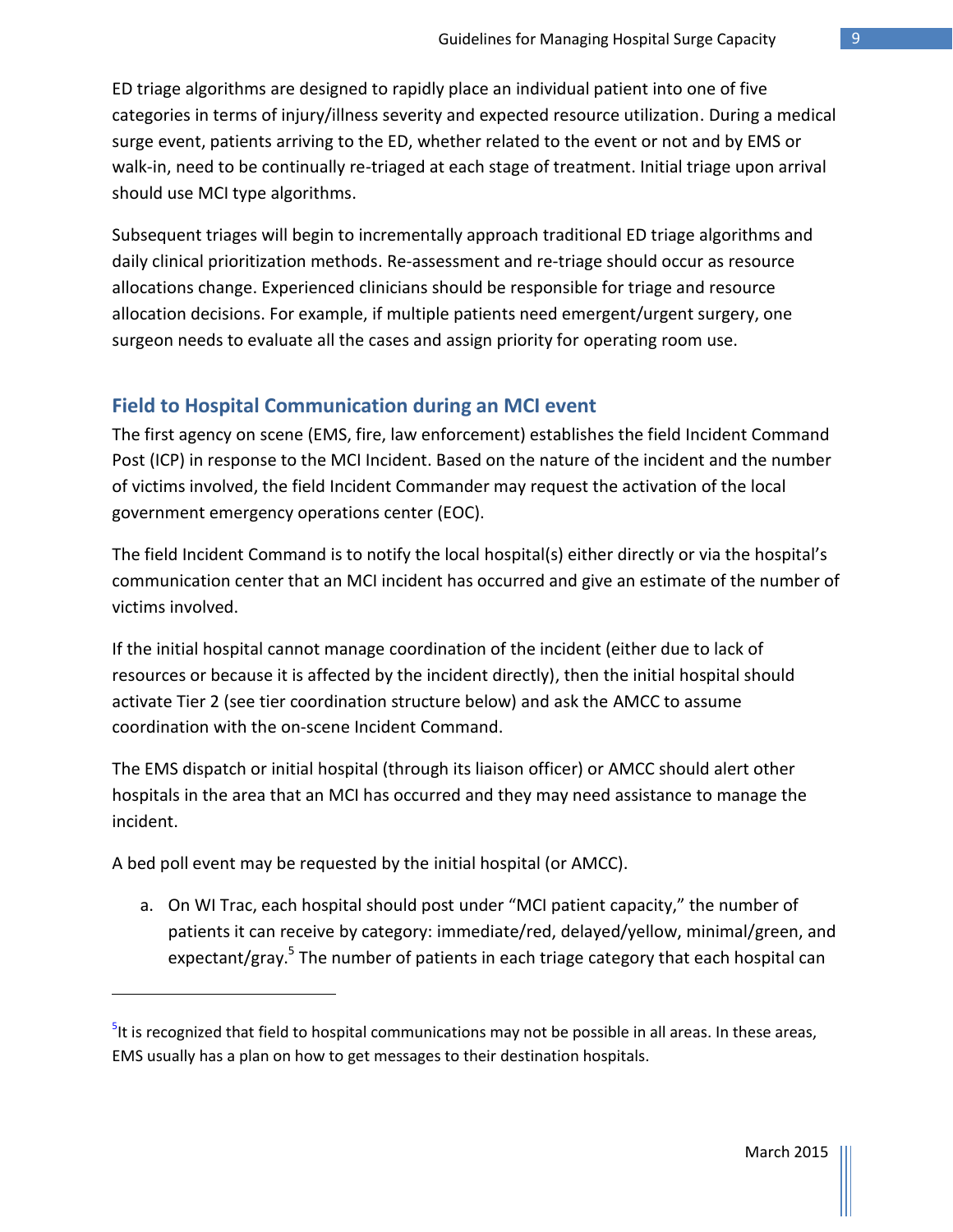accept will assist the on-scene Incident Command and transporting EMS agencies (EMS transport group supervisor) in the determination of destination hospitals.

b. Each hospital may be requested to provide an updated bed poll of their available surge capacity beds.

**NOTE**: Use of WI Trac does not preclude the use of other communication methods. WI Trac, however, has the ability to reach many facilities at the same time, update all facilities and has other functions that could be used to manage the incident. <https://emresource.emsystem.com/EMSystem>

- c. The Wi- Trac system provides real time information with the:
	- The names of the hospitals in the region that are prepared to receive victims
	- The number of patients by triage designation that can be accepted by each hospital

All hospitals will activate, as necessary, their emergency operations plan and Incident Command System.

The reporting hospitals should continue to update WI Trac with receiving capacity.

**NOTE**: EMS receiving capacity may be affected by patients self-presenting to hospitals, changes in patient condition en route, other emergencies occurring simultaneously, and/or changes in staffing. The hospital will, to the extent possible, assist the EMS transport group supervisor in the ongoing triage of patients to the hospitals.

See *Health Care Coalition Tiered Response* for additional information on EMS to hospital communications as the incident advances up the tier response process.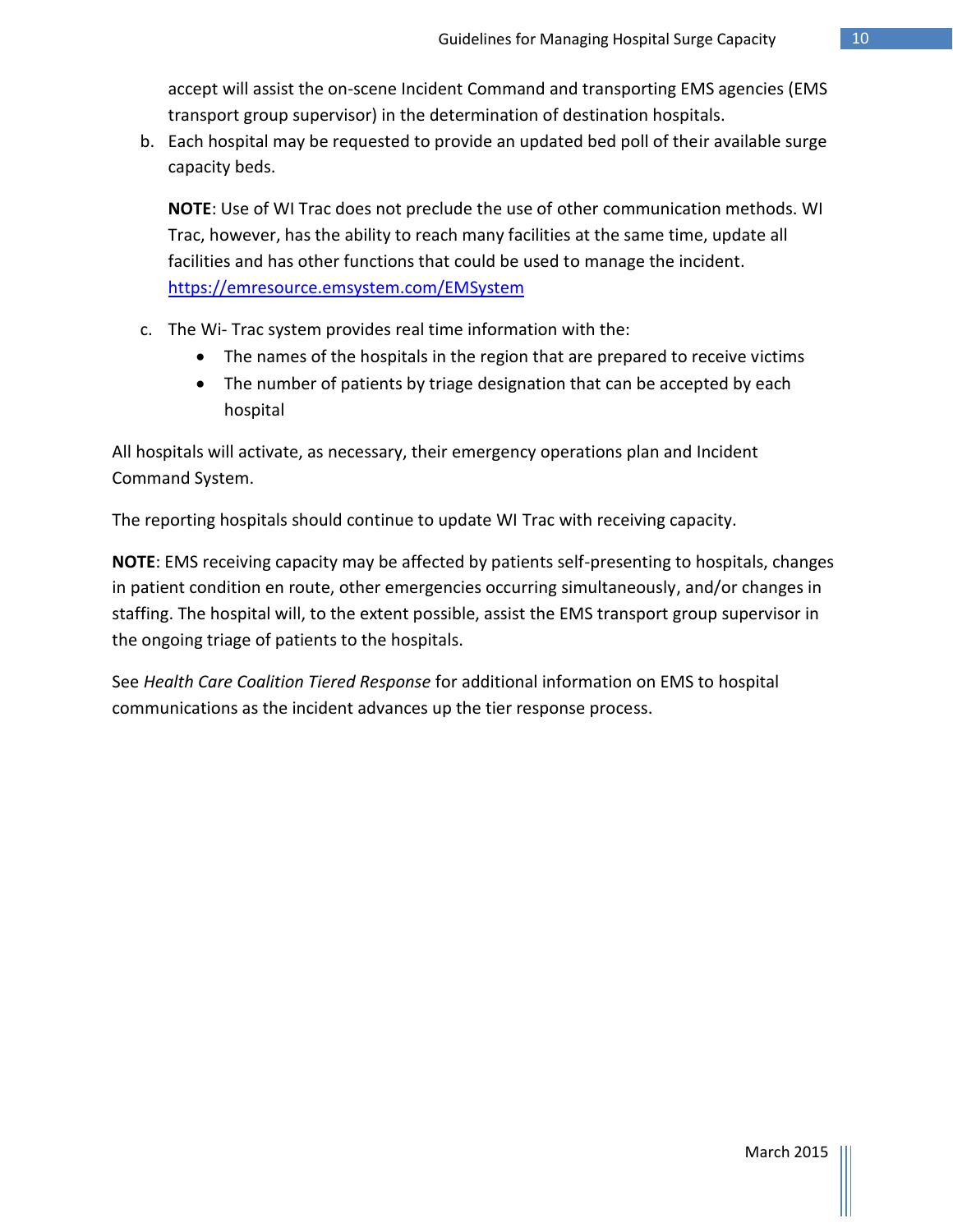# <span id="page-11-0"></span>**Health care Coalition Tiered Response**

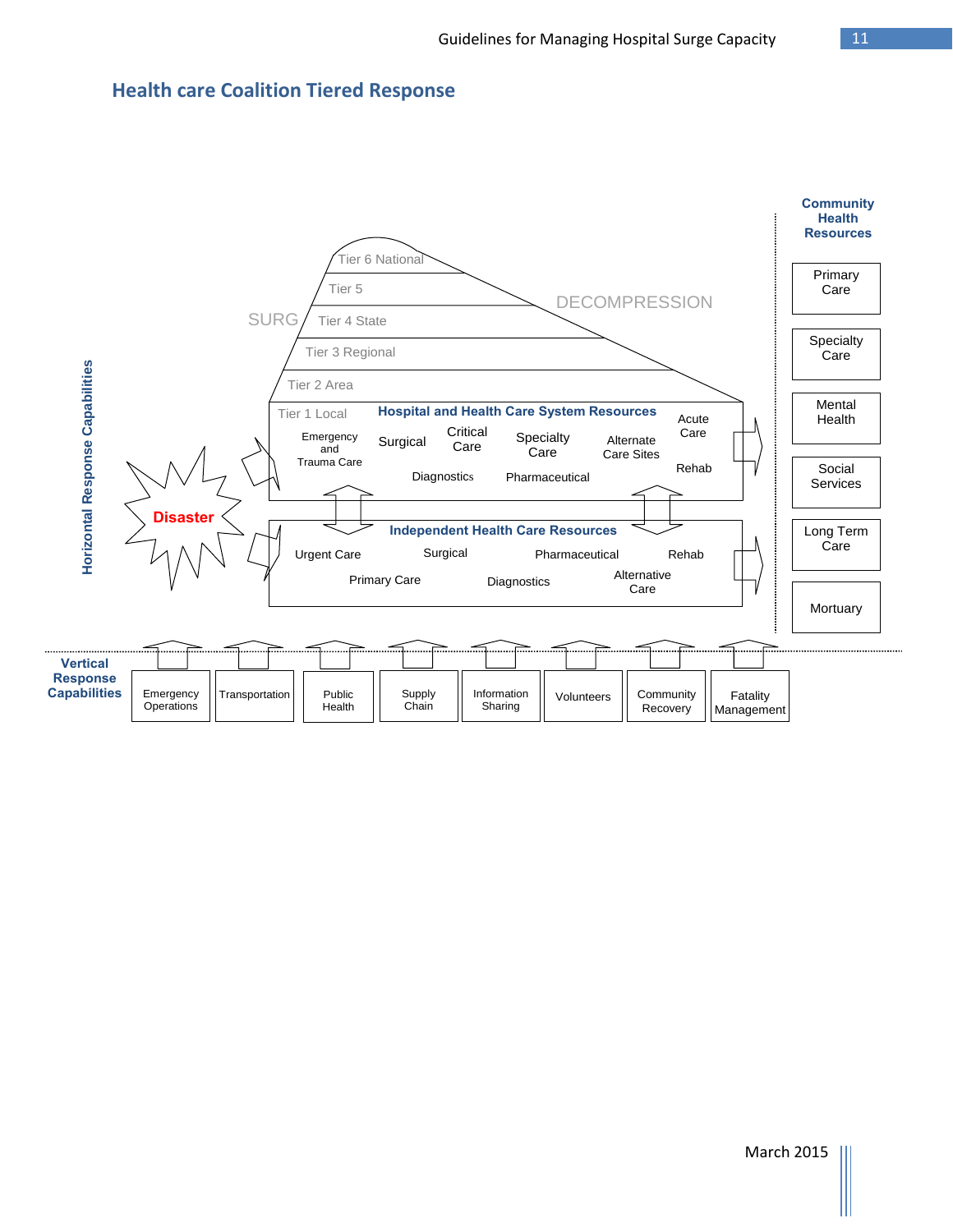# <span id="page-12-0"></span>**Tiered Response Coordination**

All incidents start locally and, regardless of the scope of the incident, local resources will be utilized to manage the incident. Below is the flowchart of tiered response coordination, local (Tier 1) and area (Tier 2). Please see separated Tier Response Coordination documents for additional information.

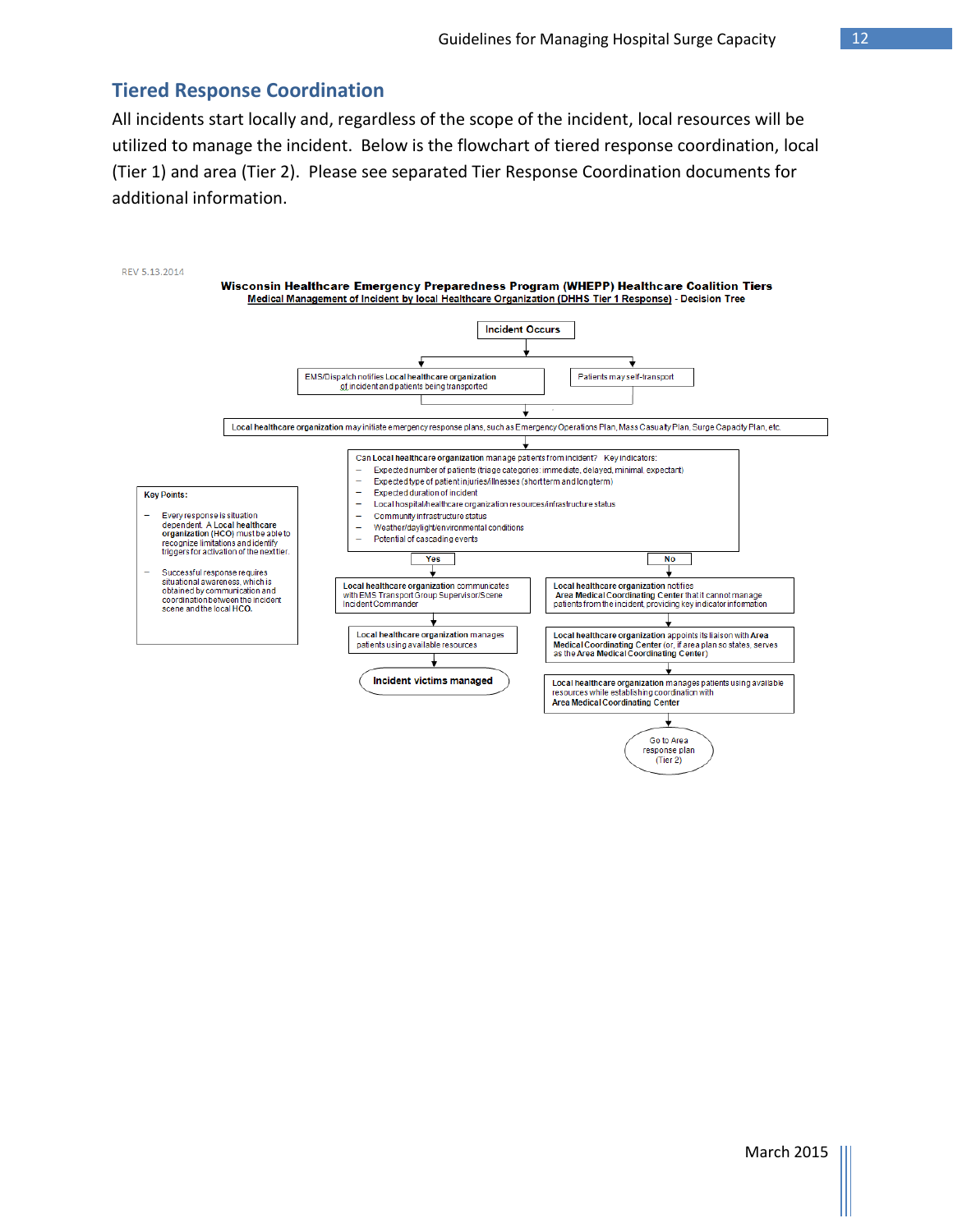

# <span id="page-13-0"></span>**Alternative Triage Center**

The hospital should consider the deployment of an alternative triage center separate from the emergency department. The purpose of the alternative triage center is to provide initial sorting of patients with the intent of diverting less severe patients (minimal/green and possibly some delayed/yellow) to alternative care sites rather than the hospital emergency department. It also serves to maintain an easy, unobstructed access for patients being transported by ambulance to the hospital during a MCI.

Alternative care sites can include designated minor treatment areas within the hospital, or clinics either on or near the hospital campus. Such care sites should be defined as part of the hospital surge plan.

# <span id="page-13-1"></span>**Location of an Alternative Triage Center**

In selecting an alternative triage center, several physical considerations must be taken into account:

- Located in an area close enough to, but sufficiently distant from the emergency department entrance and ambulance driveway so as not to congest the emergency department area
- Located on the hospital campus or in close proximity to the hospital campus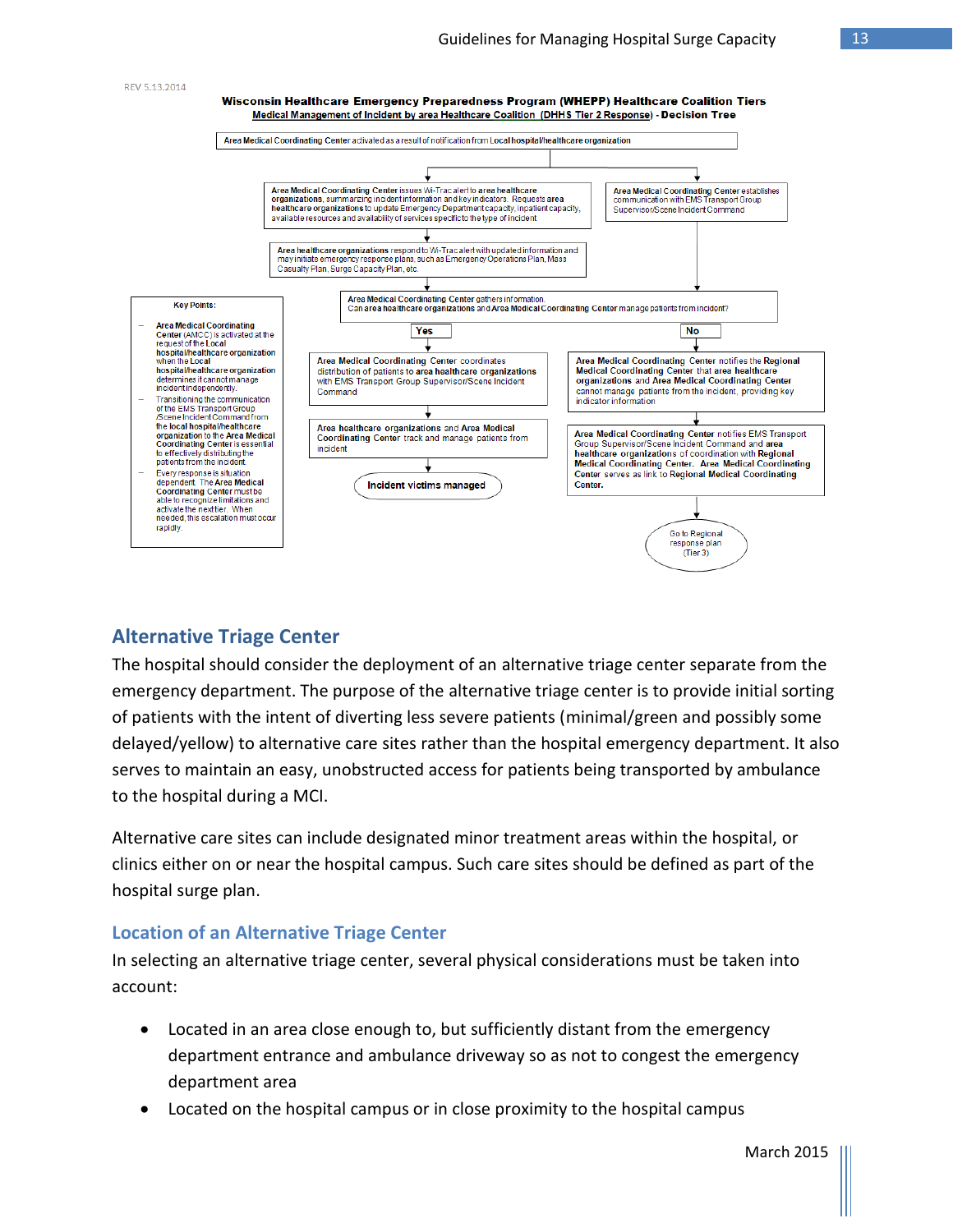- Utilities (power, water, etc.) readily available
- Climate-controlled area
- Allow for unobstructed transport of patients by gurney or wheelchair from the alternative triage center to the hospital
- For infectious disease or hazardous material incidents, heating/ventilation/air conditioning (HVAC) is separate from the hospital HVAC system
- For a hazardous material incident, appropriate decontamination area(s)
- Communications capability with the hospital, especially emergency department, nursing, and admissions
- Ability to control access to and secure the alternative triage center stabilizing medical equipment

## <span id="page-14-0"></span>**Staffing**

It is important for the hospital to pre-identify this alternative triage center and also to preidentify staff by function when it is deployed. It is also advisable to have job action sheets for the persons who will staff the alternative triage center.

## <span id="page-14-1"></span>**Functional Needs Patients (Special Needs Populations)**

The hospital is to consider the needs of patients with functional needs that will come to the alternative treatment center to ensure that their needs can be met, to the extent possible.

## <span id="page-14-2"></span>**Decontamination**

Special consideration will need to be given to the decontamination of patients during hazardous materials incidents. If the hospital has a fixed decontamination room, there will need to be a plan for the flow and holding of patients. If the hospital has a portable decontamination shelter, then consideration needs to be given as to its placement relative to the alternative triage center.

**NOTE**: A portable decontamination shelter has the potential to be used as an alternative triage center under certain weather conditions.

## <span id="page-14-3"></span>**Vehicle Access Control, Staging, and Parking**

As patients may be delivered by EMS or other vehicles, locations of the alternative triage center and ingress/egress routes should be planned in consultation with EMS, police, and fire department representatives. It is recommended that the hospital have an agreement with its municipal public works department for the use of barricades to help control vehicle and pedestrian traffic to the hospital and especially to the alternative triage center. The hospital may also want to consider the use of vehicles to set up barricades.

Because of the number of ambulances involved, there should be an area designated for staging ambulances, helicopters and other medical transport vehicles. There should also be consideration of increased parking due to staff that will be asked to report to work in addition to the vehicles that may bring self-presenting patients to the hospital.

March 2015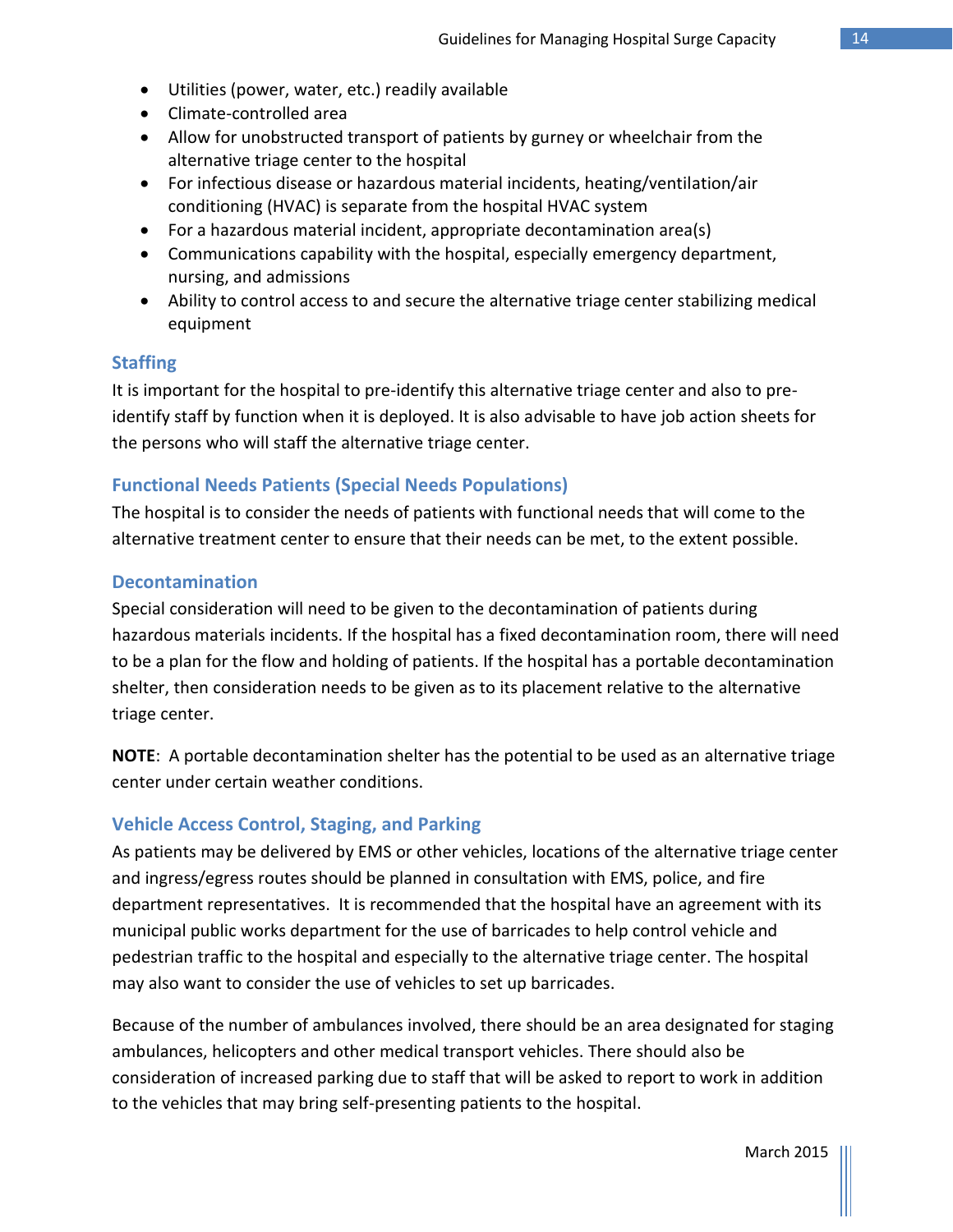## <span id="page-15-0"></span>**EMTALA and Alternative Care Sites**

The Emergency Medical Treatment and Active Labor Act (EMTALA) spells out requirements for patient assessment and care before a patient can be transferred between emergency medical facilities. The provisions of EMTALA do allow for flexibility in surge/mass casualty situations. A hospital with an emergency department may not tell a patient who has presented to the emergency department to go off-site for a medical screening examination. However, in a surge incident, a hospital is allowed to establish an alternative triage center onsite for the purpose of evaluating patients. The medical screening examination still must be performed by someone qualified and authorized to make a determination regarding the existence of an emergency medical condition and the need for immediate care. If an emergency medical condition is identified, the hospital must provide stabilizing care in a treatment area onsite (though this does not have to be the emergency department). Legally, referral of a patient who has presented to the emergency department to an off-campus location is permitted **only** if an EMTALA waiver has been issued by the United States Department of Health and Human Services for the area in question.

[Appendix C](#page-34-0) (CMS and EMTALA Hospitals Disaster) and [Appendix D](#page-36-0) (EMTALA Pandemic) discuss details and provide options for managing extraordinary surges to emergency departments under existing emergency EMTALA requirements. Specifically, hospitals should be familiar with options and special circumstances that allow for changes in normal EMTALA procedures and requirements.

# <span id="page-15-1"></span>**Hospital Inpatient Surge Capacity**

## <span id="page-15-2"></span>**Increasing Availability of Existing Inpatient Beds**

There are various strategies to increase existing inpatient bed capacity. One strategy involves moving patients out of occupied beds to clear existing beds for new patients. Examples of techniques used to increase bed availability include:

- 1. Early discharge of patients
- 2. Expedited/streamlined discharge processes
- 3. Expedited transfer to other facilities
- 4. Cancellation of elective admissions
- 5. Cancellation of elective procedures

Reverse triage refers to the process of assessing a current patient census to determine which patients are less ill and may be discharged or transferred in order to make beds available. This process includes finding other hospitals or health care facilities to which to transfer patients. Reverse triage should be implemented immediately once it is determined a mass casualty incident/surge event is occurring.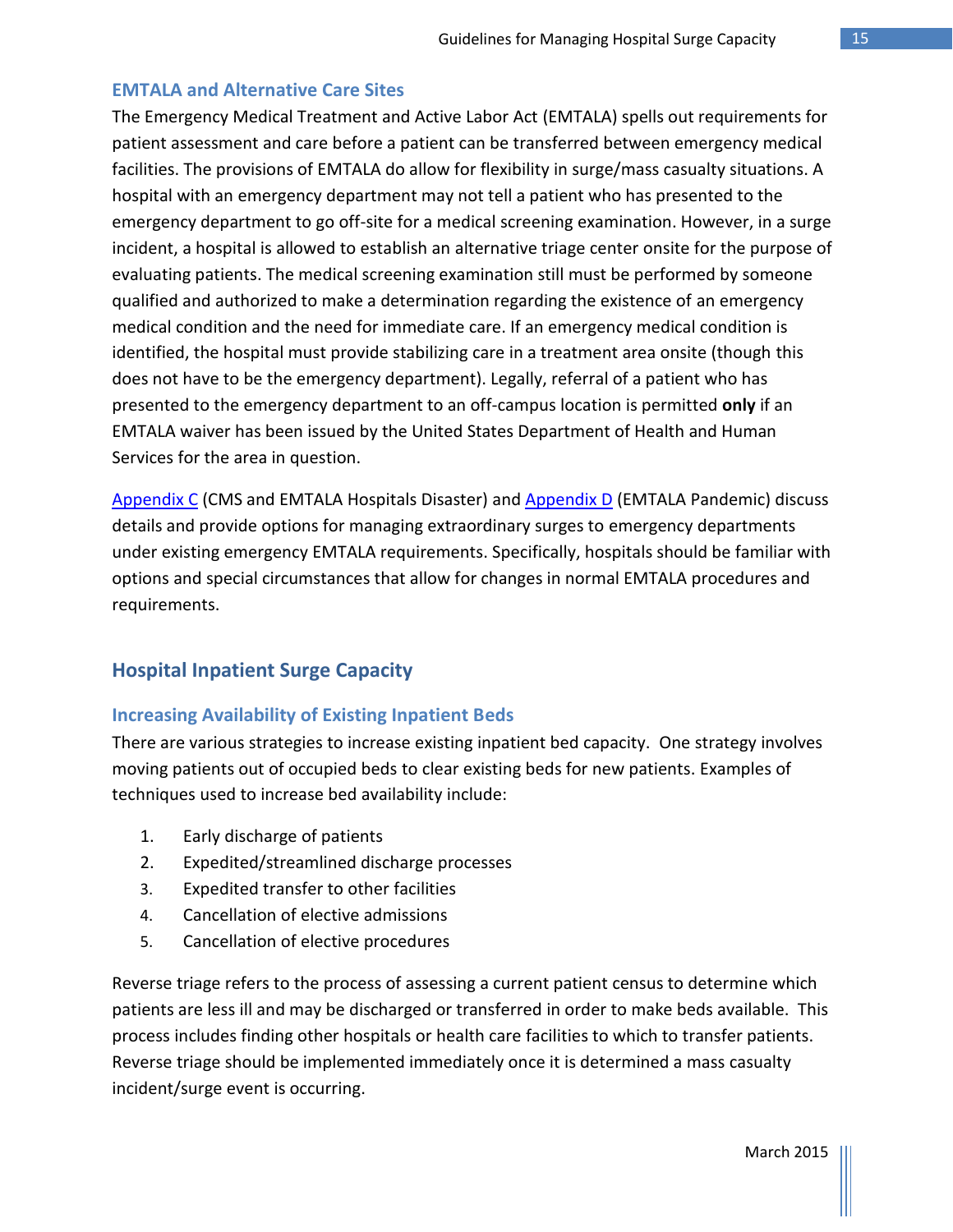Decompression is a common term that refers to early discharge of patients; it is the same as offloading/early discharge.

Each hospital will need to consider the value of these techniques given the circumstances of the incident. These should be implemented very early in an incident, but often will provide only a limited number of beds. In a short-duration incident, staff may be occupied with the surge of patients and may not have time initially to begin the implementation of the strategies to make occupied beds available. Patients in a traumatic incident may arrive faster than occupied beds can be made available. Also, discharged or transferred patients may not have immediate transportation to leave the hospital. The additional in-house and outside traffic created by these tactics may increase the congestion caused by an incident. In a sustained incident, such techniques may also not be as effective, since there will always be the regular flow of "normal sick and injured" and elective admissions and procedures can often only be delayed temporarily.

A hospital may consider establishing a discharge unit with a supervising discharge officer to manage discharged patients. The patients discharged can then be moved from their inpatient bed to the discharge center to make inpatient beds immediately available. The discharge unit then makes the appropriate arrangements for the patient to be discharged or transferred.

Hospitals should also consider engaging skilled nursing facilities and home health agencies to assist with discharge planning. In addition, hospitals and health care preparedness coalitions should engage skilled nursing facilities and home health agencies on how those agencies can provide care to their clients during medical surge incidents without assistance from hospitals.

# <span id="page-16-0"></span>**Establishing Surge Capacity Beds**

The other main strategy for surge capacity involves creating new beds to receive patients. Adding surge beds remains the primary strategy for hospitals when faced with a moderate or crisis level surge incident. The following guidelines are intended to help hospitals identify which beds can best be used for which type of patient.

In order to accommodate an increased number of admitted patients, hospitals need to examine what areas of the hospital can be repurposed to expand inpatient care provision. Examples of techniques to expand patient bed space include:

- Conversion of outpatient service areas to inpatient care units (for example, outpatient procedure rooms may be utilized as an inpatient telemetry bed)
- Changing single-patient rooms into double-patient rooms
- Utilizing portion of post-anesthesia care units or similar type units as inpatient bed space
- Conversion of large rooms/spaces (such as gymnasium/physical therapy space, hallways, etc.) into multiple-patient rooms/wards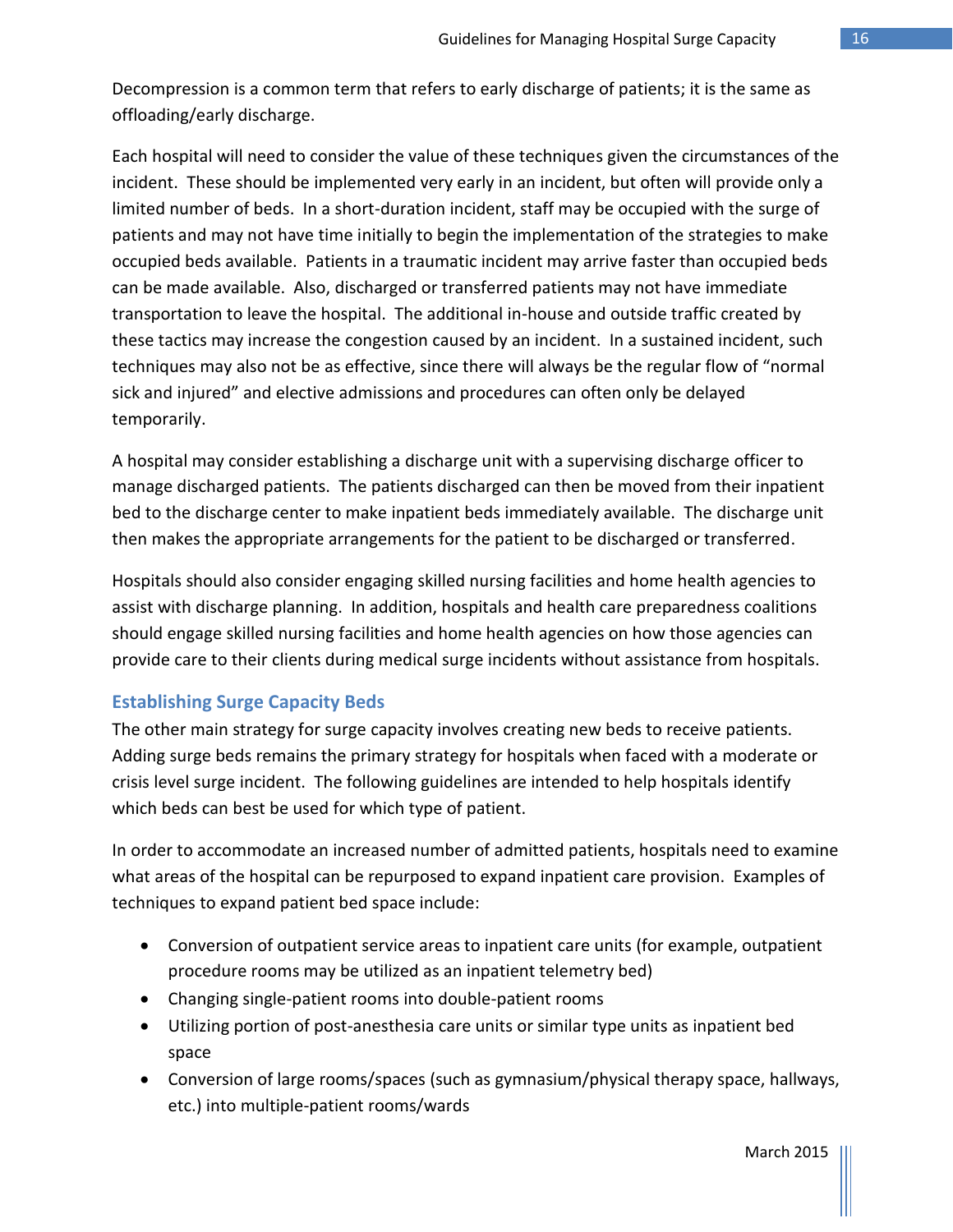For example, a particular hospital may decide to hold some less critical patients on cots in hallways, accommodate minimal/green patients in the physical therapy department, open its post-surgical care unit for immediate/red patients, and utilize other non-traditional areas for patient care.

Determining where these color-coded surge beds should be located is not an exact science. The hospital should identify where it may want to establish its surge beds and how many beds might be made available at those locations for each level of incident. This should be predefined in an institutional response plan.

Because non-traditional care areas may not have resources (such as sinks, monitors, suction, oxygen) commonly found in usual patient care areas, any surge plan should address the provision of alternatives for necessary resources in such areas. This includes plans for staffing these newly created patient beds.

# <span id="page-17-0"></span>**Cohorting Surge Patients**

It is recommended that hospitals cohort surge capacity patients in designated areas based on their diagnosis or type (e.g., pediatric vs. adult patients, severity/triage category, functional needs), rather than placing them wherever there are unoccupied beds. Cohorting will assist with assigning the appropriately-skilled staff and specialized supplies and equipment necessary for treating a particular patient cohort. Cohorting of patients is particularly critical when dealing with an infectious disease or hazardous materials incident, as it helps to avoid secondary infection or contamination.

# <span id="page-17-1"></span>**Assignment of Staff to Triage Category Cohorts**

There is no single formula or algorithm that can define the appropriate staffing in every area of every hospital for every situation. The hospital must make do with whatever staff it has available. The hospital must plan how to best use existing staff for the care of patients. It is often necessary to reassign staff by either moving personnel from one area to another, or temporarily reassigning them to functions different from their everyday duties.

By definition, in a surge incident, a hospital will not have the necessary number or type of clinical personnel needed to manage every single patient in a usual way. The usual ratio of provider to patient will be much lower than in usual practice (i.e., each staff will be responsible for more patients than usual). The hospital will need to assign available staff and volunteers to patient care areas based on the skill sets that they possess. Hospitals should consider identifying the minimum skill sets required to provide patient care, based on the triage category designation of the patient.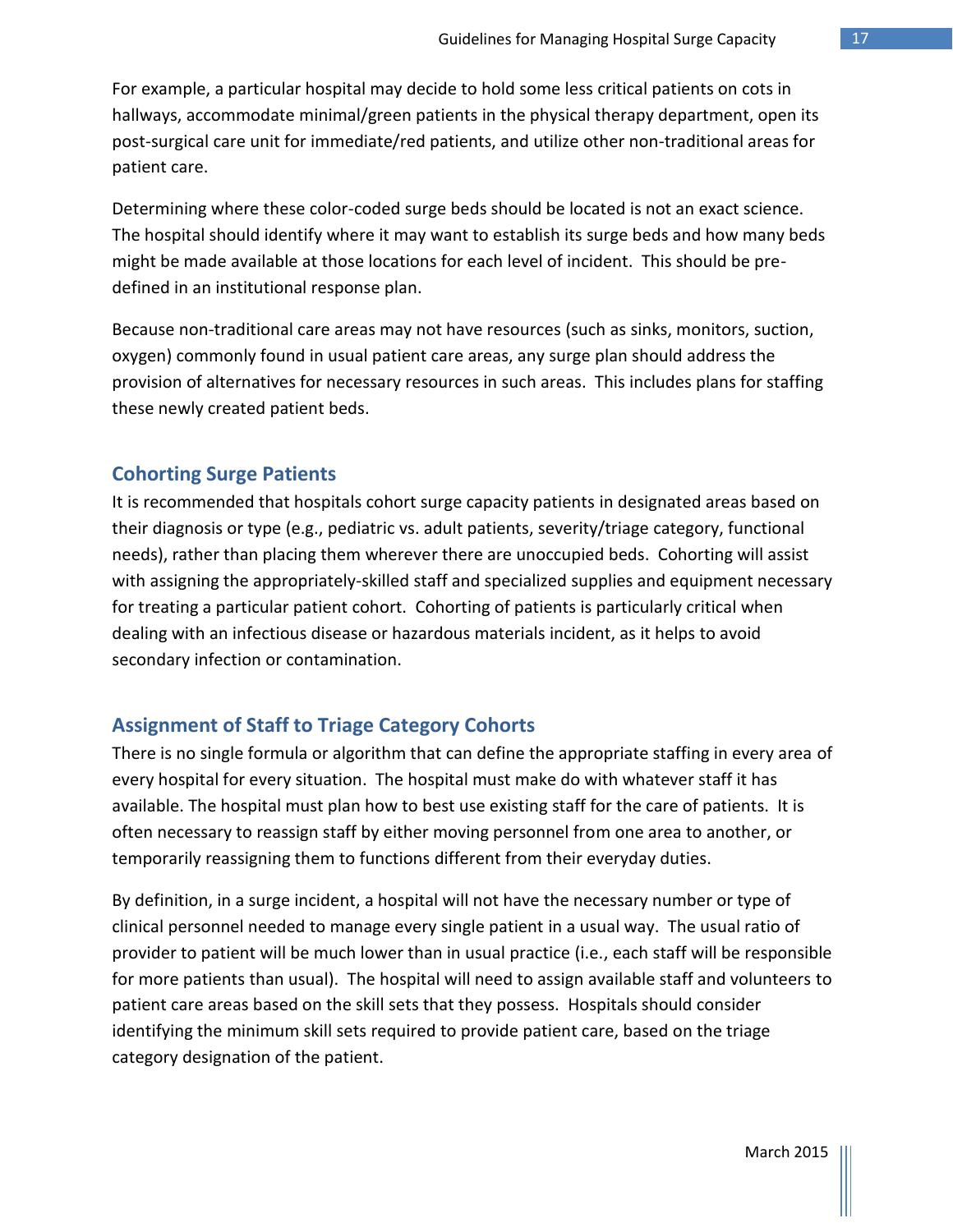The use of volunteers in a surge incident can be considered in a hospital. If volunteers are to be used, the hospital's surge plan should address activation, reception, and supervision of such volunteers. The hospital should confer with its liability insurer regarding the use of such volunteers as part of the preparation process. There must be a clearly defined process to document and verify the identity, credentials, certifications, and abilities of the person. The hospital should provide emergency credentialing that authorizes the volunteer to work in the hospital temporarily for the duration of the incident. Volunteers must always be properly supervised by regular hospital staff. They should be assigned to work with a regular hospital employee, and never alone. This will reduce issues arising from a volunteer being unfamiliar with processes or other issues unique to a particular hospital.

# <span id="page-18-0"></span>**Staff Necessary to Care for Immediate/Red Patients**

These should be staff who can perform primary and secondary assessment and management of critical care patients. This includes emergency, critical care, or other specialty registered nurses (RNs), advanced practitioners, and physicians who are facile with caring for critically ill patients. The hospital can also implement a team nursing concept and use acute care licensed practical nurses (LPNs), paramedics, technicians, personal care attendants (PCAs), and allied health students to assist these RNs and physicians. This will allow for increased productivity of the limited nurse and physician labor pool. Specialty care, such as respiratory therapy or pharmacy, may also be needed in this care area.

Because of the severity of the patients, the immediate/red cohort will require the highest ratio of providers to patient.

# <span id="page-18-1"></span>**Staff Necessary to Care for Delayed/Yellow Patients**

These should be staff who can perform initial and ongoing assessment and management of patients. Such nursing and medical staff are normally employed either in acute care settings or may be from non-hospital work sites. Physical therapists, respiratory care technicians, and other ancillary care providers can provide patient care and other assistance as appropriate. Team nursing as described above can also be used in this area.

# <span id="page-18-2"></span>**Staff Necessary to Care for Minimal/Green Patients**

These should be staff who can perform basic initial assessment and management of non-critical patients. Such nursing and medical staff members are normally employed in outpatient settings, but may also be from inpatient units. Team nursing as described above can also be used in this area.

Because of the lower acuity of the patients, the minimal/green cohort will require the lowest ratio of providers to patient.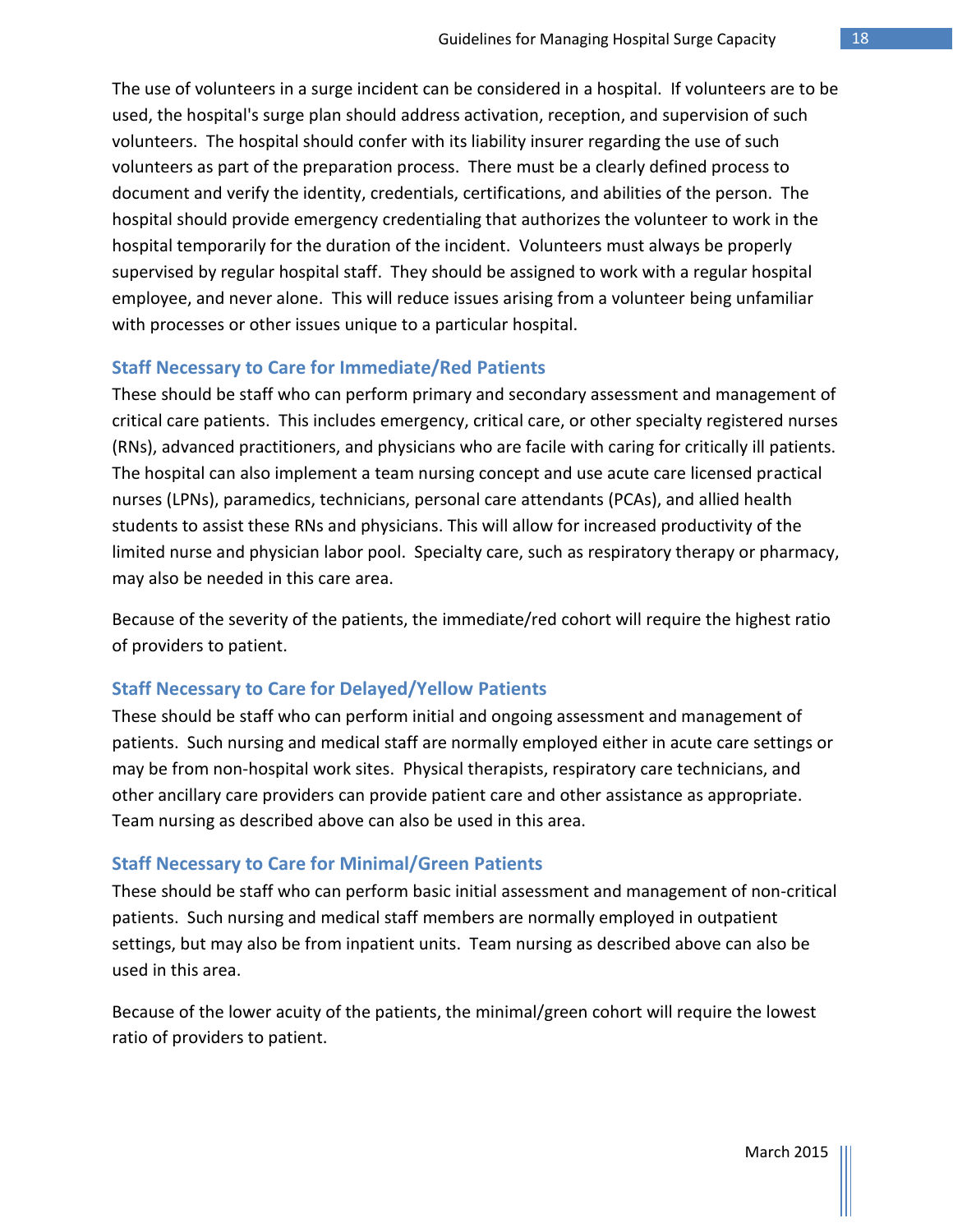# <span id="page-19-0"></span>**Staff Skills Necessary to Care for Expectant/Gray Patients**

These are to be staff or volunteers, who can perform basic assessment and management of patients. It is important to note that expectant/gray patients will still require care to manage and reduce symptoms and discomfort. Thus, nurses, advanced practitioners, and/or physicians will still be required in this area. Palliative medicine specialists may be useful in this cohort. In addition, having team members who are skilled in dealing with dying patients and families, such as clergy, social workers, and hospice workers, will often be of benefit.

## <span id="page-19-1"></span>**Job Action Sheets**

The hospital should develop and provide job action sheets, detailing the duties/responsibilities that a position is to carry out in each of the treatment areas. In addition, these job action sheets detail a staff member's supervisor and staff supervised, as well as important hospital numbers to relevant areas, units, or ancillary services. Job action sheets are intended to provide information to personnel who often may be functioning in an area or assignment different from their usual job assignment.

## <span id="page-19-2"></span>**Ancillary Services Staffing for Inpatient Surge Capacity Areas**

In addition to plans for clinical personnel and departments, it is equally important that ancillary service departments (such as food/nutrition services, environmental/ housekeeping, patient transport, registration, information technologies, central supply, medical records, etc.) also have a plan to have the staff and supplies necessary to support the hospital during a surge incident. Each ancillary service should have a Continuity of Operations Plan (COOP) for all three levels of surge.

Ancillary services need to consider not only the staffing necessary to care for patients and staff, but also to care for additional family members and visitors who may come to the hospital with the patients.

## <span id="page-19-3"></span>**Inpatient Units for Special Consideration**

There are a number of inpatient areas that are not clinically suited for surge capacity use. The following list is not to be considered as inclusive and each hospital should identify the areas that may not be suitable for surge capacity use.

Obstetrics (OB) is considered as a "clean" unit – due to the risk to pregnant mothers, fetuses, and newborns, no infectious patients should be placed in an OB unit. It is not recommended to use an OB unit as a potential surge capacity area since its primary use will be for obstetrics patients. The hospital may consider using vacant OB beds for certain injured female patients, provided they are not infectious. Medical surge events are significant stressors to those directly and indirectly affected by the event, therefore it is likely there will be an increase in the number of women in labor in response to such stress.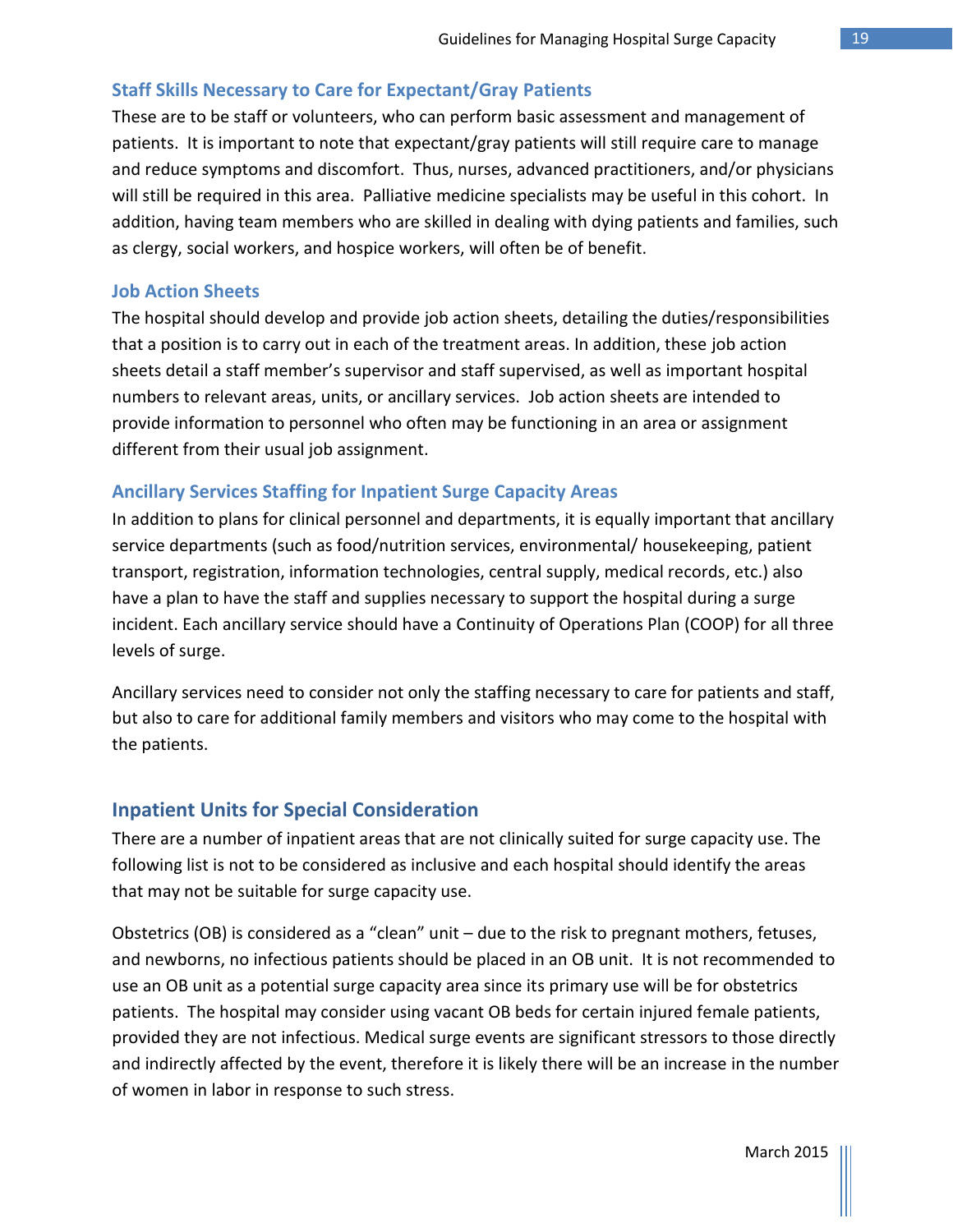Units for immuno-suppressed patients (such as hematology/oncology or transplant units) should also be avoided as inpatient surge capacity beds.

Pediatric beds that have smaller-sized beds or cribs may be counted as inpatient surge capacity beds, but only for pediatric patients.

Nursery beds are also considered "clean," and used only for neonates less than 28 days old who have not left the hospital. These, therefore, should not be considered as inpatient surge capacity beds. If an infant arrives during a surge incident, the infant should be placed in a pediatric bed, and not the nursery.

Psychiatric beds may be considered by the hospital as a potential surge area for medical/surgical patients, if the hospital is able to properly staff and equip these rooms. Special arrangements are often required for the reverse triage and movement of psychiatric patients.

Palliative or comfort care units are to be designated for the palliative care of patients with terminal conditions. These rooms are often more distant from the core acute care service areas because these patients usually only receive comfort care. Such rooms may be considered for surge capacity. If properly staffed and equipped, they may be used as regular non-hospice medical/surgical beds. A better use may be for incoming surge patients triaged to the expectant/gray category. Having these rooms at a distance from the treatment areas may benefit the patients, family and staff because of the privacy provided by this physical separation. Again, it is important to note that palliative care still requires skilled medical providers to adequately assess and manage symptoms. **[See Appendix F: Palliative Care in a](#page-43-0)  [Disaster.](#page-43-0)**

Other specialty areas can be used as general hospital beds if properly equipped and staffed, or can be used as specialized beds based on the needs of the situation.

# <span id="page-20-0"></span>**Establishing Surge Support Areas or Zones**

The hospital should pre-identify areas that will be used for non-care purposes, such as waiting areas for family and friends, counseling areas, and rest areas. The hospital should include these areas in its surge capacity plan. Other essential room needs include holding areas for patients who are discharged, are waiting to be discharged, or waiting to be transferred.

Treatment areas may require temporary holding areas for patients where they can wait before they are cared for. This is especially true for the minimal/green category of patients, since there are likely to be greater numbers of these patients.

Special attention should be given to the needs of staff and family members who may need rest, food, and access to communications. Rest areas for staff must be considered, and are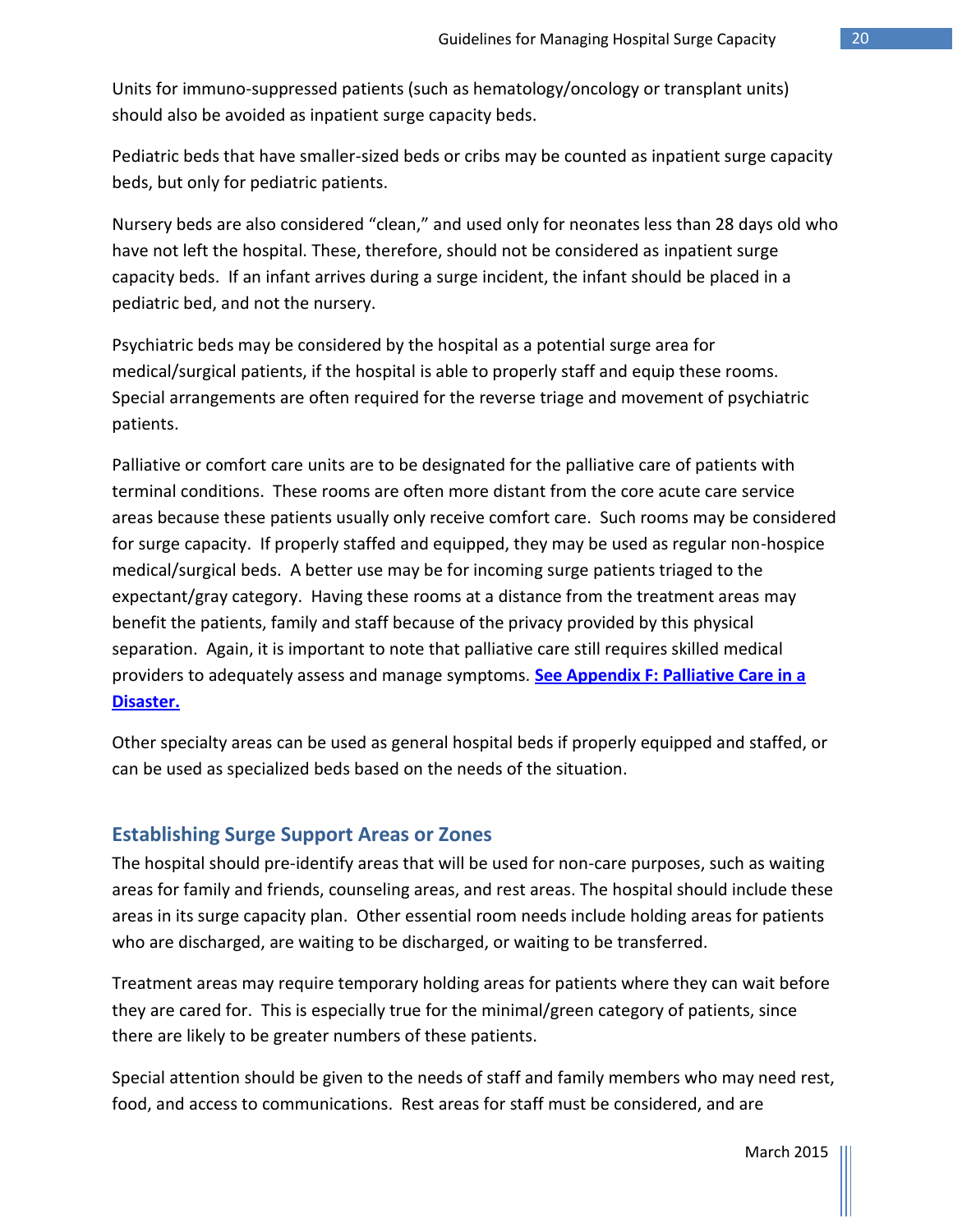especially important when responding to incidents that require the use of extensive protective equipment. For example, if the surge is expected to last more than a few hours, lounges should be available for their normal function, rather than be used as a patient surge area.

# <span id="page-21-0"></span>**Staff Support Considerations**

Often, working in a surge or mass casualty incident can have physical, psychological, and emotional effects on the people involved. It also places both practical and emotional burdens on hospital staff's families. The hospital will need to be able to provide additional services such as on-site rest and meal accommodations, extended child care, and counseling and social services for its employees and their families. The hospital should consider the formation of a staff disaster support committee or have its human resources department pre-plan for these staff considerations.

Appendix B lists some considerations for hospitals when developing staffing plans and strategies. **[See Appendix B: Staffing](#page-32-0) Considerations.**

# <span id="page-21-1"></span>**Equipment and Supplies**

Each surge capacity area requires equipment and supplies necessary to deploy surge beds. The hospital needs to determine the type and amount of equipment that will be needed in each area and how this equipment can be relocated or obtained for each surge incident level. If possible, the surge plan should include non-conventional equipment alternatives (for example, adhesive picture hooks to hold IV bags or standard refrigerators to store medications).

The hospital should begin conservation of and triaging of supplies immediately when the surge capacity plan is implemented. The hospital should also consider implementing the process for requesting additional supplies upon activation of the surge capacity plan. If a Unified/Area Incident Command and/or AMCC is activated, access to additional equipment and supplies from the community may be coordinated through those systems.

The hospital should have in its emergency plans the procedures to access the various commercial suppliers and disaster stockpiles available to the hospital. Hospital surge preparedness plans should include components for tracking, receiving, cleaning, and redistributing supplies and critical equipment during an incident.

The hospital is also to identify the electrical power available in these surge capacity areas. Rooms that will be powered by emergency power need to be prioritized for more critical patients (immediate/red category), since these are the most likely patients to be using electrical equipment. The hospital should have flashlights or other battery-powered light sources for use in those areas that may not have emergency power.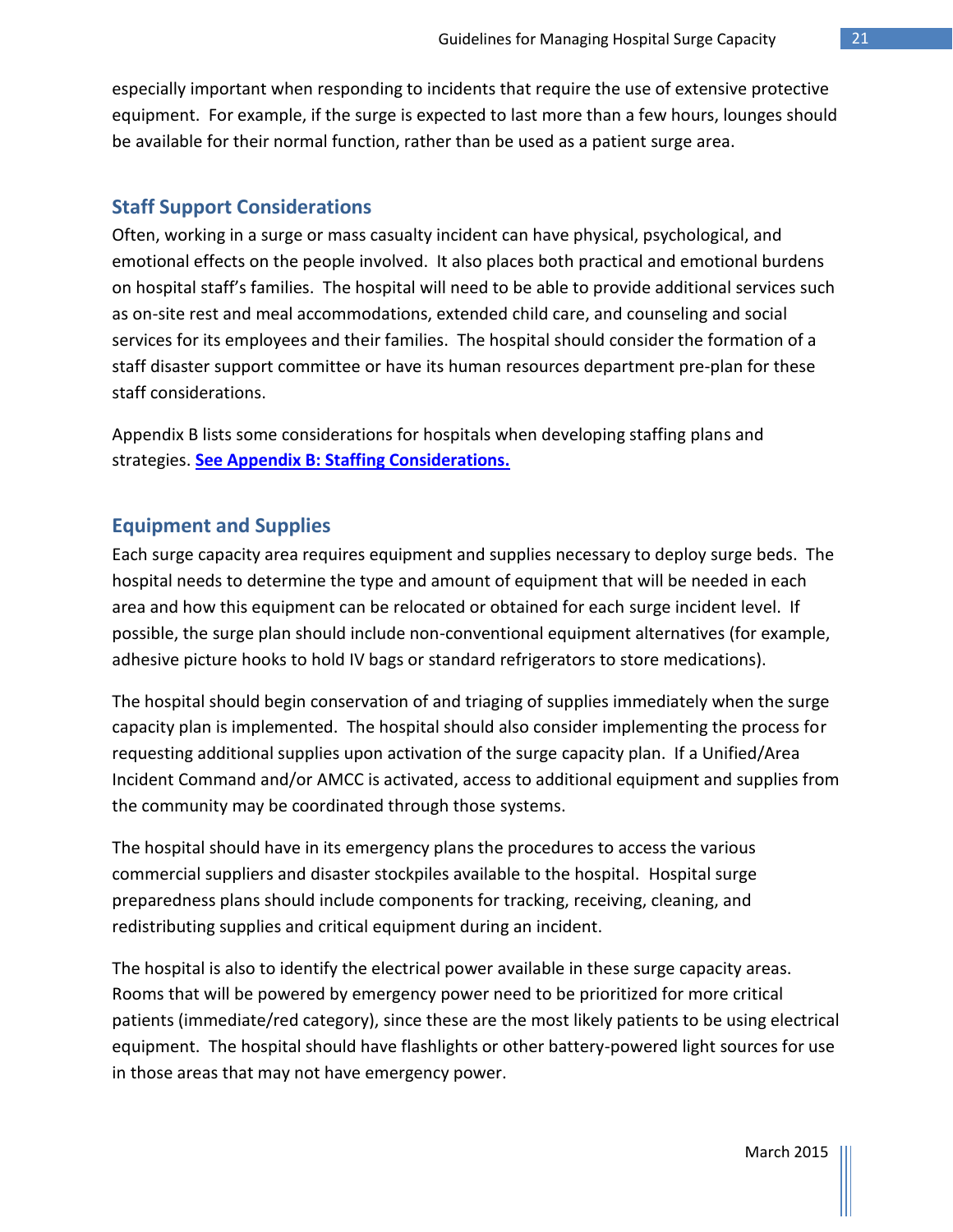# <span id="page-22-0"></span>**Special Considerations with Crash Carts**

Staff should determine where crash carts will be placed when inpatient surge capacity is activated. It is recommended that placement of crash carts should take into consideration the concentration of patient population, patient severity, and distance. The hospital may also want to consider bringing in and deploying automatic electronic defibrillators (AEDs) from the community as an additional resource. The hospital may consider listing in its emergency plans an inventory of where in the community AEDs are maintained and housed.

## <span id="page-22-1"></span>**Surge Cots, Extra Beds, and Linen Considerations**

The Wisconsin Hospital Emergency Preparedness Program has provided hospitals with more than 10,000 cots, with some pre-positioned within hospitals and others in the state stockpile. In addition, hospitals have reported that there are beds in storage or beds that could be repurposed for inpatient use. Hospitals surge plans may include the use of cots and repurposed beds to house patients or staff during an incident. However, none of these cots or storage beds are equipped with linens or pillows. Hospitals should plan for additional linen needs. **[See](#page-40-0)  [Appendix E: Outfitting Beds with Linens.](#page-40-0)**

# <span id="page-22-2"></span>**Alternative Treatment Sites**

 $\overline{\phantom{a}}$ 

Each hospital should consider a plan whereby it can redirect less severe patients to alternative locations for care and treatment. The hospital should work with on-scene Incident Command to transport less critical (such as minimal/green) patients to designated alternative treatment sites. The hospital should also work with the media and community/government contacts to coordinate the advertising of alternative treatment sites. It is important to note that, without a federal government authorized waiver, hospitals may not redirect patients who present to their facility off their campus for care without first conducting a medical screening examination and stabilization of any emergency medical conditions.

In most cases, alternative treatment sites will be physician offices and outpatient clinics. In some communities, it may be appropriate to use ancillary health care facilities such as freestanding physical therapy suites and dental offices, or to convert large building spaces for some care. In all cases, the emergency plan must spell out how alternative treatment sites are to be properly staffed and equipped to care for patients.

It is recommended that the hospital have a signed Memorandum of Understanding (MOU) with locations not owned/employed by the hospital,  $^6$  to document the agreement to use their

 $^6$  This plan assumes that a hospital that employs its medical providers has the ability to establish alternative outpatient treatment sites without formal agreements with its medical providers. However, *(footnote continued)*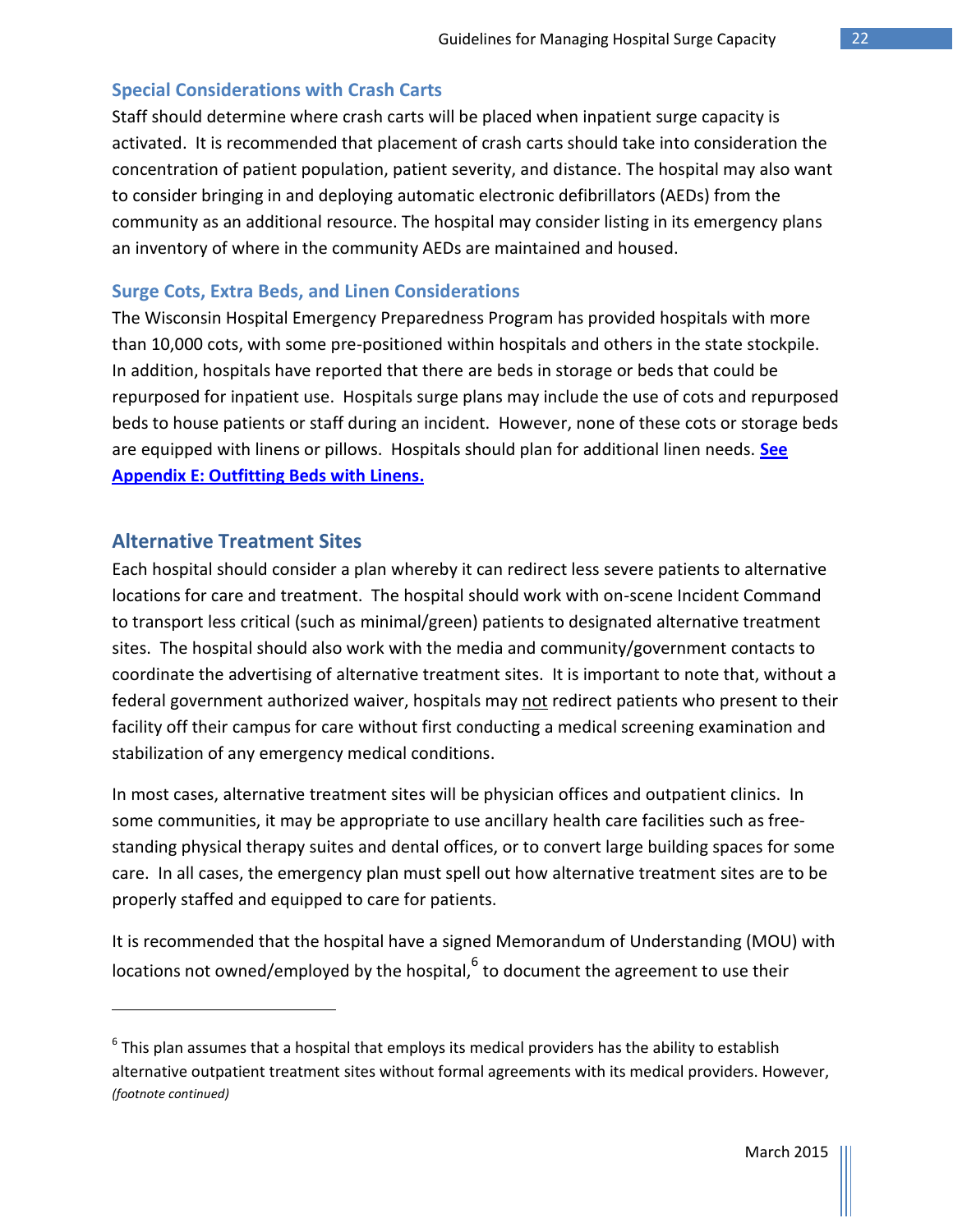clinic/office as an alternative outpatient treatment site. If the hospital owns a building that is leased to other organizations, the hospital may consider including a clause in the lease that permits the hospital to use leased areas for disaster response purposes. **See [Appendix A:](#page-25-0)  [Memorandum of Understanding.](#page-25-0)**

# <span id="page-23-0"></span>**Public Communications**

A part of a hospital's surge capacity plan should include pre-scripted news releases that the hospital can deploy when a surge incident occurs. These should be messages to the public alerting them not only to what is happening, but how to appropriately use the health care system in the disaster area. This would include information about the alternative triage center(s), including instructions for self-transporting patients to use an alternative triage center rather than the emergency department. If appropriate, the news release may also mention that there will be barriers restricting access to the emergency department and hospital. It may be advisable to prepare several versions, based on the nature and extent of the disaster, to accommodate the varying levels of surge response. The hospital may also consider patient handouts to explain what is happening at the alternative sites and why they may not be sent directly to the emergency department/hospital. A statement may also be included that the hospital is acting in accord with federal and state regulations for disaster situations.

The hospital's surge plan should address who is permitted to release information to the media. To the extent that a Unified/Area Incident Command structure is activated, media communications should be coordinated with the public information officer (PIO) appointed by the Unified/Area Incident Commander. Health care facilities may also participate in a joint information center (JIC) with health care coalition partners to coordinate information.

# <span id="page-23-1"></span>**Exercises**

l

It is essential for the hospital to exercise its surge capacity plan on a regular basis. Exercises help to test surge plan concepts, and also provide important awareness and education to hospital employees. It is recommended that exercise planning should occur in accordance with established planning and documentation guidelines, such as the Homeland Security Exercise and Evaluation Program (HSEEP).

The following issues should be considered when designing and implementing an exercise:

the template memorandum of understanding can be used to outline what is expected of these employed medical providers.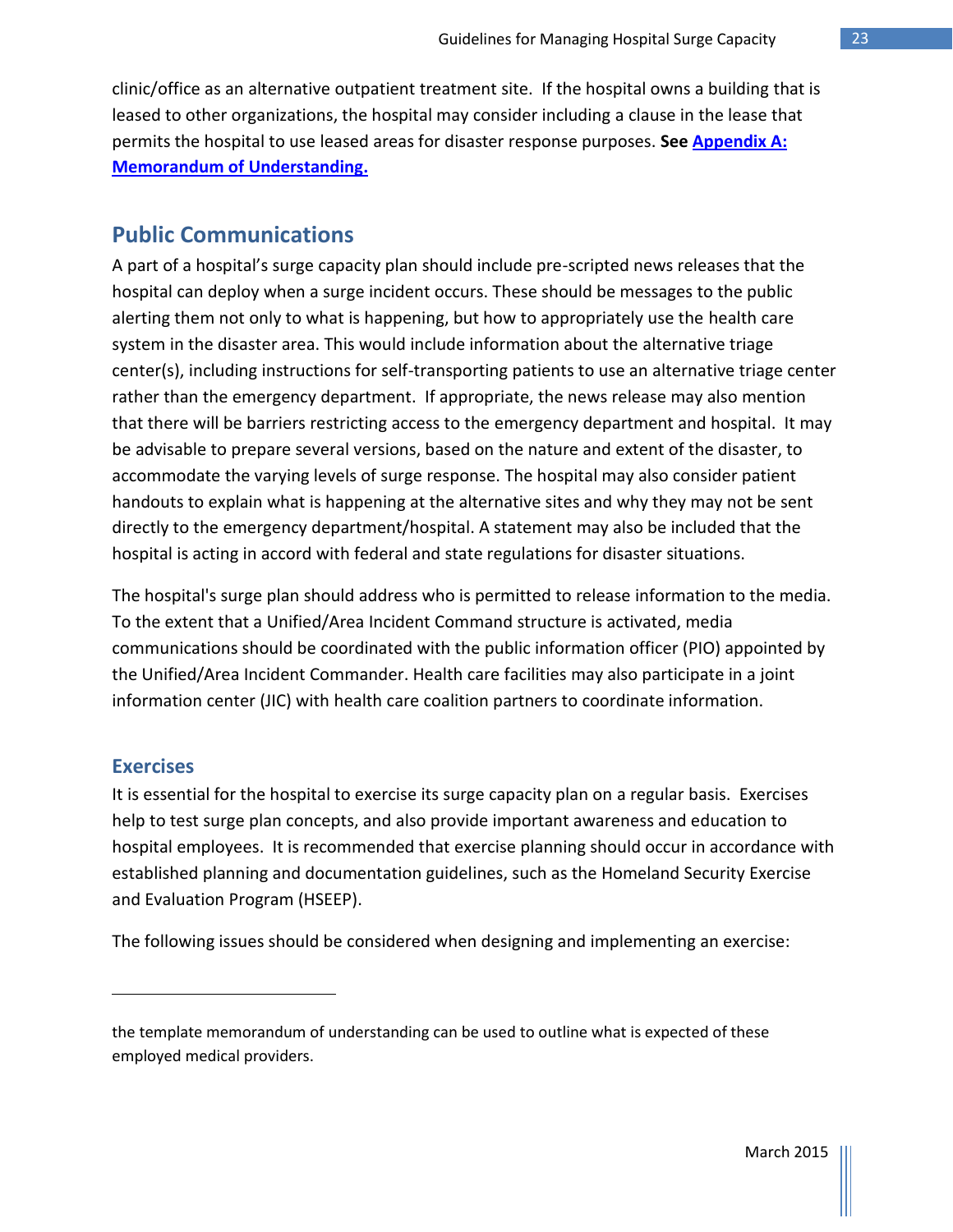- Exercises should contemplate the loss of technology due to the disaster
- Exercise times should be rotated on different days of the week and times of day to include personnel from all shifts and to test execution at different levels of staffing
- Exercises should include not just clinical services, but also ancillary services such as housekeeping, laundry, food services and others
- Each department should be made to exercise its own departmental surge capacity plan

To reduce costs, "virtual hospital" and "tabletop" exercises can be conducted using models, architectural floor plans, or paper scenarios. For example, one hospital created enlarged paper floor plans and campus layout and had participants visually lay out the surge plan and the location of surge areas. Colored golf tees were used to represent patients and providers. However, it is essential that full-scale exercises involving real use of space, providers, and supplies/equipment are still run regularly.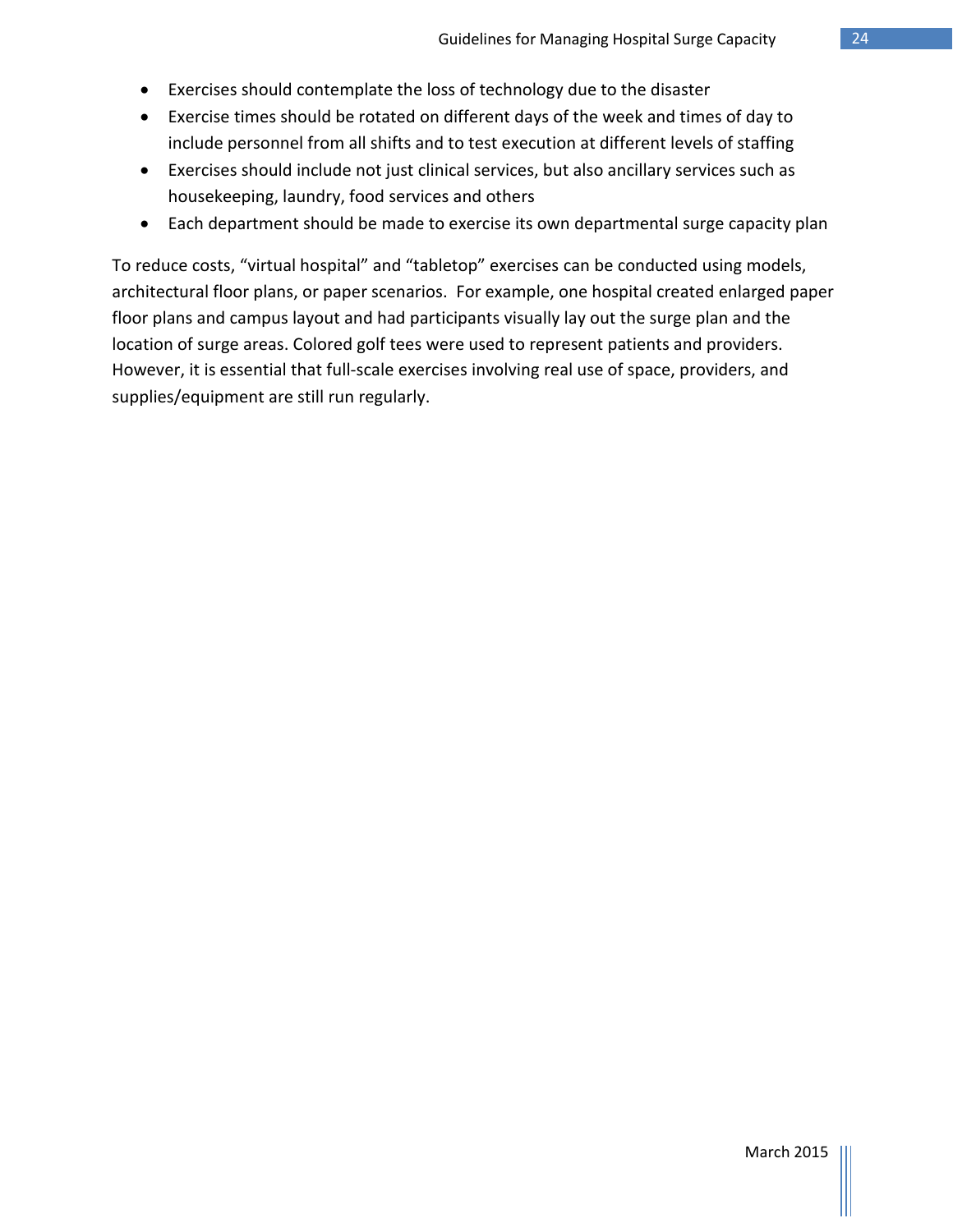# **Appendix A: Memorandum of Understanding**

# <span id="page-25-0"></span>**Key Components of a Memorandum of Understanding with Another Facility and Template Memorandum of Understanding**

Attached is a sample MOU template: please review and make sure it is logical for your facility.

### **Key Components of the MOU:**

The Emergency Operations Plan of the hospital states that the Hospital shall treat, to the extent possible, those patients triaged as RED, YELLOW and GRAY/BLACK (expectant) while ambulatory (GREEN) patients are referred to the alternative outpatient treatment sites. At these alternative outpatient treatment sites:

- Physicians and their office staff will treat ambulatory (GREEN) patients referred by the Triage Center or who self-present; and
- Physicians and their office staff will treat ambulatory normal (non-incident) sick and injured patients referred by the Triage Center or who self-present; and
- Physicians and their office staff will treat their own patients, whether scheduled or not, that are in need of immediate treatment.

Physicians and hospitals enter into the MOU in order to utilize not only the physician's office space, but also the physician's staff, equipment, supplies, and other services that may be available in order to treat ambulatory (GREEN) patients.

The physician offices which agree to serve ambulatory (GREEN) patients should be relatively close to the Triage Center.

In some areas, there are no clinics or other suitable sites adjacent or near to the hospital that can serve as alternative outpatient treatment sites. In these cases:

• The first option for the hospital is to choose locations on the hospital campus for the treatment of ambulatory (GREEN) patients. The hospital may need to organize with community physicians and other medical providers arrangements for on-site support to treat GREEN patients.

*NOTE: In coming to agreement with the physician to bring the physician and their staff onsite, the hospital should consider the logistical, legal, human resource and billing issues associated with having physicians and their staff come to the hospital campus to provide treatment.*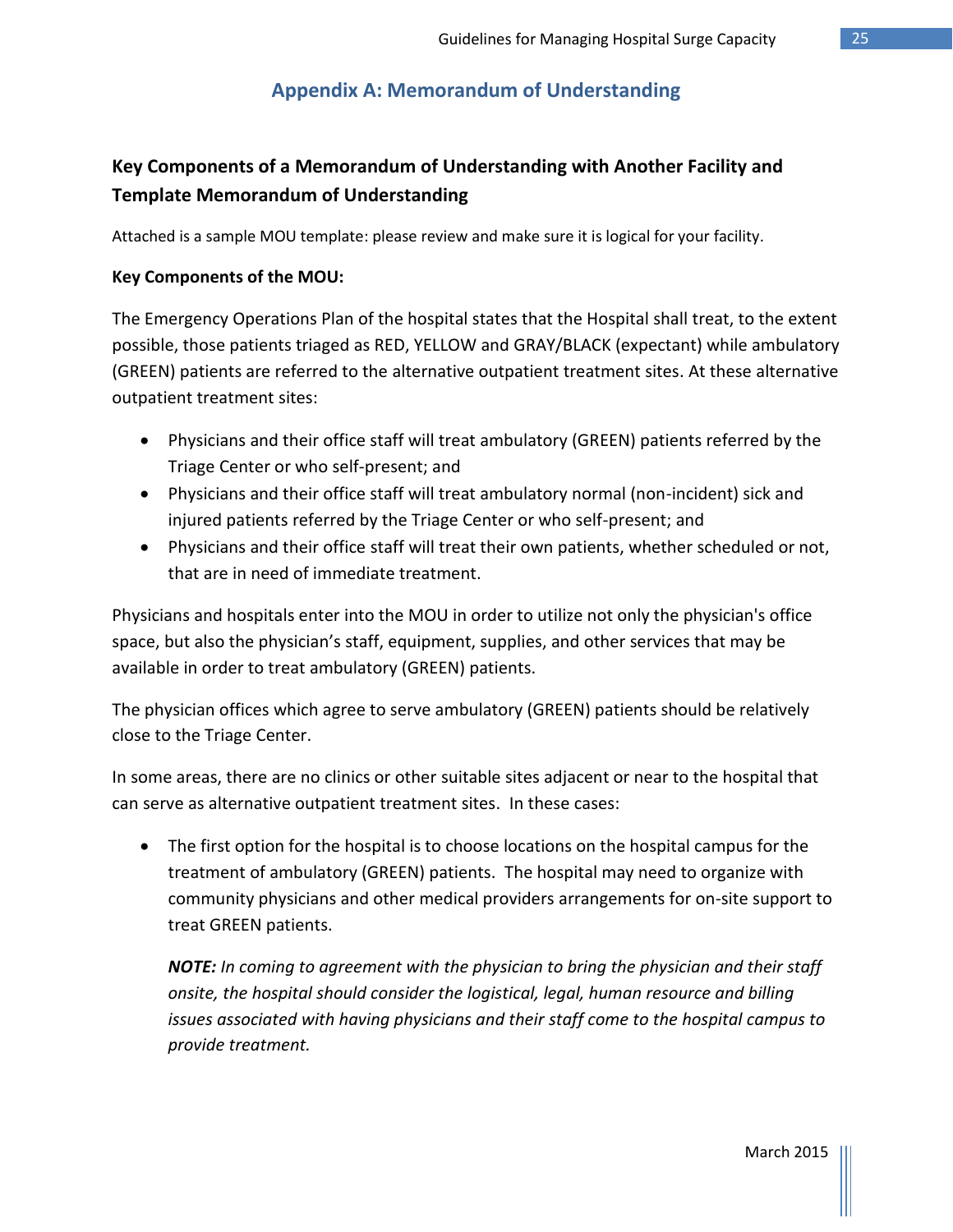Another option is for the hospital to use physician offices as alternative outpatient treatment sites even when they are off campus. It may be more feasible for the hospital to have transportation arranged for the movement of patients from the triage center to these off campus physician offices. Community disaster plans may permit the use of school buses or similar forms of transportation to transfer GREEN patients to offcampus locations.

These alternative outpatient treatment sites would, in most cases, be the offices of primary care physicians. It is assumed that most specialists will be called to serve at the hospital, particularly in Short Duration Incidents. The MOU is designed so that the hospital can determine which physicians can best serve in the alternative outpatient treatment sites and which physicians can best serve in the hospital.

Any physicians or licensed independent practitioners who are licensed, but are not credentialed or privileged at the hospital, will need to be credentialed and privileged in accordance with the hospital's disaster credentialing policy.

The hospital may assign other licensed or non-licensed office personnel to provide services at the hospital within the individual's scope of practice or as otherwise permitted by law at the time the services are rendered and according to the hospital's policy for the deployment of disaster personnel.

**NOTE**: Physicians and staff may need to triage patients that are scheduled and in need of immediate care and treatment so that these patients, if their appointments are canceled, know whether to seek care at the emergency department or other treatment centers that may be experiencing a surge.

The hospital and the physician must come to mutual agreement on the procedures for deploying these alternative outpatient treatment sites.

The physician office should also have such a plan along with the necessary education and training so that physicians and staff are aware of their role in serving as an alternative outpatient treatment site.

Both hospital and physician plans should include how notice is given that this plan is being activated, especially after normal business hours and on weekends and holidays.<sup>7</sup>

l

 $<sup>7</sup>$  Most hospitals have an internal notification system. Hospitals may want to consider offering the use of</sup> mass alert technology and adding physicians and their staff to this system for alerting purposes.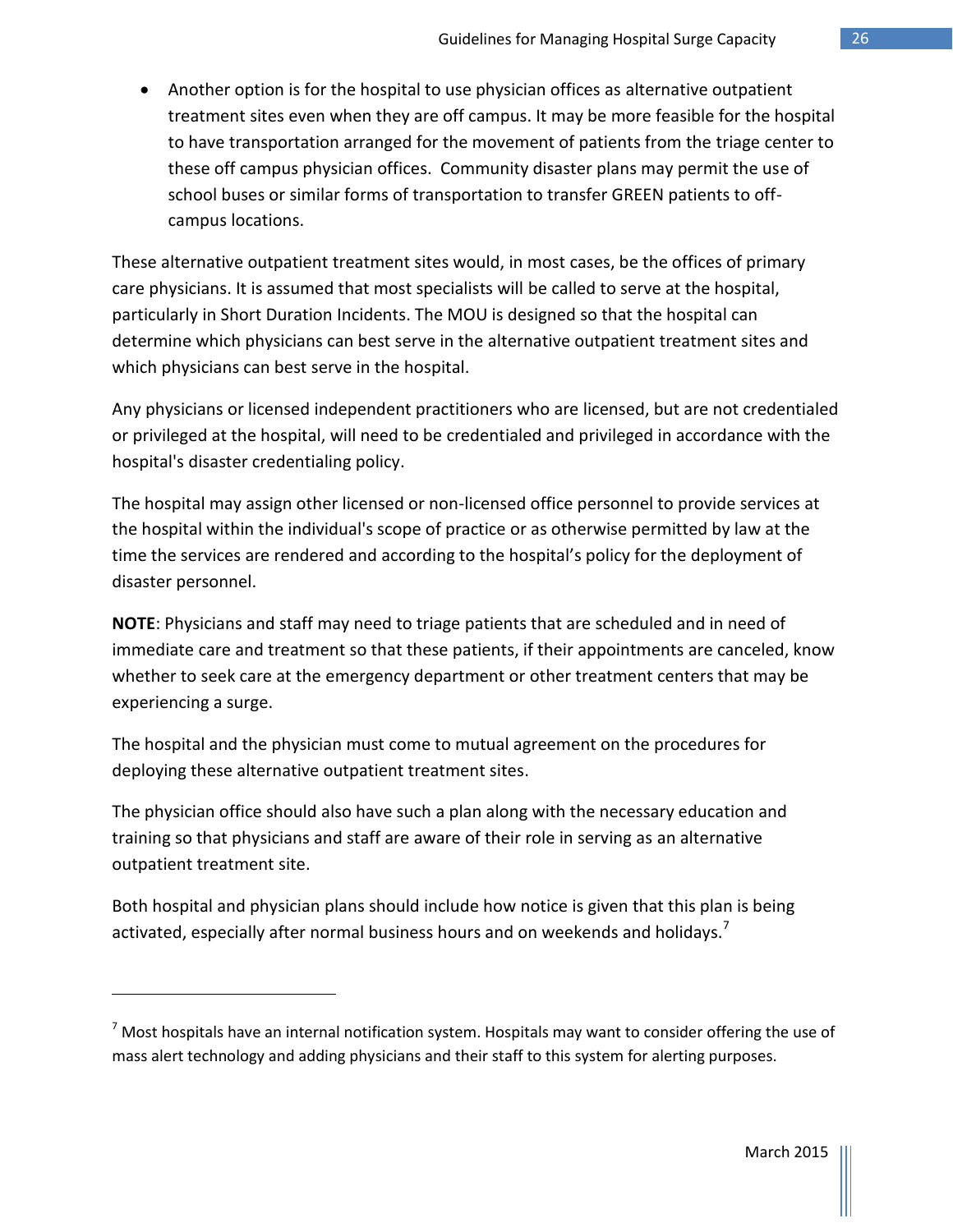Physicians and hospitals should periodically test these plans through exercises.

When the alternative outpatient treatment site is deployed, the physician should identify which of their office resources can be used to treat patients:

- Examination rooms and their equipment and supplies
- $\bullet$  EKG machine(s)
- X-Ray machine(s)
- **•** Basic laboratory capabilities
- Piped for medical gases (oxygen, etc.)
- Other capabilities

l

The hospital should have a plan in place by which it can re-supply the physician office, since physician offices usually do not maintain large inventories of supplies.

Physicians should utilize their existing office staff for the care and treatment of patients when their office is deployed as an alternative outpatient treatment site.

Physicians should have in place a procedure to call in staff if their services are required after hours or on weekends or holidays<sup>8</sup>.

Physicians must understand that the physician is responsible for payment of staff according to the established Human Resource policies of the physician.

Physicians should agree to deploy their office as an alternative outpatient treatment site as soon as possible and ideally at the same time that the Triage Center is deployed.

Patients treated at physician's office under the MOU should be considered as patients of the physician. Care should be documented in the patient's medical record, and the physician must provide such follow-up treatment in accordance with physician's legal and ethical responsibilities and pursuant to the policies of physician's practice.

The hospital is not obligated under this MOU to reimburse the physician for services rendered, since the physician will apply normal billing procedures to those patients treated.

Physician should consider "down-time" record keeping in case normal electronic medical records or billing systems are not functional.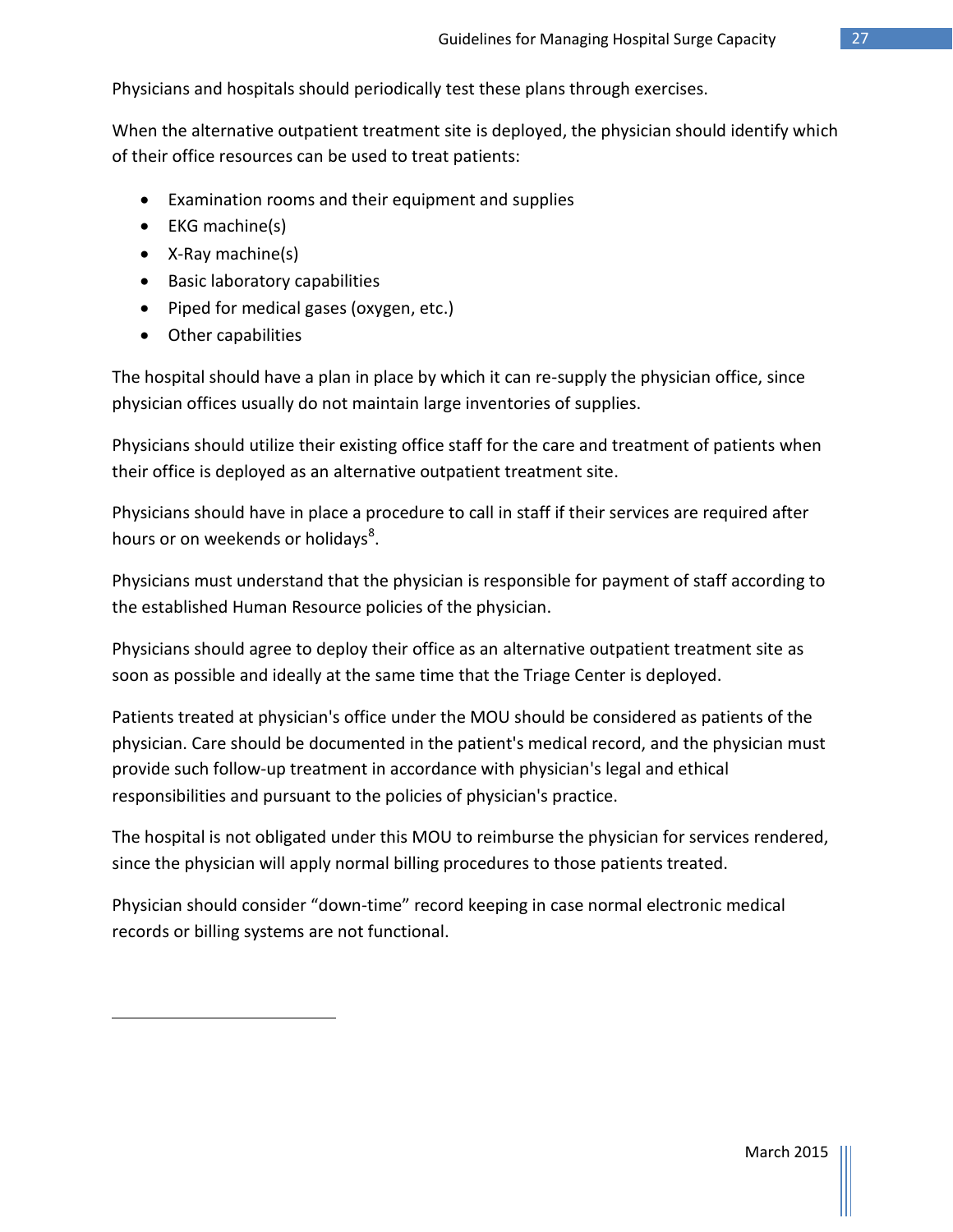The Hospital should not be expected to reimburse the physician for any business lost due to the fact that the physician may have to defer or cancel appointments of regular patients in order to treat the patients involved in the disaster or other "normal sick or injured" ambulatory patients who present during the disaster and are referred to the physician's office by the Triage Center.

As long as the physician and/or the physician's personnel are providing services at their office, it is expected that all appropriate insurances and coverage will be applicable. However, physician is advised to contact his/her insurance carriers to ensure that insurances and coverage will remain applicable while physician is acting as an alternative outpatient treatment site.

Under the MOU, hospital and physician will remain as independent contractors. Neither the physician nor the physician's employees providing services will be deemed to be an employee of the hospital, nor shall hospital be liable for any employment-related costs or expenses.<sup>9</sup>

# **Memorandum of Understanding**

|                |      | This Memorandum of Understanding (MOU) is entered into by and between |        |
|----------------|------|-----------------------------------------------------------------------|--------|
| (HOSPITAL) and |      | (MEDICAL PROVIDER) as of this                                         | dav of |
|                | 2011 |                                                                       |        |

## **Definitions**

l

**Alternative Outpatient Treatment Site** means such outpatient centers such as MEDICAL PROVIDER offices, clinics, Urgent Care Centers, Outpatient Surgical Centers, and others as identified by the HOSPITAL in its surge plan as a site, either on the HOSPITAL campus or away from the HOSPITAL campus, that will treat ambulatory (GREEN) patients.

**alternative triage center** is defined as the initial location for the triage of patients that is established during a surge incident and is typically separated physically from the Emergency Department.

**Disaster** means an unexpected or exceptional event which causes an increase in demand for medical and HOSPITAL services that exceeds the capacity of the HOSPITAL, resulting in the need for additional facilities, including space and equipment, to provide care for ambulatory (GREEN) patients.

**Medical Provider** means an individual MEDICAL PROVIDER or a group of MEDICAL PROVIDERs or any other licensed independent practitioner that practice in an office setting and who agrees

 $9$  This MOU is written for those physicians not employed by the hospital. It is understood that the hospital may enter into comparable agreements with its employed physicians.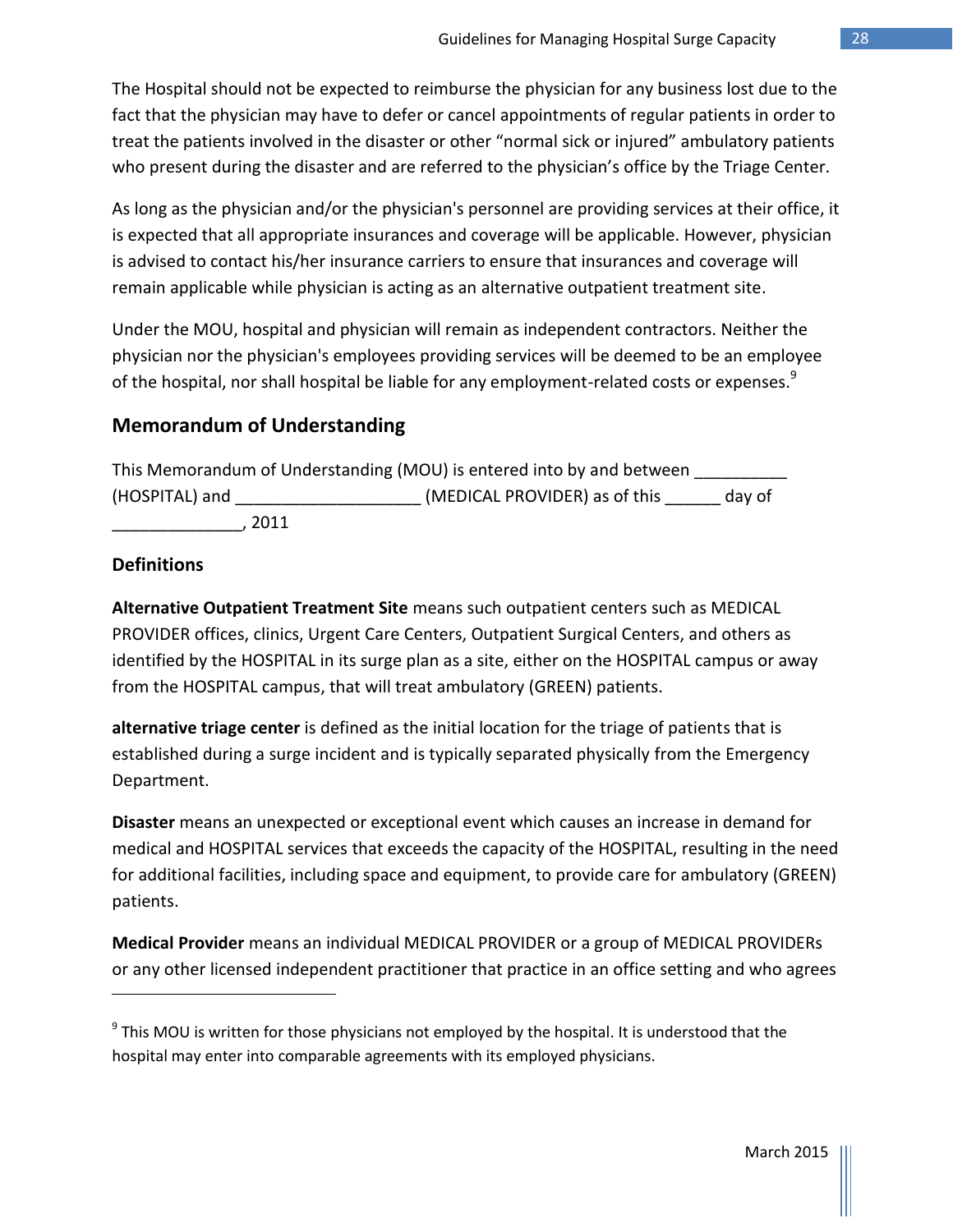to provide treatment according to the terms of this Memorandum of Understanding in an emergency.

**Surge** means an increase in the number of patients presenting to the HOSPITAL due to a disaster that may overwhelm the ability of the HOSPITAL to provide treatment to all patients presenting.

**Surge Capacity Plan** means the procedures that both the HOSPITAL and MEDICAL PROVIDERs will implement in order to manage a surge of patients.

# **Recitals**

Whereas, MEDICAL PROVIDER has space in a medical office building, which is on or near the campus of HOSPITAL that can be used as an alternative outpatient treatment site; and

Whereas, MEDICAL PROVIDER and HOSPITAL both recognize that, from time to time, emergencies may occur which require the implementation of surge capacity plans; and

Whereas, MEDICAL PROVIDER and HOSPITAL both desire to be prepared to treat the patients that present to the HOSPITAL in the event of a disaster; and

Whereas, the HOSPITAL is to have a plan whereby it can direct ambulatory (GREEN) patients for care and treatment in a disaster when there is a surge of patients; and

Whereas, it is expected that ambulatory (GREEN) patients will be directed from the field and through the media to go to the alternative triage center or directly to the designated alternative outpatient treatment sites.

Now, therefore, the MEDICAL PROVIDER and the HOSPITAL agree to the following:

The HOSPITAL Emergency Operations Plan states that the HOSPITAL shall treat, to the extent possible, those patients triaged as RED, YELLOW and GRAY/BLACK (expectant). Ambulatory (GREEN) patients will, to the extent possible, be referred to the alternative outpatient treatment sites. HOSPITAL may request MEDICAL PROVIDER to open, in MEDICAL PROVIDER's office, an alternative outpatient treatment site. Upon occurrence of a disaster and activation of the HOSPITAL's disaster plan, HOSPITAL may contact MEDICAL PROVIDER to request activation of an alternative outpatient treatment site at MEDICAL PROVIDER's office. Activation of particular alternative outpatient treatment sites will be based upon factors relevant given the disaster, including proximity of the proposed alternative outpatient treatment site to the disaster and/or HOSPITAL, number of alternative outpatient treatment sites needed, capabilities required of alternative outpatient treatment sites, and the overall incident response plan, as determined by the Incident Commander (if activated). Upon receiving a request to activate: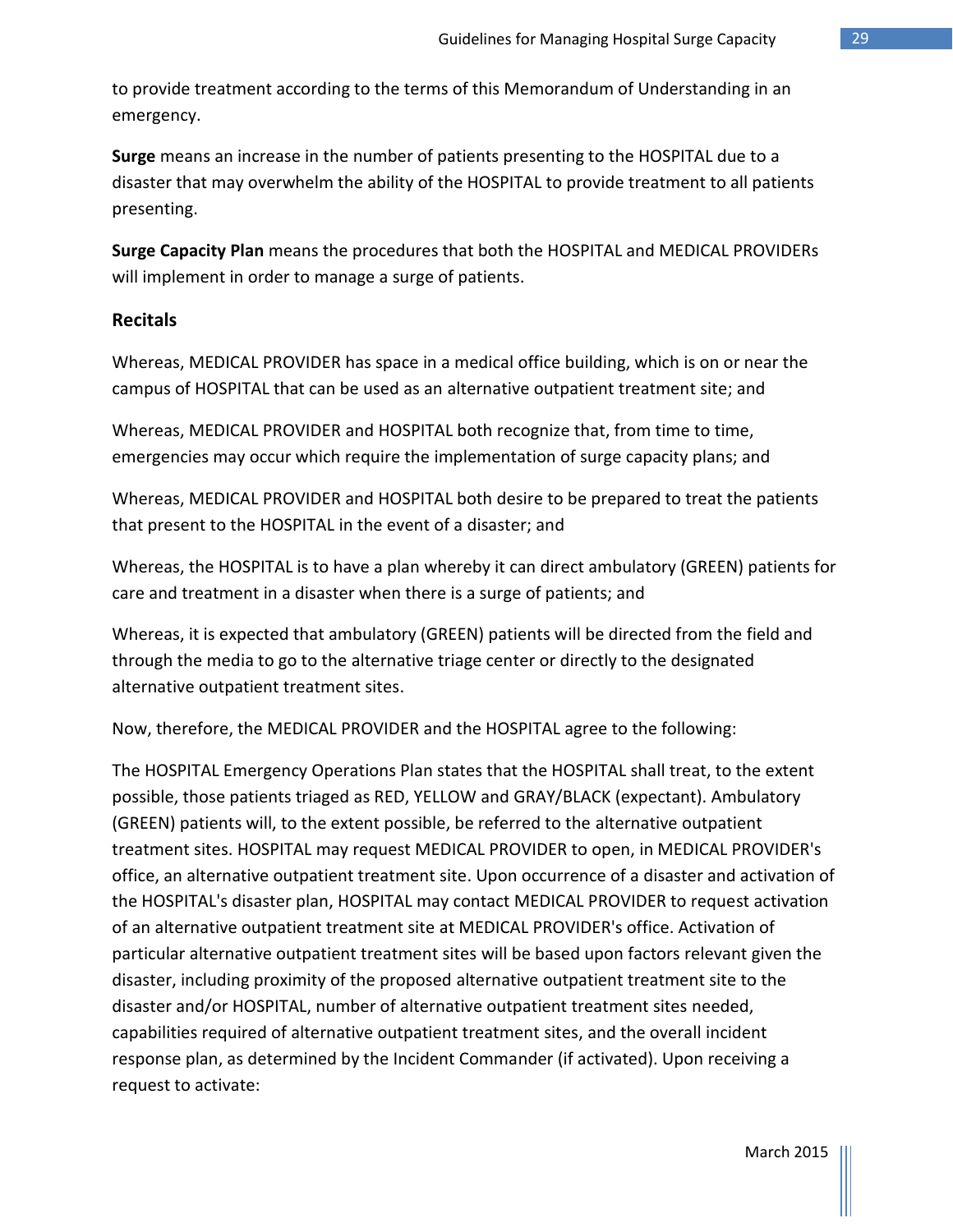- MEDICAL PROVIDER and their office staff agree to treat ambulatory (GREEN) patients, referred by the Triage Center or patients who self-present; and
- MEDICAL PROVIDER and their office staff agree also to treat ambulatory normal sick and injured patients, referred by the Triage Center or patients who self-present; and
- MEDICAL PROVIDER and their office staff agree to treat their own patients, whether or not scheduled, who are in need of immediate treatment. MEDICAL PROVIDER may, in MEDICAL PROVIDER's discretion, cancel or delay appointments for patients who do not require immediate care.
- MEDICAL PROVIDER and HOSPITAL enter into this MOU in order to utilize not only the office space of the MEDICAL PROVIDER, but also the staff, equipment, supplies, and others services of the MEDICAL PROVIDER that may be available in order to treat ambulatory (GREEN) patients.
- MEDICAL PROVIDER agrees to provide staffing, equipment, supplies, and other resources of the MEDICAL PROVIDER as necessary to care for ambulatory (GREEN) surge patients.
- MEDICAL PROVIDER agrees to provide the following resources:
	- o \_\_\_\_\_ Examination rooms and their equipment and supplies
	- o \_\_\_\_\_ EKG machine(s)
	- o \_\_\_\_\_ X-Ray machine(s)
	- o \_\_\_\_\_ Basic laboratory capabilities
	- o \_\_\_\_\_ Medical gasses (oxygen, etc.)
	- o \_\_\_\_\_ Other (for example, medications. Please specify)
- MEDICAL PROVIDER agrees to utilize their existing office staff for the care and treatment of patients whenever their office is deployed as an alternative outpatient treatment site.
- MEDICAL PROVIDER agrees to deploy (open) the office for use as an alternative outpatient treatment site as soon as possible after receiving a request from HOSPITAL. MEDICAL PROVIDER shall provide to HOSPITAL contact information for designated personnel who are authorized to receive requests for deployment.

The alternative outpatient treatment site may be deployed after business hours, on weekends, or on holidays, if necessary. MEDICAL PROVIDER should have in place a procedure to staff the alternative outpatient treatment site (including physician and other staff) as required to adequately care for patients.

MEDICAL PROVIDER recognizes that the MEDICAL PROVIDER is responsible for payment of staff according to the established Human Resource policies of the MEDICAL PROVIDER.

Patients treated at the office of the MEDICAL PROVIDER under this MOU shall be considered as patients of the MEDICAL PROVIDER. MEDICAL PROVIDER shall record care provided in MEDICAL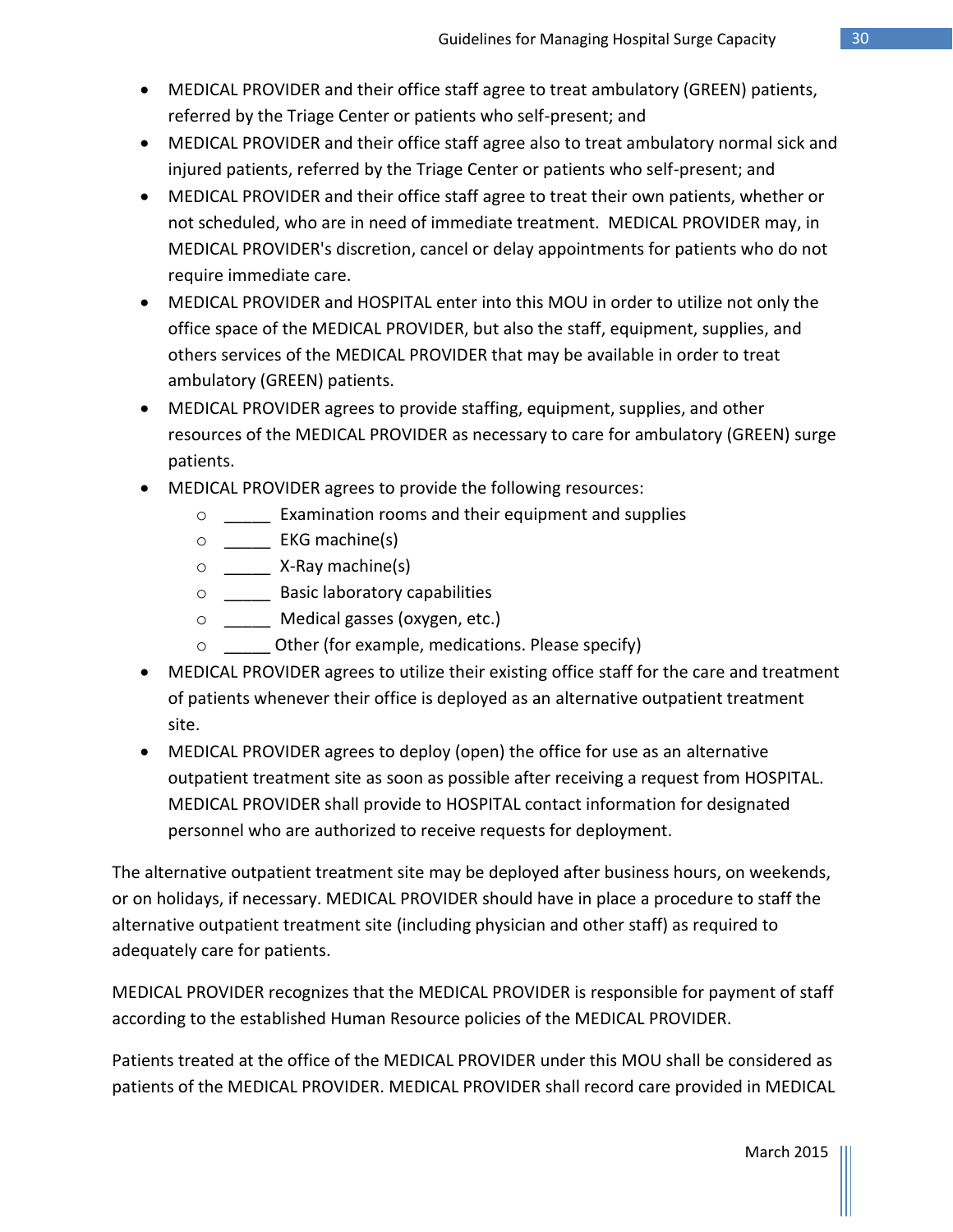PROVIDER's medical records; may, to the extent permitted by law or contract, bill for services rendered; and must provide such follow-up treatment in accordance with the legal and ethical responsibilities and pursuant to the policies of the practice of the MEDICAL PROVIDER. MEDICAL PROVIDER should establish and as necessary implement "down-time" record keeping procedures in case normal electronic medical records or billing systems are not functional.

MEDICAL PROVIDER agrees to develop a disaster response plan that includes use of MEDICAL PROVIDER's office as an alternative outpatient treatment site as contemplated by this MOU.

MEDICAL PROVIDER's disaster response plan shall include provisions regarding notice to employees of the activation of the disaster response plan, employee response to activation of the disaster response plan, and similar provisions.

MEDICAL PROVIDER shall ensure that MEDICAL PROVIDER's staff are aware of and trained on the disaster response plan.

HOSPITAL and MEDICAL PROVIDER shall cooperate to develop a plan for HOSPITAL to provide additional supplies to MEDICAL PROVIDER during the Disaster, as necessary to enable MEDICAL PROVIDER to provide care as contemplated by this MOU. To the extent MEDICAL PROVIDER receives reimbursement from patients or third party payers for such supplies, MEDICAL PRACTICE shall, after the disaster, reimburse HOSPITAL for such supplies.

MEDICAL PROVIDER and HOSPITAL agree to periodically test the HOSPITAL and MEDICAL PROVIDER disaster response plans through exercises.

HOSPITAL will not reimburse the MEDICAL PROVIDER for any business lost related to MEDICAL PROVIDER's cancellation of appointments of regular patients in order to treat the patients involved in the disaster or other "normal sick or injured" ambulatory patients who present during the disaster and are referred to the office of the MEDICAL PROVIDER by the alternative triage center.

As long as the MEDICAL PROVIDER and/or the personnel of the MEDICAL PROVIDER are providing services at their office, it is expected that all appropriate insurances and coverage will be applicable. However, MEDICAL PROVIDER is advised to contact his/her insurance carriers to ensure that insurances and coverage will remain applicable while MEDICAL PROVIDER is acting as an alternative outpatient treatment site.

Under this MOU, HOSPITAL and MEDICAL PROVIDER remain as independent contractors. Neither the MEDICAL PROVIDER nor the employees of the MEDICAL PROVIDER providing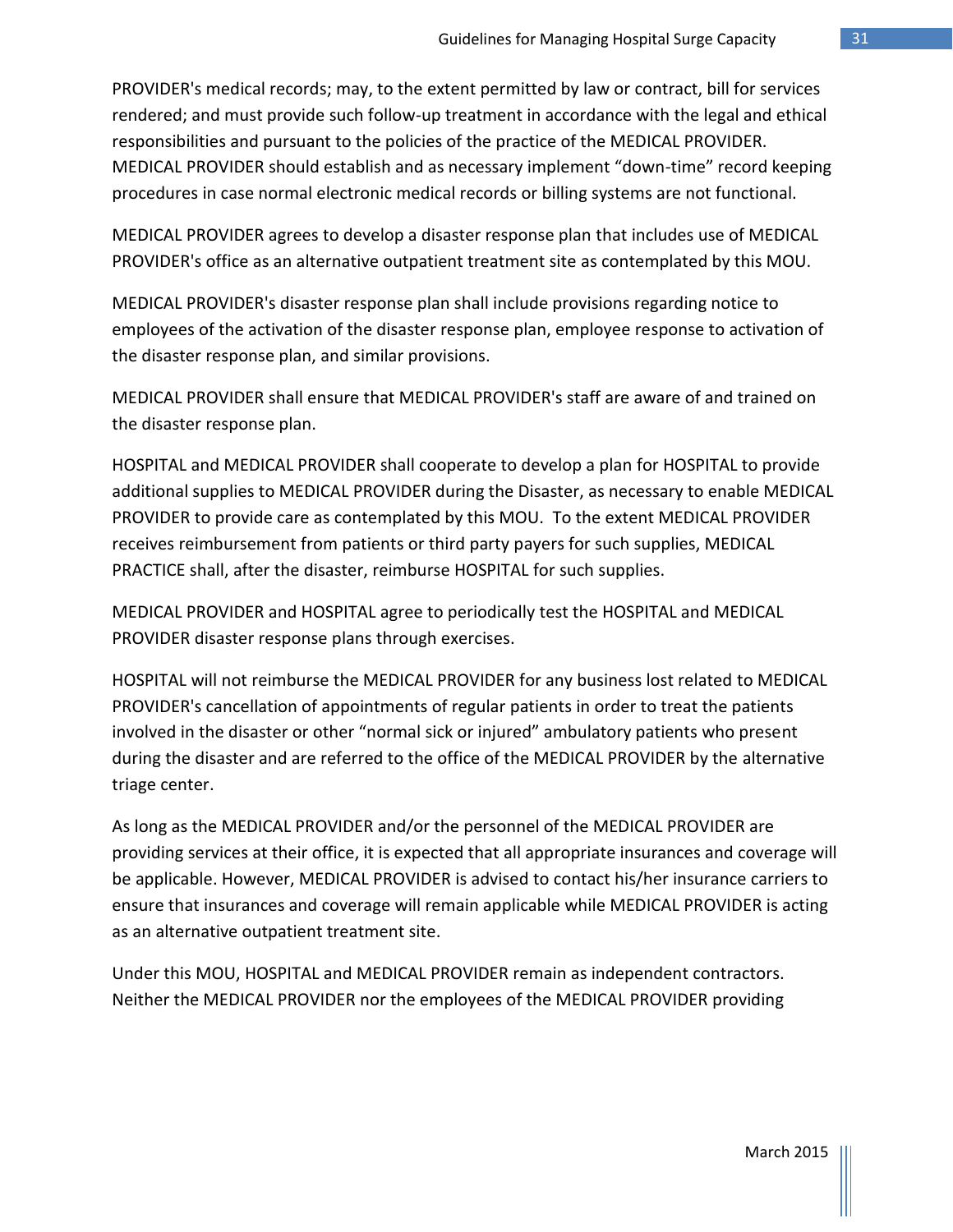services shall be deemed to be an employee of the HOSPITAL, nor shall HOSPITAL be liable for any employment-related costs or expenses $^{10}$ .

This MOU shall be in effect upon signature by HOSPITAL and MEDICAL PROVIDER.

\_\_\_\_\_\_\_\_\_\_\_\_\_\_\_\_\_\_\_\_\_\_\_\_\_\_\_\_\_\_\_\_\_\_\_\_\_\_\_\_\_\_\_\_\_\_\_\_\_\_\_\_\_\_\_\_\_\_\_\_\_\_\_\_\_\_\_\_\_

\_\_\_\_\_\_\_\_\_\_\_\_\_\_\_\_\_\_\_\_\_\_\_\_\_\_\_\_\_\_\_\_\_\_\_\_\_\_\_\_\_\_\_\_\_\_\_\_\_\_\_\_\_\_\_\_\_\_\_\_\_\_\_\_\_\_\_\_\_\_\_\_

Authorized Signature and Title of HOSPITAL Date Signed

<span id="page-32-0"></span>Authorized Signature and Title of MEDICAL PROVIDER Date Signed

l

<sup>&</sup>lt;sup>10</sup> This MOU is written for those MEDICAL PROVIDERs not employed by the HOSPITAL. It is understood that the HOSPITAL may enter into comparable agreements with its employed MEDICAL PROVIDERs.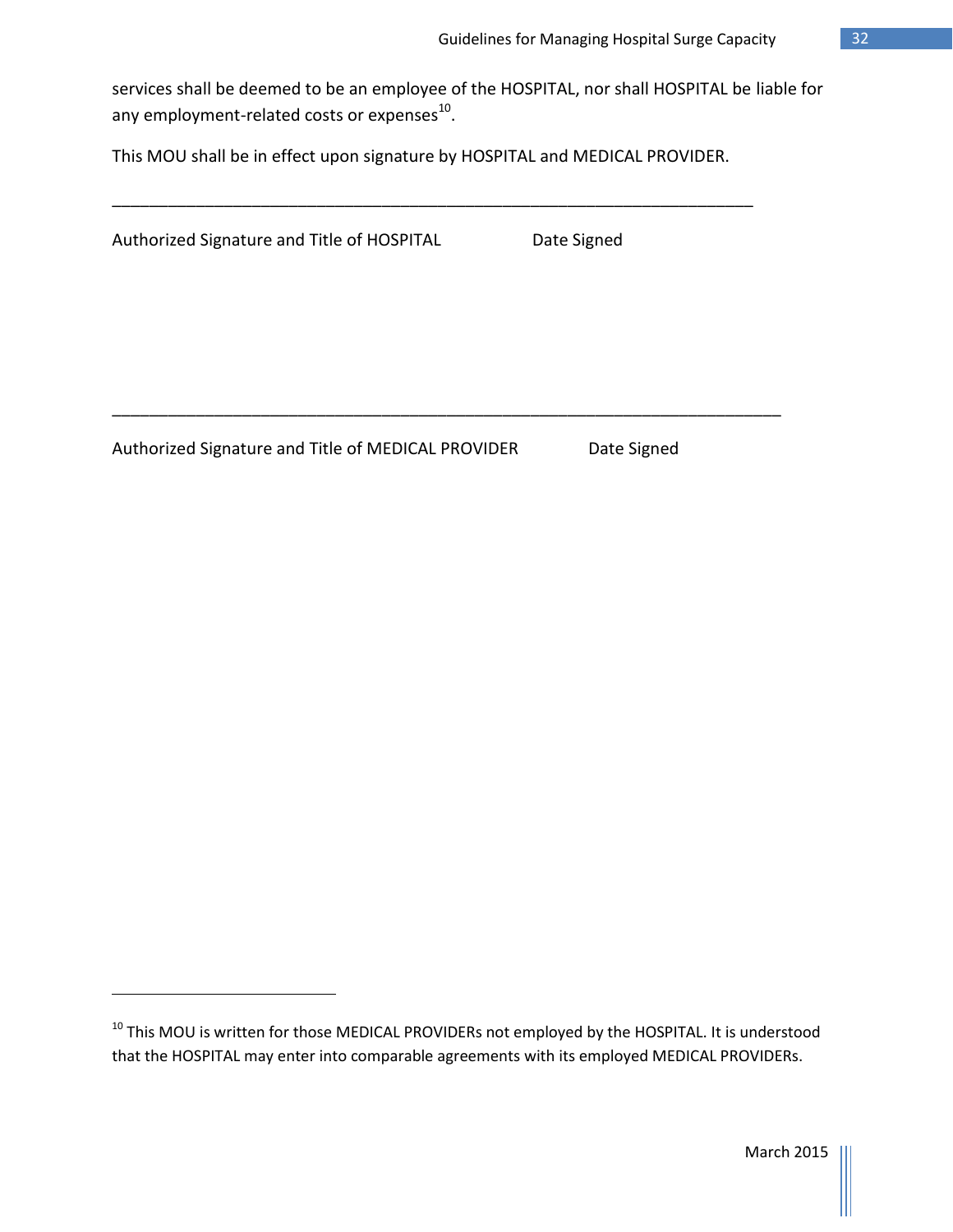# **Appendix B: Staffing Considerations**

<span id="page-33-0"></span>The following are issues that the hospital should consider for its staffing plans and strategies. The hospital should also consider the formation of a staff disaster support committee or have its human resources department pre-plan for the following (the list is not intended to be exhaustive).

If the staff person's family is not safe, the employee will NOT come to work. Some staff will not be able to report to work due to the fact that they or their loved ones may have been directly involved in the incident. There should be a policy to address these absences and also strategies to provide support to these employees.

Some staff will refuse to report to work due to concerns about their own and their family members' safety and health. In the case of a biological incident, they may have fear of contracting the disease or bringing the disease home. There should be a policy to address these absences and also strategies to provide support and or options to these employees.

Many staff will have concerns about childcare. The normal childcare provider may not be able to provide these services in an incident. These same concerns apply to staff that may be caring for their parents or others. There should be options available for childcare/eldercare so that staff members are free to report to work.

Some staff may have concerns about the shelter and care of their pets.

Consider multiple means of notice to staff regarding activation of the disaster plan and recall of personnel to the hospital, to accommodate loss of technological capabilities due to the disaster.

The hospital should consider the provision of rooms for staff for rest and sleep and for personal hygiene needs (blankets, pillows, sheets, showers, towels, soap, shampoo, etc.). In the case of a biological incident, there may be the implementation of work quarantine in addition to staff working longer shifts or not being able to go home. The hospital may also want to consider what is available in local hotels, churches and other such organizations for sleeping accommodations and showers.

The hospital should consider the travel needs of staff, i.e., travel may be difficult and the hospital may have to arrange for emergency transport of staff to and from the hospital.

The hospital should consider areas for staff to eat and have refreshments.

Staff may be away from home for extended shifts and may need to communicate with family members and other loved ones. The hospital should consider the availability of telephones to call home and computer access for email.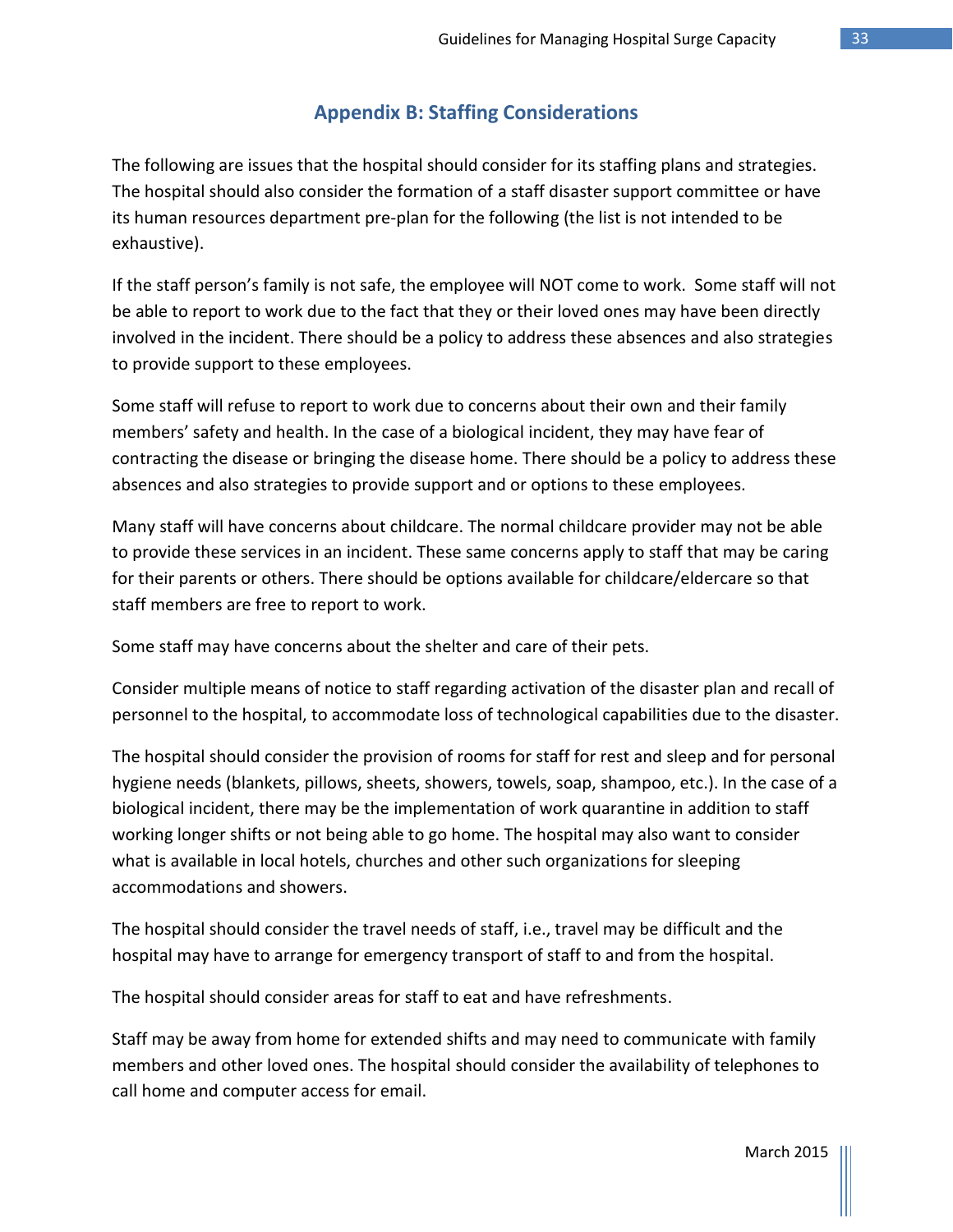For staff working extended shifts or not going home, there may be the need for the provision of laundry services or scrubs. Staff members should also consider having an "Emergency Kit" with personal items such as underwear, socks, toiletries, a supply of medications, etc., readily available.

The hospital should consider how staff, if confined to the hospital, may obtain needed medications and other essential items, if staff has not brought these with them to the hospital.

The hospital should include ongoing Crisis Intervention Team activities for debriefing staff to assure that staff are dealing effectively emotionally and psychologically with the incident, able to process the event, and able to maintain personal safety and well-being.

Staff should also have a "Family Plan" so that everyone in the family knows what will need to happen and who is responsible for various duties if a family member who works at the hospital needs to work longer shifts or is quarantined at the hospital.

The hospital should also give consideration for back-up of essential services such as food services, laundry, housekeeping and other services, especially if these services are out-sourced and the incident affects the ability of the contractor to continue to provide these services and if the surge of patients and visitors overwhelms the capacity of these contractors.

Most hospitals use "calling trees" to notify staff. The hospital should consider the use of your alert system such as SEND WORD NOW alert and notification system, or other systems such as Blackboard Connect, etc., for notifying staff. There should also be consideration of a back-up plan for reporting to the hospital should the telephone lines be down or the circuits busy.

The hospital should consider pre-identifying and training staff persons who will manage and supervise volunteers and in which areas or departments the hospital is likely to utilize volunteers.

The hospital should also consider that there may not be sufficient managers to supervise the staff in the surge capacity areas.

<span id="page-34-0"></span>With staff being asked to work in the surge capacity areas, work in these areas may not necessarily involve their normal work responsibilities. It is suggested that job action sheets be available for all positions in the RED, YELLOW and GRAY/BLACK surge capacity areas so that staff can receive "just-in-time" training by reading the job action sheets.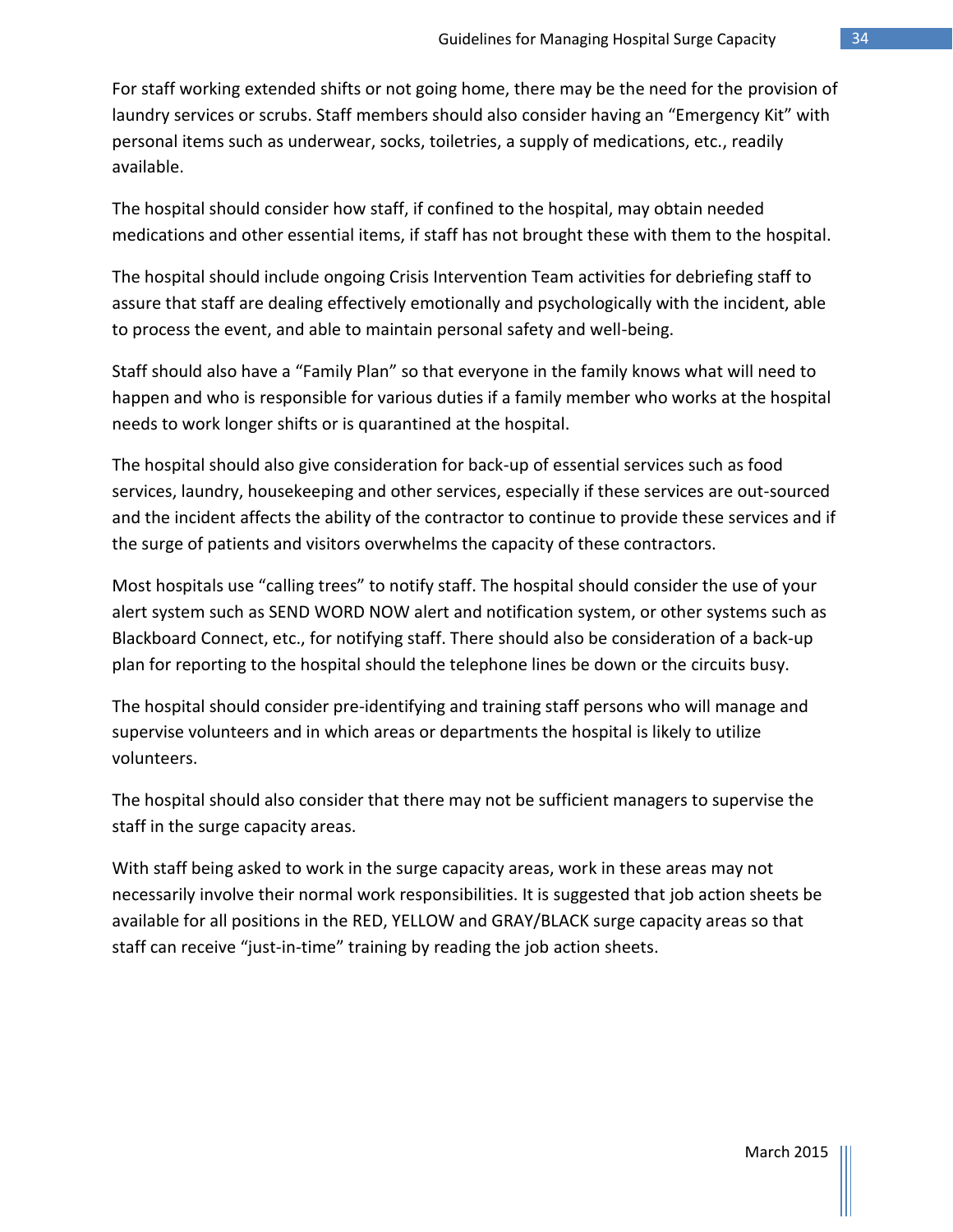# **Appendix C: CMS and EMTALA Hospitals Disaster**

<span id="page-35-0"></span>DEPARTMENT OF HEALTH & HUMAN SERVICES Centers for Medicare & Medicaid Service 7500 Security Boulevard, Mail Stop S2-12-25 Baltimore, Maryland 21244-1850



Center for Medicaid and State Operations/Survey and Certification Group

**Ref: S&C-09-52**

**DATE: August 14, 2009** 

**TO:** State Survey Agency Directors

**FROM:** Director

Survey and Certification Group

**SUBJECT: Emergency Medical Treatment and Labor Act (EMTALA) Requirements and Options for Hospitals in a Disaster**

#### *Memorandum Summary*

- **Planning for Surge in Emergency Department Services:** A brief summary of EMTALA requirements and options for hospitals experiencing an extraordinary surge in demand for ED services has been developed to assist hospitals and their communities in planning for a potential surge in ED volume this fall related to H1N1 influenza.
- **Waiver Description:** Rules governing EMTALA waivers are also described.
- **Availability and Distribution of Summary Sheet:** State Survey Agencies (SAs) are requested to distribute this summary sheet widely to hospital and emergency response planning officials.

In anticipation of a possible significant increase in demand for emergency services due to H1N1 influenza resurgence this fall several Federal agencies, State health departments, and hospitals have expressed significant concerns about compliance with EMTALA requirements during an outbreak. Many stakeholders perceive that EMTALA imposes significant restrictions on hospitals' ability to provide adequate care when EDs experience extraordinary surges in demand. The attached fact sheet clarifies options that are permissible under EMTALA and should reassure the provider community and public health officials that there is existing flexibility under EMTALA. Among other things, the fact sheet notes that an EMTALA-mandated medical screening examination (MSE) does not need to be an extensive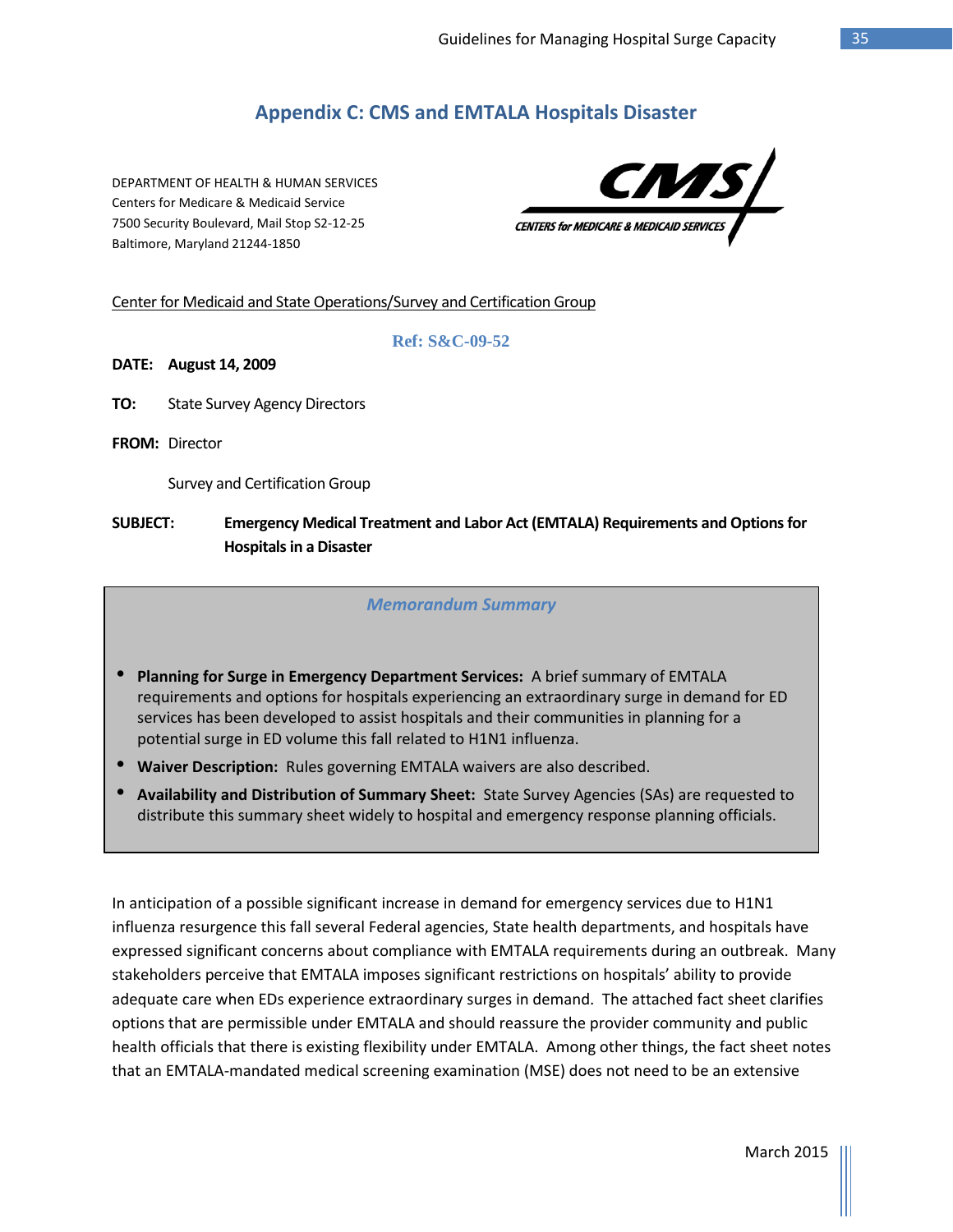work-up in every case, and that the MSE may take place outside the ED, at other sites on the hospital's campus.

The fact sheet also summarizes the provisions governing EMTALA waivers. Surveyors and managers responsible for EMTALA enforcement are expected to be aware of the flexibilities hospitals are currently afforded under EMTALA and to assess incoming EMTALA complaints accordingly in determining whether an on-site investigation is required. They are also expected to keep these flexibilities in mind when assessing hospital compliance with EMTALA during a survey.

To help dispel misconceptions among the provider community concerning EMTALA requirements, SAs are requested to distribute the attached fact sheet widely to the provider community in their State, as well as to State and local public health officials responsible for emergency preparedness.

Questions about this document should be addressed to CDR Frances Jensen, M.D., at frances.jensen@cms.hhs.gov.

**Training:** The information contained in this letter should be shared with all survey and certification staff, their managers, and the State/RO training coordinators immediately

/s/

## Thomas E. Hamilton

### cc: Survey and Certification Regional Office Management

<span id="page-36-0"></span>Attachment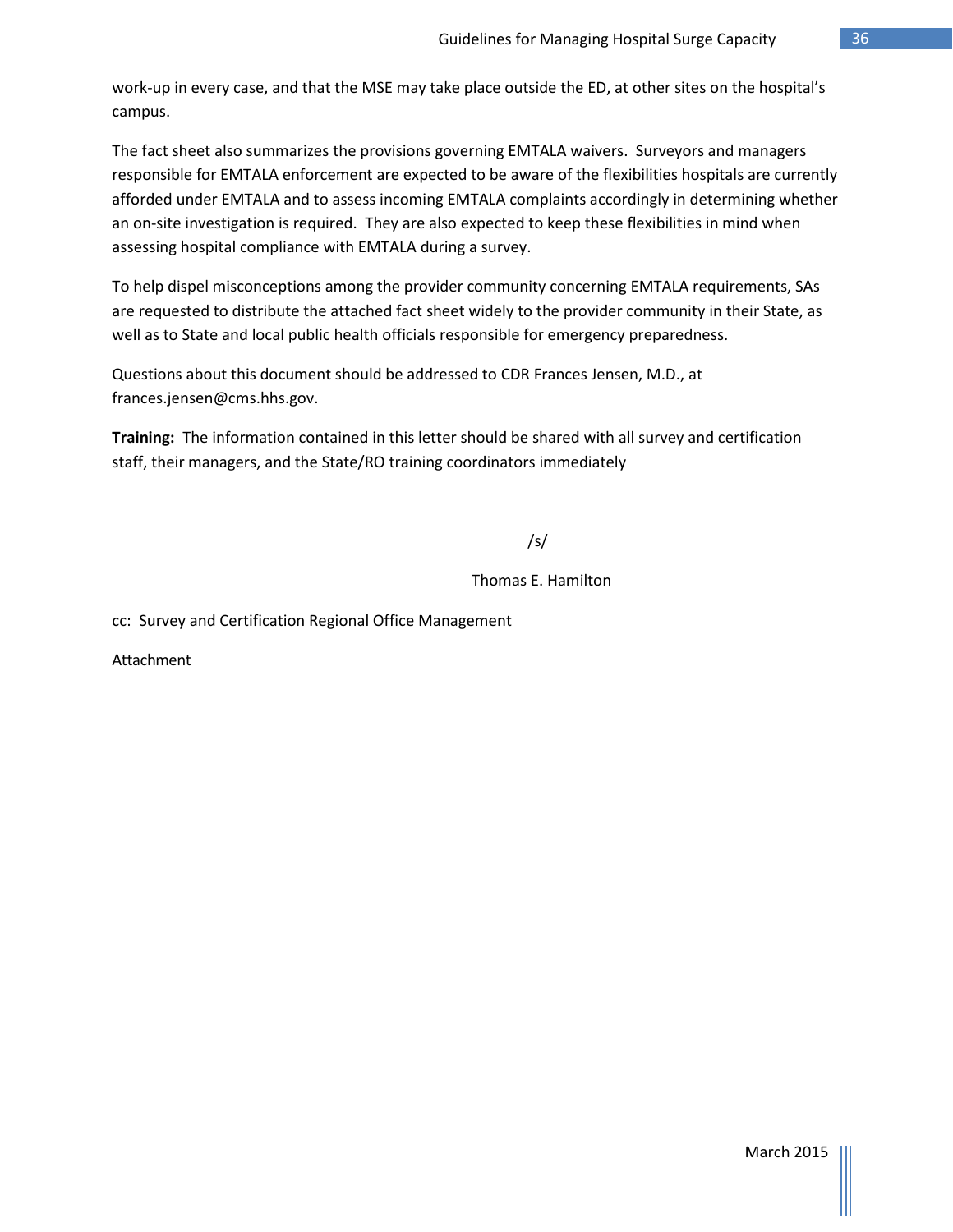# **Appendix D: EMTALA Pandemic**

<span id="page-37-0"></span>DEPARTMENT OF HEALTH & HUMAN SERVICES Centers for Medicare & Medicaid Service 7500 Security Boulevard, Mail Stop S2-12-25 Baltimore, Maryland 21244-1850

CMS/ **CENTERS for MEDICARE & MEDICAID SERVICES** 

## **FACT SHEET**

**Emergency Medical Treatment and Labor Act (EMTALA) &**

**Surges in Demand for Emergency Department (ED) Services During a Pandemic**

## **I. What is EMTALA?**

- EMTALA is a Federal law that requires all Medicare-participating hospitals with dedicated EDs to perform the following for **all** individuals who come to their EDs, regardless of their ability to pay:
	- An *appropriate* medical screening exam (MSE) to determine if the individual has an Emergency Medical Condition (EMC). If there is no EMC, the hospital's EMTALA obligations end.
	- If there is an EMC, the hospital must:
		- + Treat and stabilize the EMC within its capability (including inpatient admission when necessary); *OR*
		- + Transfer the individual to a hospital that has the capability and capacity to stabilize the EMC.
- Hospitals with specialized capabilities (with or without an ED) may not refuse an appropriate transfer under EMTALA if they have the capacity to treat the transferred individual.
- EMTALA ensures access to hospital emergency services; it need not be a barrier to providing care in a disaster.

# **II. Options for Managing Extraordinary ED Surges Under Existing EMTALA Requirements (No Waiver Required)**

- *A. Hospitals may set up alternative screening sites on campus*
	- The MSE does not have to take place in the ED. A hospital may set up alternative sites on its campus to perform MSEs.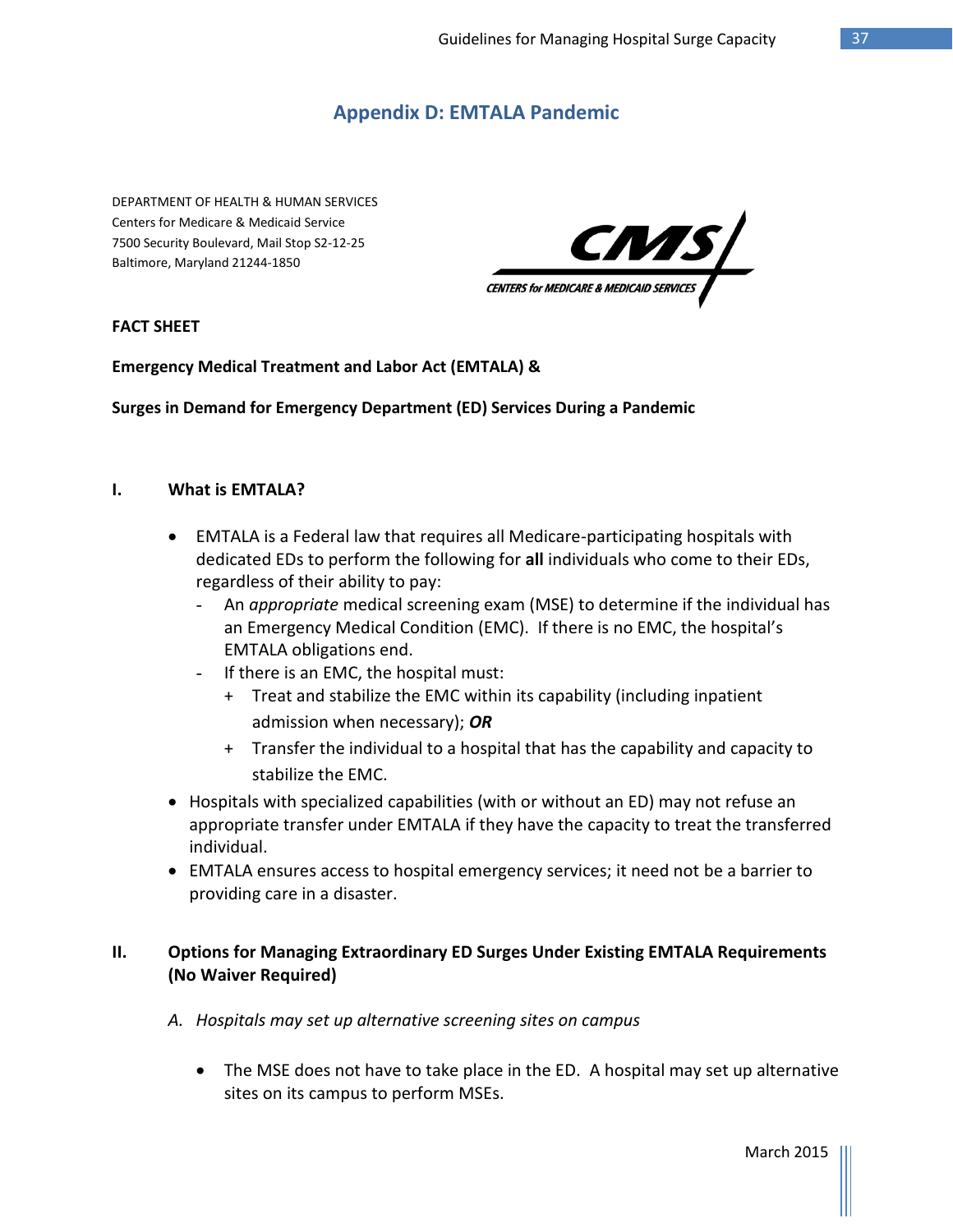- Individuals may be redirected to these sites after being logged in. The redirection and logging can even take place outside the entrance to the ED.
- The person doing the directing should be qualified (e.g., an RN) to recognize individuals who are obviously in need of immediate treatment in the ED.
- The content of the MSE varies according to the individual's presenting signs and symptoms. It can be as simple or as complex, as needed, to determine if an EMC exists.
- MSEs must be conducted by qualified personnel, which may include physicians, nurse practitioners, physician's assistants, or RNs trained to perform MSEs and acting within the scope of their State Practice Act.
- The hospital must provide stabilizing treatment (or appropriate transfer) to individuals found to have an EMC, including moving them as needed from the alternative site to another on-campus department.
- *B. Hospitals may set up screening at off-campus, hospital-controlled sites.*
	- Hospitals and community officials may encourage the public to go to these sites instead of the hospital for screening for influenza-like illness (ILI). *However, a hospital may not tell individuals who have already come to its ED to go to the offsite location for the MSE.*
	- Unless the off-campus site is already a dedicated ED (DED) of the hospital, as defined under EMTALA regulations, EMTALA requirements do not apply.
	- The hospital should not hold the site out to the public as a place that provides care for EMCs in general on an urgent, unscheduled basis. They can hold it out as an ILI screening center.
	- The off-campus site should be staffed with medical personnel trained to evaluate individuals with ILIs.
	- If an individual needs additional medical attention on an emergent basis, the hospital is required, under the Medicare Conditions of Participation, to arrange referral/transfer. Prior coordination with local emergency medical services (EMS) is advised to develop transport arrangements.
- *C. Communities may set up screening clinics at sites not under the control of a hospital*
	- There is no EMTALA obligation at these sites.
	- Hospitals and community officials may encourage the public to go to these sites instead of the hospital for screening for ILI. *However, a hospital may not tell individuals who have already come to its ED to go to the off-site location for the MSE.*
	- Communities are encouraged to staff the sites with medical personnel trained to evaluate individuals with ILIs.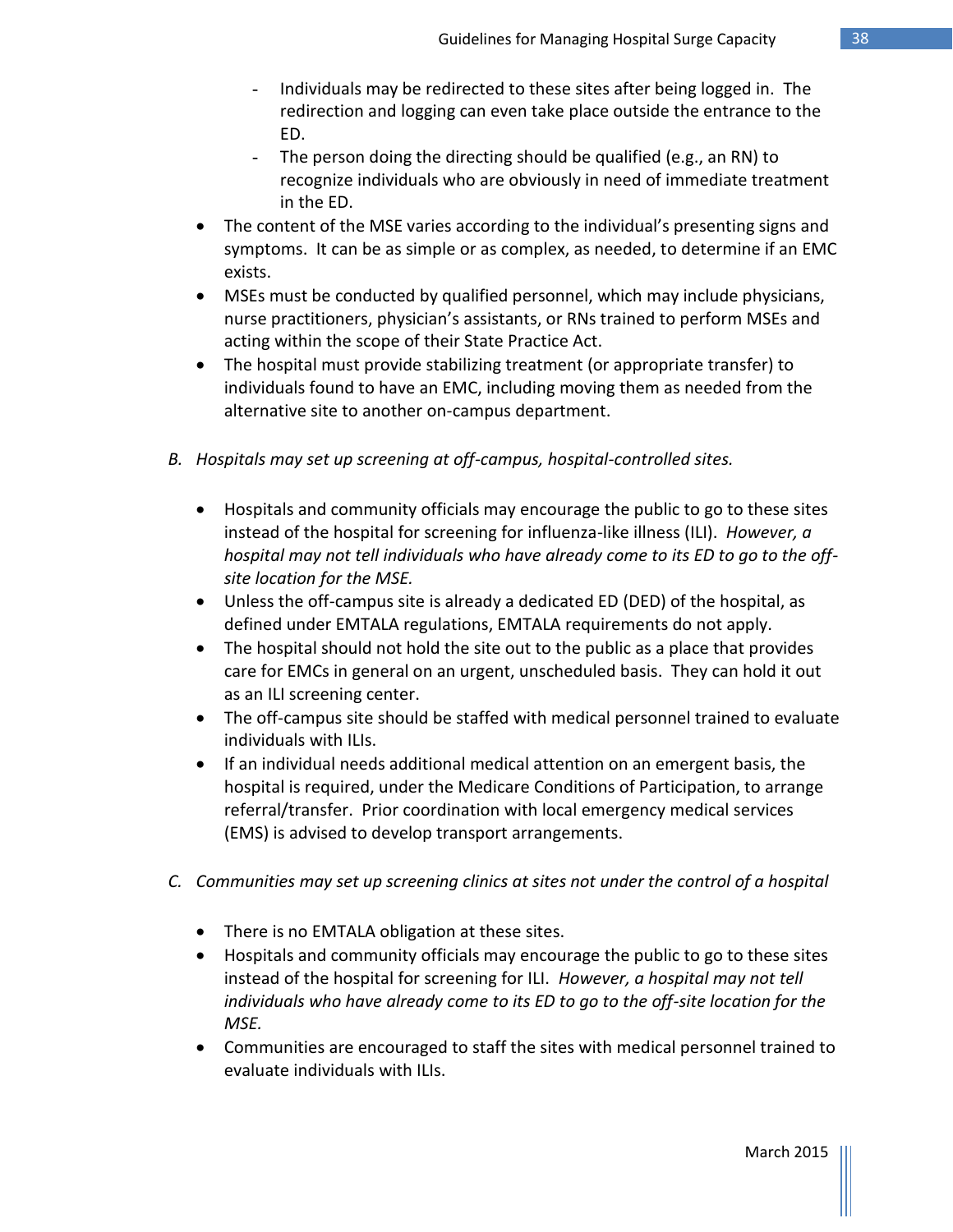• In preparation for a pandemic, the community, its local hospitals and EMS are encouraged to plan for referral and transport of individuals needing additional medical attention on an emergent basis.

## **III. EMTALA Waivers**

- An EMTALA waiver allows hospitals to:
	- Direct or relocate individuals who come to the ED to an alternative off-campus site, in accordance with a State emergency or pandemic preparedness plan, for the MSE.
	- Effect transfers normally prohibited under EMTALA of individuals with unstable EMCs, so long as the transfer is necessitated by the circumstances of the declared emergency.
- By law, the EMTALA MSE and stabilization requirements can be waived for a hospital only if:
	- The President has declared an emergency or disaster under the Stafford Act or the National Emergencies Act ; *and*
	- The Secretary of HHS has declared a Public Health Emergency; *and*
	- The Secretary invokes her/his waiver authority (which may be retroactive), including notifying Congress at least 48 hours in advance; *and*
	- The waiver includes waiver of EMTALA requirements and the hospital is covered by the waiver.
- CMS will provide notice of an EMTALA waiver to covered hospitals through its Regional Offices and/or State Survey Agencies.
- Duration of an EMTALA waiver:
	- In the case of a public health emergency involving pandemic infectious disease, until the termination of the declaration of the public health emergency; *otherwise*
	- In all other cases, 72 hours after the hospital has activated its disaster plan
	- In no case does an EMTALA waiver start before the waiver's effective date, which is usually the effective date of the public health emergency declaration.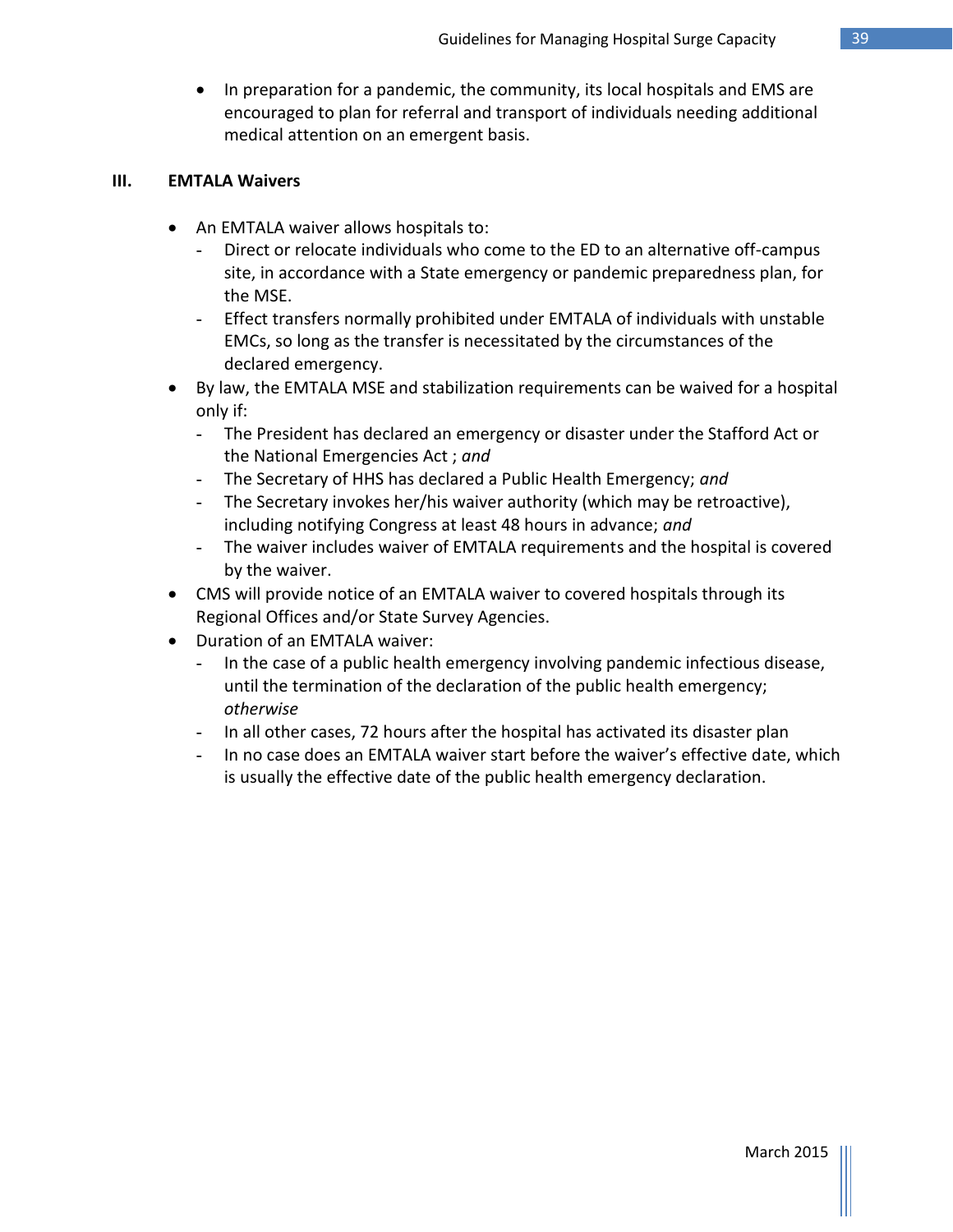# **Appendix E: Outfitting Beds with Linens**

<span id="page-40-0"></span>A State Expert Panel was convened to determine the best options available to hospitals to outfit surge beds with the necessary bed linens.

**Bed Linens**: The State Expert Panel suggested that the hospital should consider maintaining a linen inventory:

- Top sheet (flat)
- Bottom sheet (flat)
- Pillow (minimum need three pillows each)
- Pillow case
- Towel
- Washcloth
- Blanket
- Bath blanket
- Underpad
- Patient gown (this is the IV type gown; these make up about 95 percent of all hospital patient gowns.)

**NOTE: This is not a list of what a hospital is expected to maintain. Each hospital has different needs. This is a list of typical items that may be needed to outfit a surge bed or cot.** 

**NOTE: Isolation gowns are not listed above. The Hospital PPE Stockpile has a significant number of isolation gowns available for hospital and other health care facilities.** If your hospital relies on reusable isolation gowns, consider stockpiling additional supplies.

**Options to Obtain Bed Linens**: The State Expert Panel considered eight different options:

- **Option One**: The hospital has an in-house laundry and has sufficient par levels of bed linens to outfit the surge beds.
- **Option Two**: The hospital has an in-house laundry and sufficient par levels of bed linens to outfit the surge beds with adding shifts to the in-house laundry service.
- **Option Three**: The hospital outsources its laundry and the contractor has sufficient par levels of bed linens to outfit the surge beds for all customers.
- **Option Four**: The hospital outsources its laundry and the contractor maintains sufficient par levels of bed linens to outfit the surge beds for each customer, with the contractor adding shifts to their laundry service. The hospital should ensure that they have a contract with the vendor to maintain par levels for the hospital.
- **Option Five**: Not-for-profit hospitals/organizations may contract with Badger State Industries or other private contractors for rental of surge linens.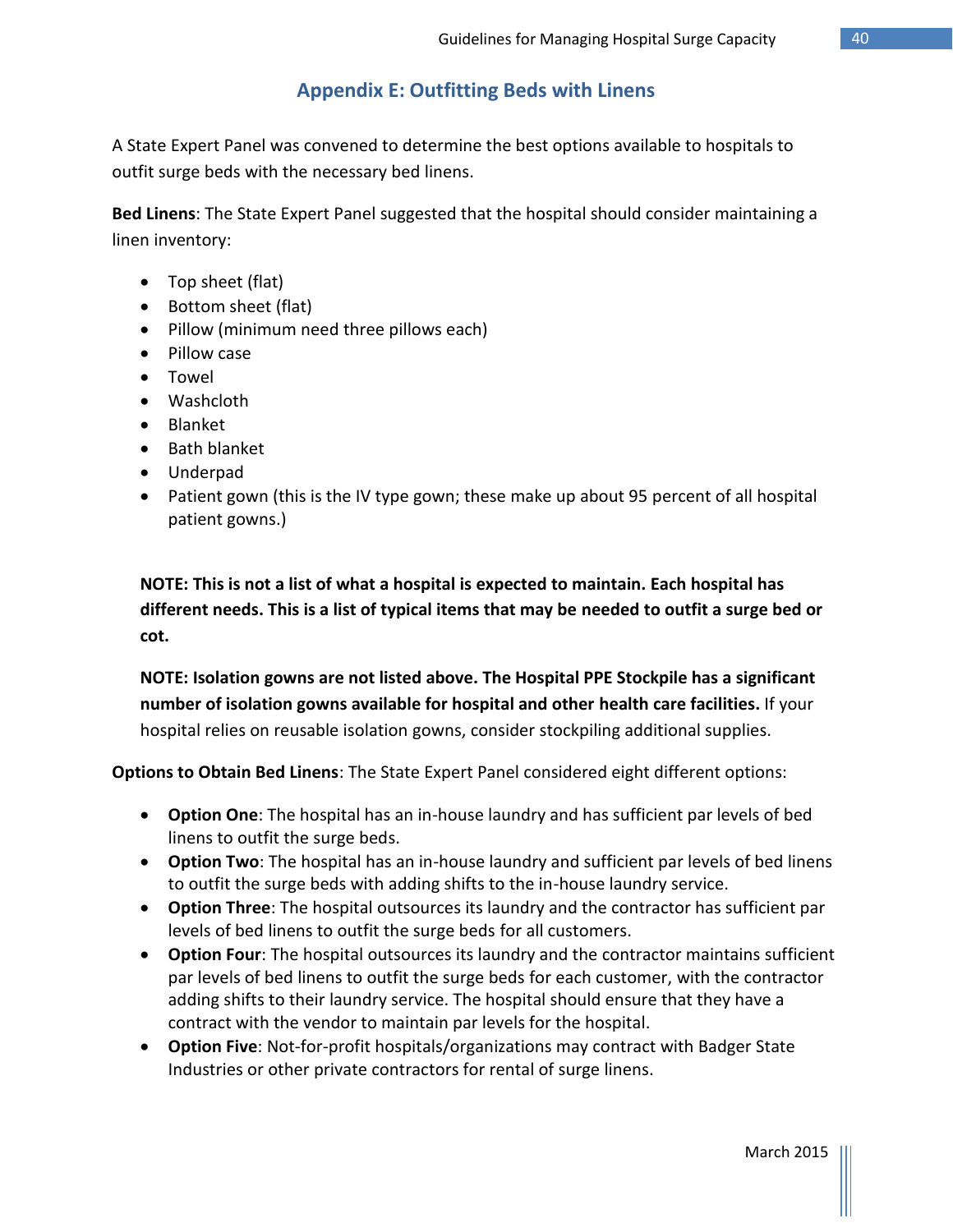- **Option Seven**: The hospital may consider disposable linens as an option for outfitting surge beds.
- **Option Eight**: Hospitals should consider stockpiling torn, stained or imperfect linens for use in an emergency.

## **Key Laundry Issues**

- **Par Level**: The State Expert Panel assumes that many hospitals may carry a minimum par level of three to five changes of bed linens.
- According to a WHEPP surge linen survey, 50 percent of all hospitals have contracted laundry services.
- Hospitals should have a plan to increase linens threefold during a surge incident.

**Contracted Laundry Providers**: There are a limited number of contract laundry providers in the state that serve hospitals and other institutions. In some areas of the state, one vendor is the sole laundry provider for most of the hospitals in that geographic area. This could be problematic in a surge incident when multiple hospitals, served by one vendor, are requesting an increased supply of linens to outfit their surge beds.

**Conservation of Laundry**: Hospitals should have in place options to conserve bed linens. These options may include, but are not limited to:

- Changing bed linens only when soiled
- Using the top sheet as the bottom sheet when changing linens
- Changing linens only at the request of the patient or family member and other such measures
- Cautioning staff on the unnecessary disposal of linens into the dirty laundry
- Using disposable linen or protector pads to prevent primary linen contamination during procedures
- Making up the bed according to the acuity of the patient
- Both in-house and contracted laundry services may increase productivity by:
	- o not folding linens and simply placing them in bags
	- o lower quality control to let through laundry that has small holes or tape that has not been removed
	- o maintaining in storage older linens that may be stained or torn but still usable in a surge incident

# **Pre-scripted Messages**

The hospital should have a plan for pre-scripted messages to staff regarding the conservation of linens during any event that alters the supply or demand for linens.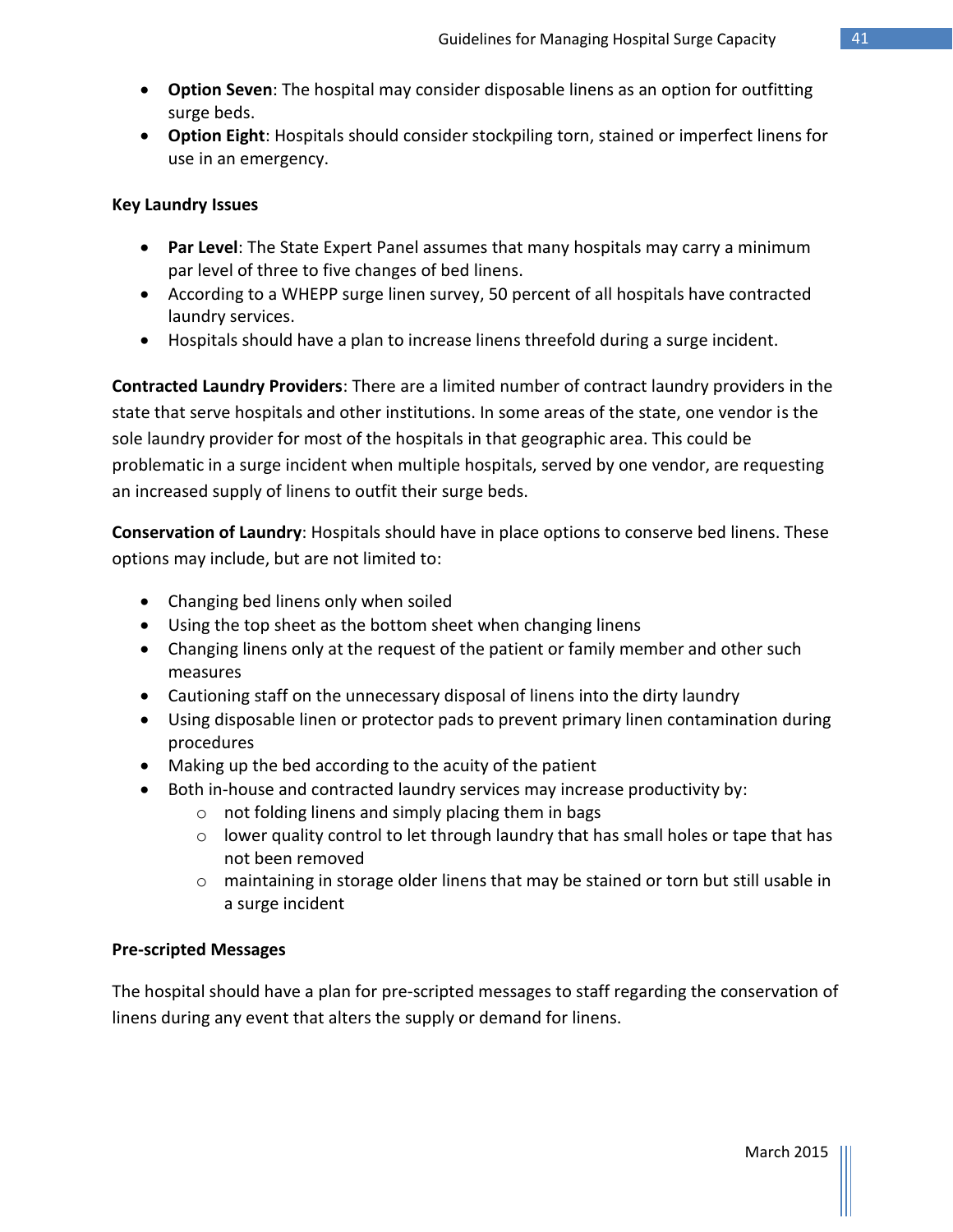**Back-Up Plan**: Each laundry service, whether a contracted service or an in-house service, should have a back-up plan on how to process and transport laundry should this service not be operable for some reason.

**Surgical Sterile Linens**: These linens typically take longer for the laundry to process. There are several options available to hospitals to manage surgical sterile linens:

- hospitals may choose to cancel elective surgeries in a surge incident
- hospital may choose to use disposable linens

**Disposable Linens**: The State Expert Panel believes that disposable linen intended to replace primary bed linen is of limited value. Disposable linens do not hold up well and would not be appropriate for inpatient usage except in emergency conditions when no other laundry is available. Since disposable linens have a shelf-life and thus an expiration date, stockpiling disposable linens would not be a cost-effective option to build a surge linen inventory. Consider the use of disposable linen or under pad to protect primary bed linens.

Surge incidents caused by traumatic incidents are usually limited geographically. Most distributors will be able to call upon other regional warehouses should their own supply of disposable linens be depleted. Surge incidents that are caused by infectious disease usually do not involve the need for increased surgeries. Thus, it is anticipated that distributors will have a sufficient supply of disposable linens for hospitals in any surge incident. Hospitals that do not use disposable linens for surgery may consider use of such disposables in a surge incident.

**Laundry for EMS**: During a surge incident there may be an increased need for EMS linens. Many hospitals supply clean linens for their EMS services. However, it is believed that most of this laundry does return to the hospital and is counted in the hospital par level. EMS is encouraged to return linens to hospitals in a timely manner.

# **Pillow Supplies**

It is understood that pillows are usually not purchased by Laundry Services and should be considered as an additional cost, although hospitals usually have a good supply of pillows since they are used also for positioning.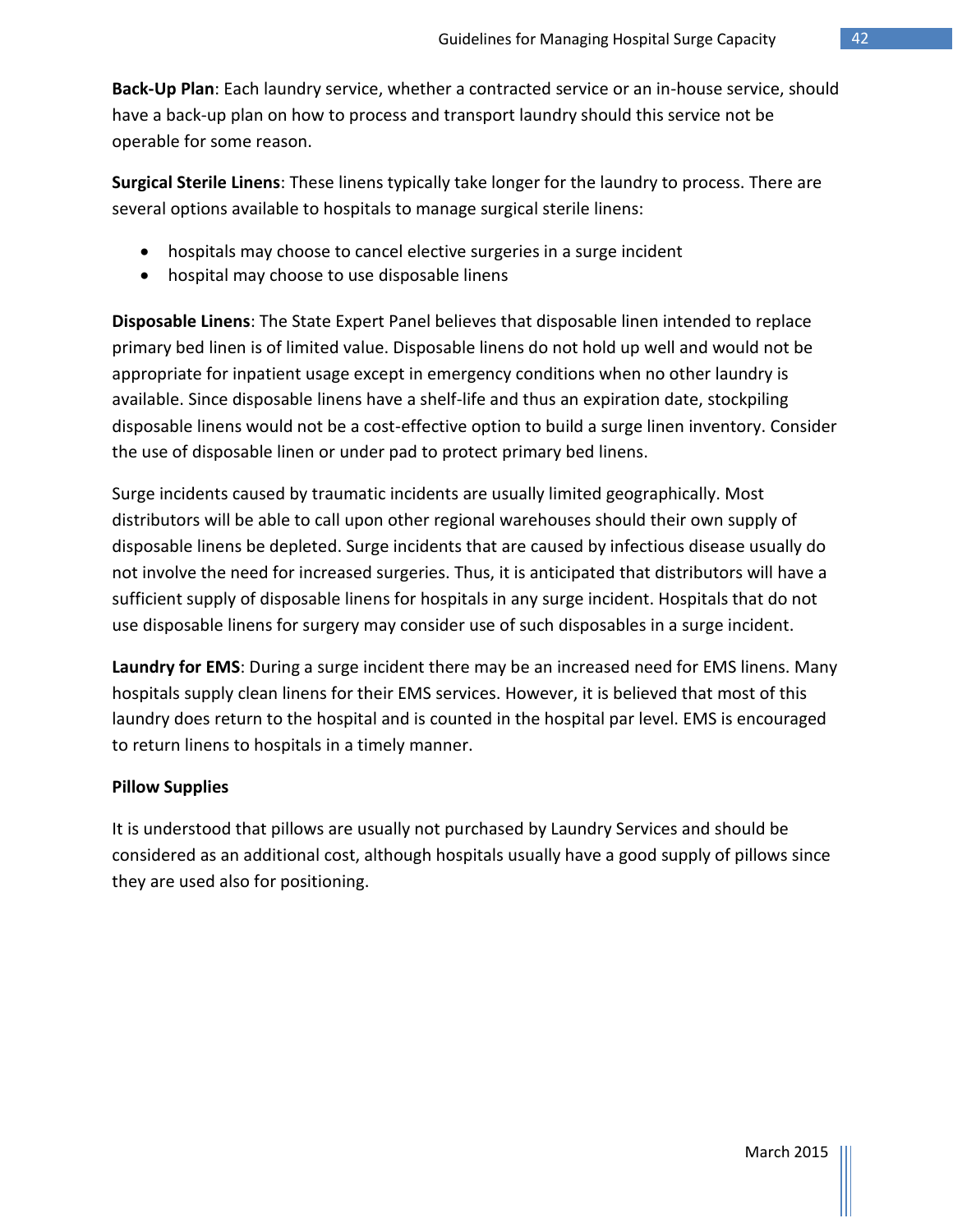# **Appendix F: Palliative Care in a Disaster**

#### <span id="page-43-0"></span>**Guidance for palliative care needs**

#### Revised December 2014

In a disaster, the goal of the health care system is to save as many lives as possible. Scarce lifesaving resources may need to be allocated to those most likely to survive. There will be those who are so severely ill or injured that their likelihood of survival is minimal. In addition, those already medically fragile may have their condition worsened by the disaster and thus their prognosis becomes even less tenable. These patients/residents would be provided with necessary treatment, unless the patients/residents have advance directives to the contrary or choose to forgo such treatment. In a disaster, with limited resources, the goal of the health care system is to provide, for those patients/residents that cannot be treated aggressively, comfort and care to ease adverse symptoms as much as possible. Consultation and other services may also be available on a limited basis.

## **Definitions**

**Allocation of Scarce Resources**: In a mass casualty incident, it is likely that there will be a lack of sufficient resources, e.g., supplies, equipment, staff. Decisions to allocate these scarce resources will result in treatment for some and limited to no treatment for others whose survivability is determined to be low in comparison to other patients/residents.

**BLACK /GRAY Beds**: Triage systems use colors to identify the severity of the victim. Most triage systems use the color BLACK to identify victims that have died. Some systems, such as START, also use BLACK to identify patients who are expectant, meaning having illness or injury that makes it likely that they will not survive. Other systems such as SALT use GRAY to identify expectant patients. Beds used for expectant patients are referred to as either Gray or Black depending on the triage system used by the hospital.

**Disaster:** In this policy, a disaster refers to any incident that overwhelms the resources of the health care system, locally or regionally.

**Disaster Ethics:** A set of principles and values that serve to direct the duties, obligations and parameters of the delivery of health care in a disaster situation. **Reference**: *Disaster Ethics* [http://www.wha.org/scarceResources.aspx.](http://www.wha.org/scarceResources.aspx)

**Hospice Program:** This refers to agencies whose sole purpose is the care of the dying and providing a type of care and a philosophy of care that focuses on the palliation of a terminally ill patient's symptoms.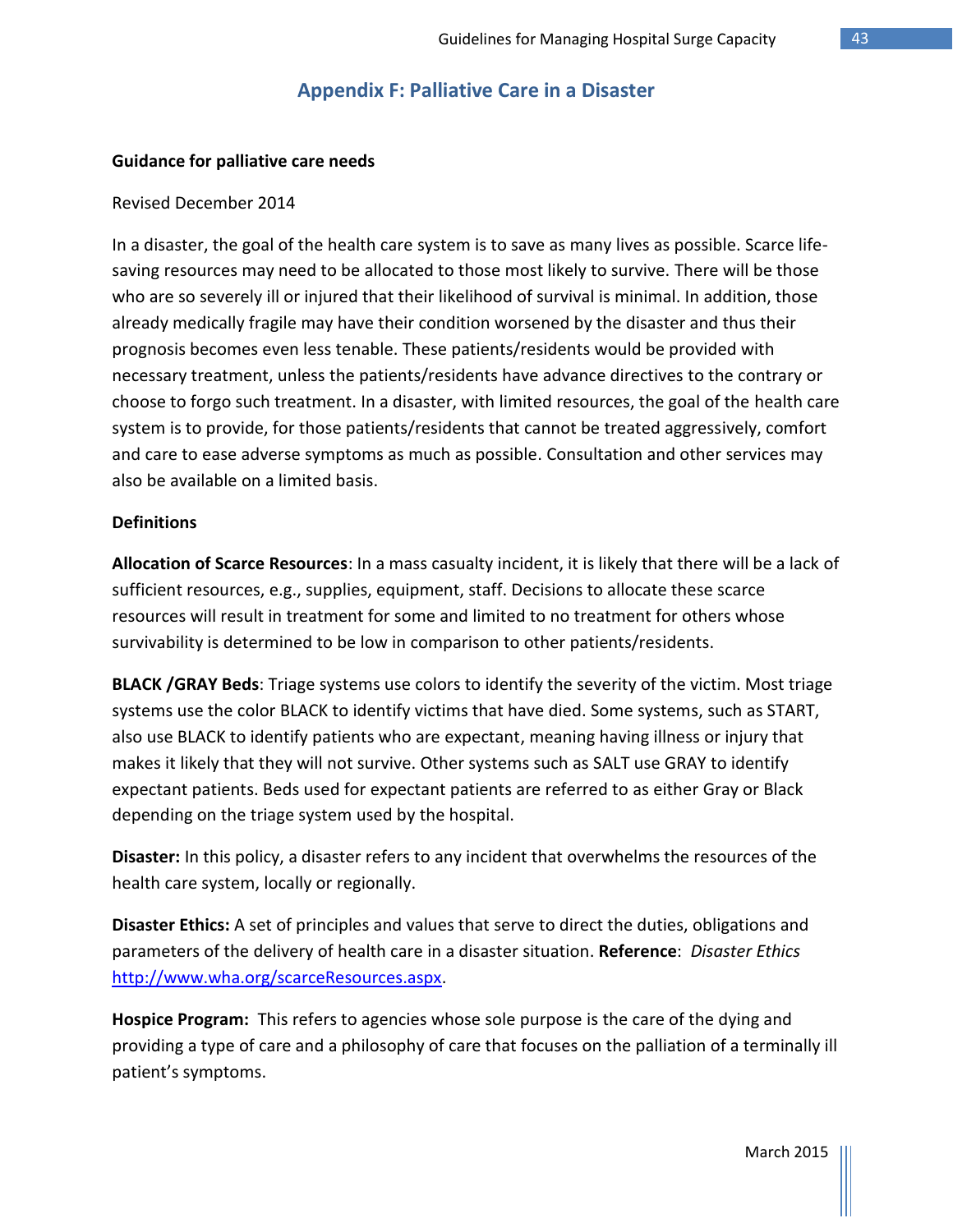**Palliative Care**: The World Health Organization defines palliative care as "an approach which improves the quality of life of patients and family facing life-threatening illness, through the prevention, assessment and treatment of pain and other physical, psychosocial and spiritual problems."

**Palliative Care Programs**: These are programs usually offered by the following: hospitals to their inpatients, home care to their outpatients, and hospice organizations and residential facilities to their residents.

**Residential Facilities**: This means nursing homes, assisted-living facilities and group homes that may provide care for their residents.

## **Considerations**

It is the responsibility of public health authorities, in collaboration with health care organizations, to have pre-scripted messages available for the public regarding changes in palliative care once a surge event occurs.

It is the responsibility of public health authorities to inform and educate the public regarding the effects that a mass casualty incident, such as pandemic influenza or a regional catastrophic event, may have on the community.

There needs to be education about allocation of scarce resources and how this may result in some patients/residents receiving limited or no health care services.

This education will include information that patients/residents will be frequently assessed for the appropriate treatment, to the extent possible.

For some patients/residents, appropriate treatment may be palliative care.

There are two types of patients/residents, who may require palliative care: those who are directly affected by the incident, and those who had been previously ill (the chronically ill) and whose illness may be exacerbated by the disaster and/or by the fact that there may be limited or no treatment and/or medications available.

## **Sites of Care**

During inter-agency emergency planning meetings, all palliative care programs should be informed that the hospital may not be able to admit palliative care residents from residential facilities and home care palliative care programs.

Residential facilities should be responsible, in a disaster, for their own residents, who may be in need of palliative care.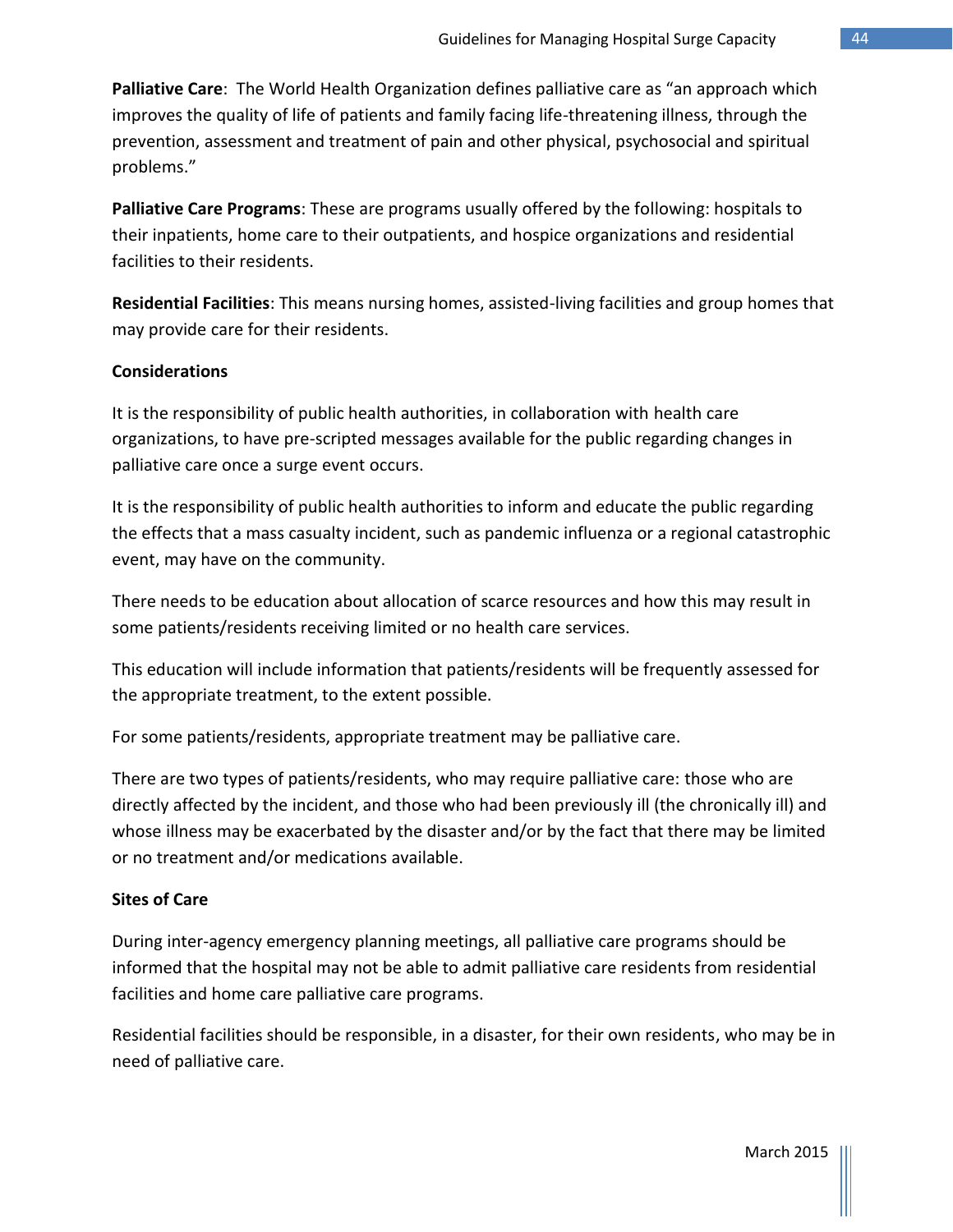Residential facilities and other home care and hospice palliative care programs should have plans to surge in place so that they can accept patients/residents in need of palliative care, who have no caregiver to provide for them.

The hospital home care, hospice and residential facility palliative care programs should have a tiered response for the management of patients/residents in need of palliative care:

- Minor Surge: Patients/residents will be admitted to established inpatient and outpatient hospital, home care, inpatient hospice and residential facility palliative care programs that have capacity to receive these patients/residents.
- Moderate Surge: The hospital, hospice and residential facility palliative care programs will deploy their pre-identified BLACK/GREY ("expectant") beds to manage a surge of inpatients/residents in need of palliative care. These BLACK/GREY beds should primarily be intended for patients/residents not likely to survive transfer to another facility. Consider transfer of these patients to facilities that are able to accept and treat this type of patient.
- Crisis: The hospital, home care, hospice and residential facility palliative care programs will refer palliative care patients/residents to surge palliative care programs, which have outpatient or inpatient capacity and which will need to be adapted to manage an increased number of patients/residents with fewer staff and other scarce resources.

The hospital, home care, hospice and residential facility palliative care programs will provide limited direct and indirect support to patients/residents who are dying at home, and cannot be admitted to a surge hospital, home care, hospice or residential facility palliative care program due to scarce resources.

**NOTE***: In an MCI surge incident it is to be recognized that palliative care services provided may not be optimal palliative medical services.*

# **Staffing**

The hospital, home care, hospice and residential facility palliative care programs are to assume that in any surge incident there will be limited staff to provide direct patient care for palliative care.

Consider alternative personnel such as chaplains, retired health care providers or social workers to help provide patient care.

Facilities may consider use of telephone consultations to provide remote support to personnel not normally involved in palliative care.